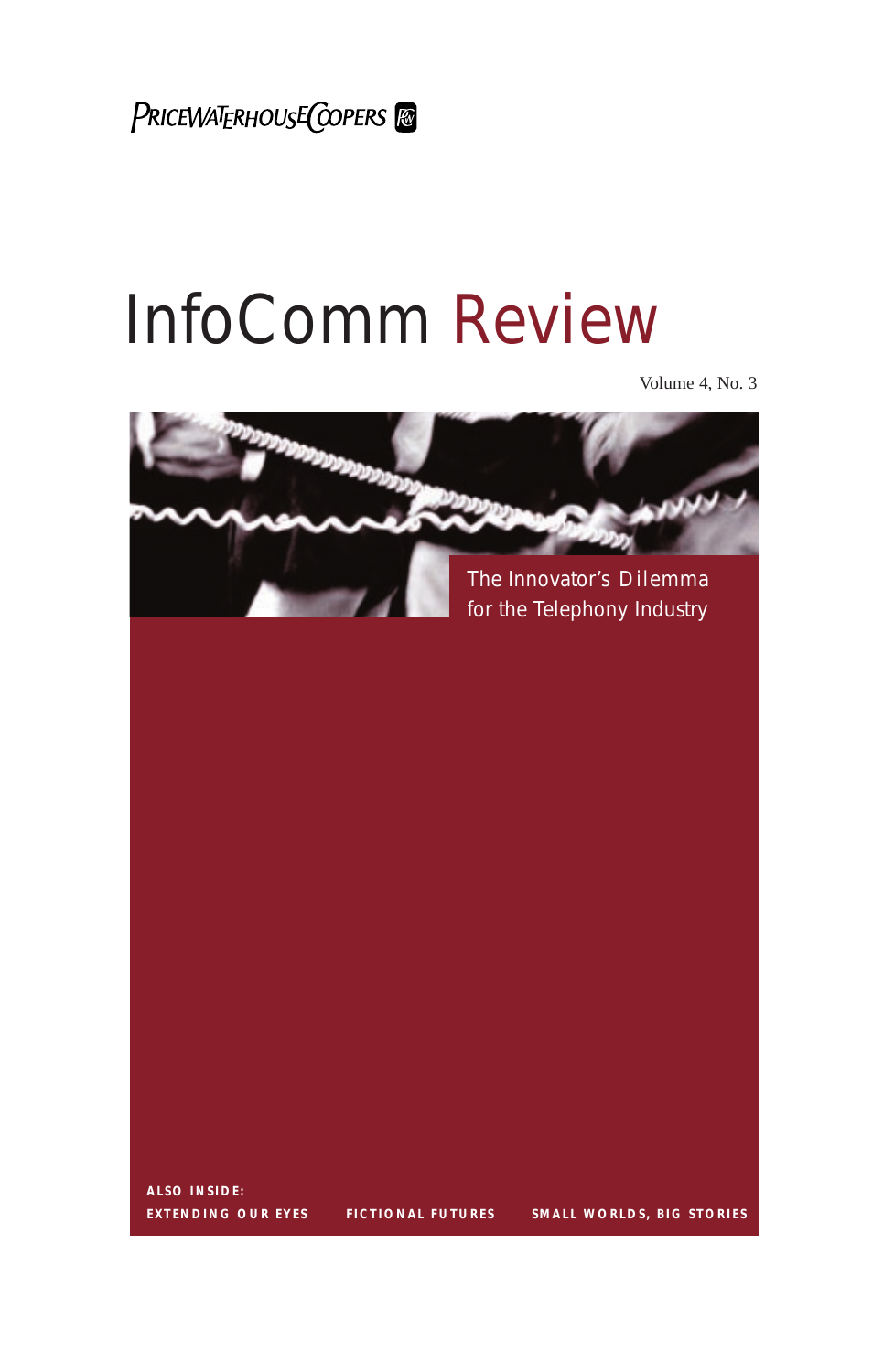EDITOR Andrew B. Zimmerman

CONTRIBUTING WRITERS Clayton M. Christensen Jim Crowe Mikael Edholm W inslow Farrell Ashish Kapur Andrew B. Zimmerman

EDITORIAL DEPARTMENT Christy Barbee Maria Brindlmayer Shelly Slack

PricewaterhouseCoopers' InfoComm Group provides a complete range of professional services to companies and individuals in communications industries across the globe. The group serves as tax advisors, consultants, financial advisors, and auditors to wireless and wireline service providers (both established providers and new entrants), competitive access providers, Internet service providers, global satellite consortia, telecom equipment suppliers, and media and entertainment companies.

Drawing on our accumulated experience, we anticipated and met the challenges of global regulatory change, and have helped our clients deal with the impact of industry convergence. We continue to add measurable value to our client relationships through our leadership and innovation, which are evident in our evolving services and products.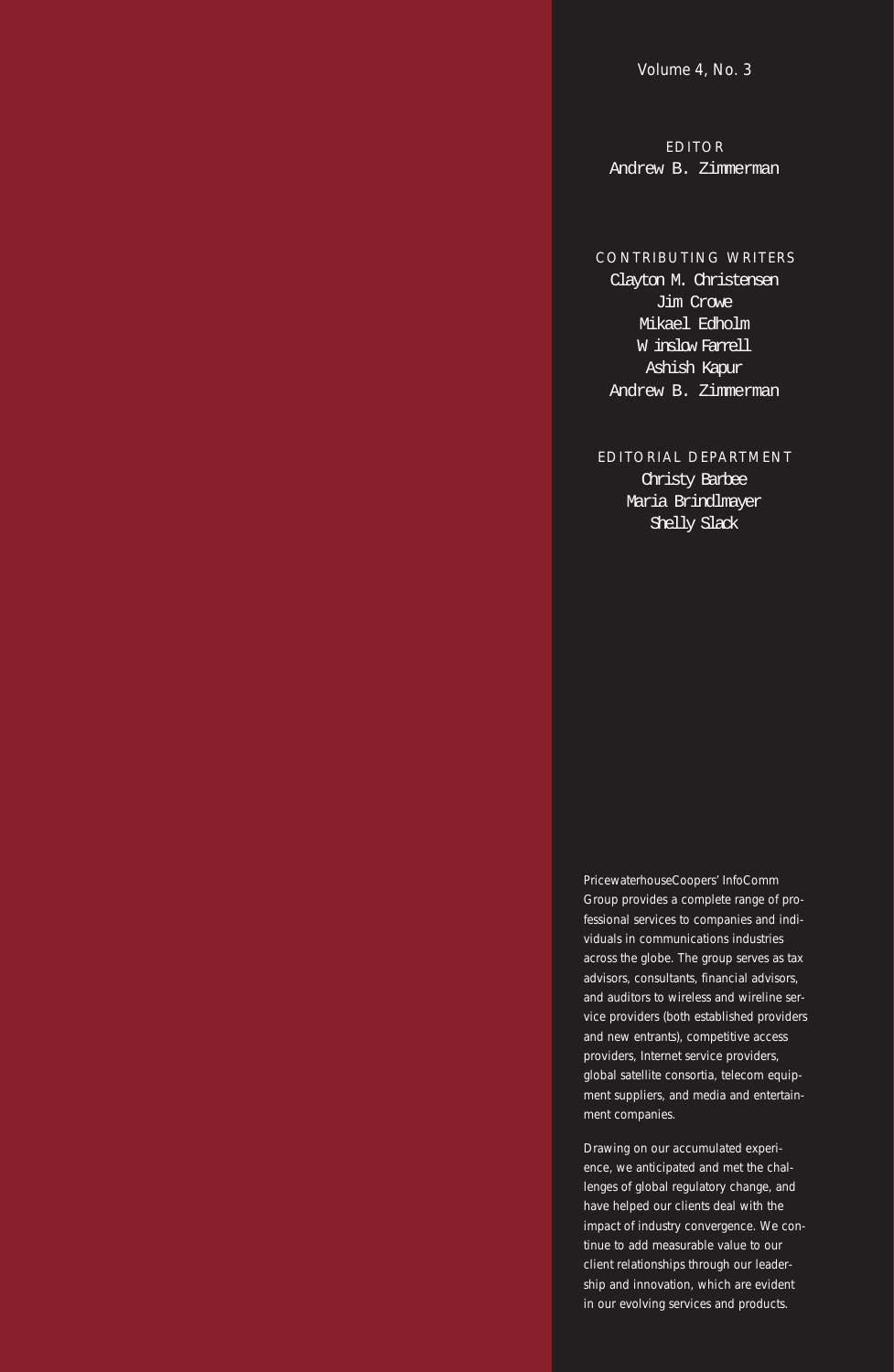# InfoComm Review

Volume 4, No. 3

InfoComm Review 1301 Avenue of the Americas New York, New York 10019

© Copyright 1998 PricewaterhouseCoopers. No part of this publication may be reproduced, stored in a retrieval system, or transmitted in any form or by any means—electronic, mechanical, photocopying, recording, or otherwise—without the prior permission of the copyright owner.

This publication is designed to provide a summary of information with regard to the subject matter covered. It does not purport to render professional advice to the reader. Should professional advice be required, you may contact Andrew B. Zimmerman of PricewaterhouseCoopers by phone at +1-212-259-2224.

To request additional copies of this publication, please contact Shelly Slack by phone at +1-202-822-4381.

InfoComm Review is a trademark of PricewaterhouseCoopers LLP.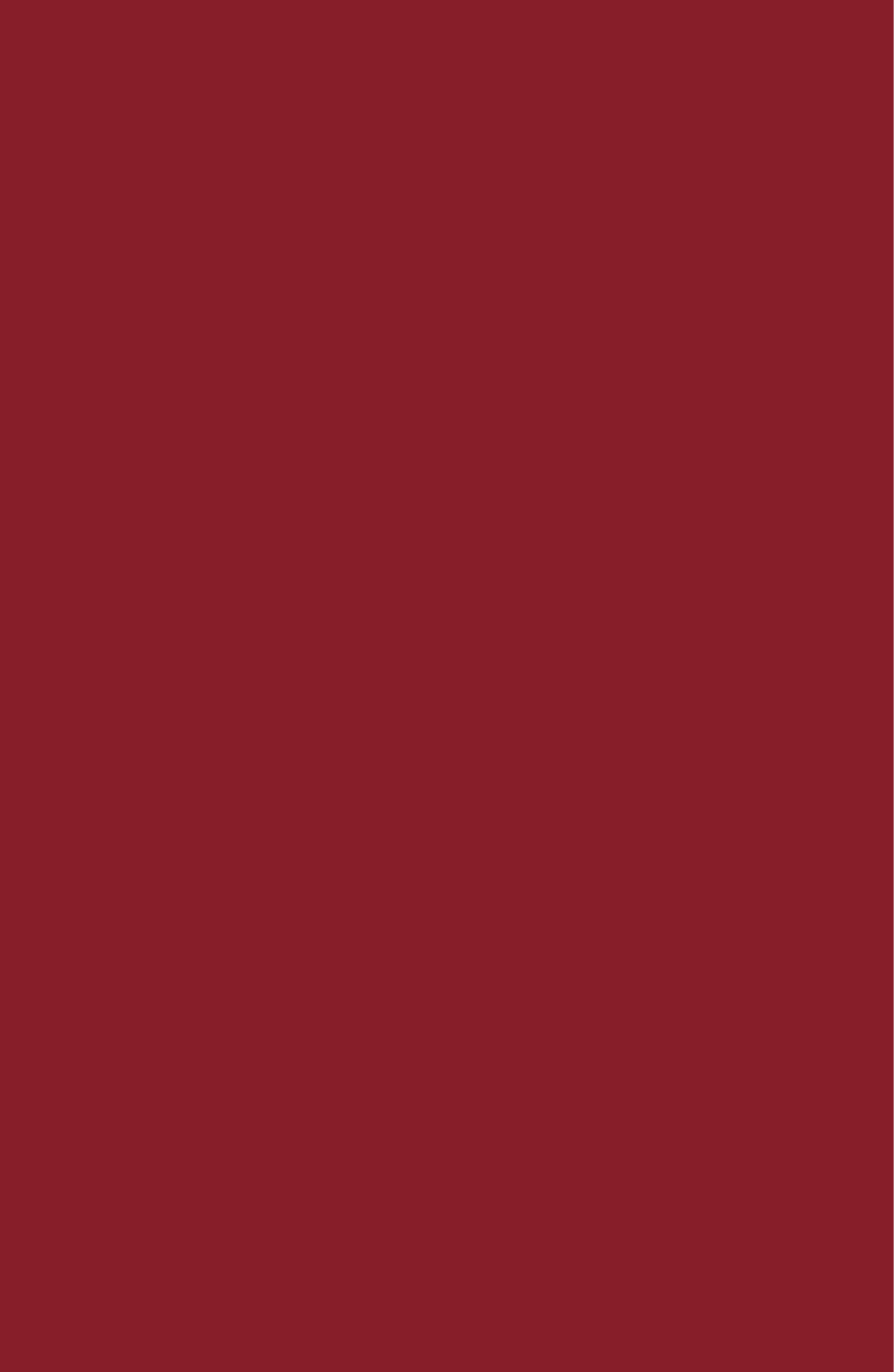### **CONTENTS**

**VOLUME 4, NO. 3**

8 Message from the Editor

FEATURES

### **10 THE INNOVATOR'S DILEMMA FOR THE TELEPHONY INDUSTRY**

Recent research suggests that technologies that perform poorly for mainstream applications may find attractive niches and, over time, come to challenge and even supplant traditional technology value streams. Could Internet-protocol telephony be one of these disruptive technologies? Plus, thoughts regarding the value shift in the steel industry and the outlook for telephony from Clayton M. Christensen, author of *The Innovator's Dilemma: When New Technologies Cause Great Firms to Fail. by Andrew B. Zimmerman* 

### **22 EXTENDING OUR EYES**

The president and CEO of Level 3 Communications describes his company's approach as it builds its far-reaching IP-optimized network. Level 3 isn't going it alone—it won't try to be all things to all customer groups. Rather, a key part of the company's strategy is looking to others to sell services on its network.

*by Jim Crowe* 

### **25VOICE OVER IP: A PRIMER**

Here we present some of the key facts and trends regarding IP technologies in telephony, along with a Glossary of terms.

*by Ashish Kapur*

### **30 FICTIONAL FUTURES**

When people at LM Ericsson build their strategy for the future, they imagine three possible worlds. In a time of rapid and extraordinary change in the industry and in the markets it serves, Ericsson finds that scenario planning helps instill organizational flexibility and keeps planners from getting too wedded to the idea of one "right" future that is tied to the present. Ericsson's director for corporate business development describes why the company added scenario planning to its traditional strategic approach.

*by Mikael Edholm*

### **36 SMALL WORLDS, BIG STORIES**

Synthetic worlds can tell managers a great deal about how phenomena emerge in markets and industries, how consumers make choices, and how companies act and interact in markets. Excerpts from *How Hits Happen: Forecasting Predictability in a Chaotic Marketplac*e, by the head of PricewaterhouseCoopers' Emergent Solutions Group.

*by Winslow Farrell*

### **44 NEWS**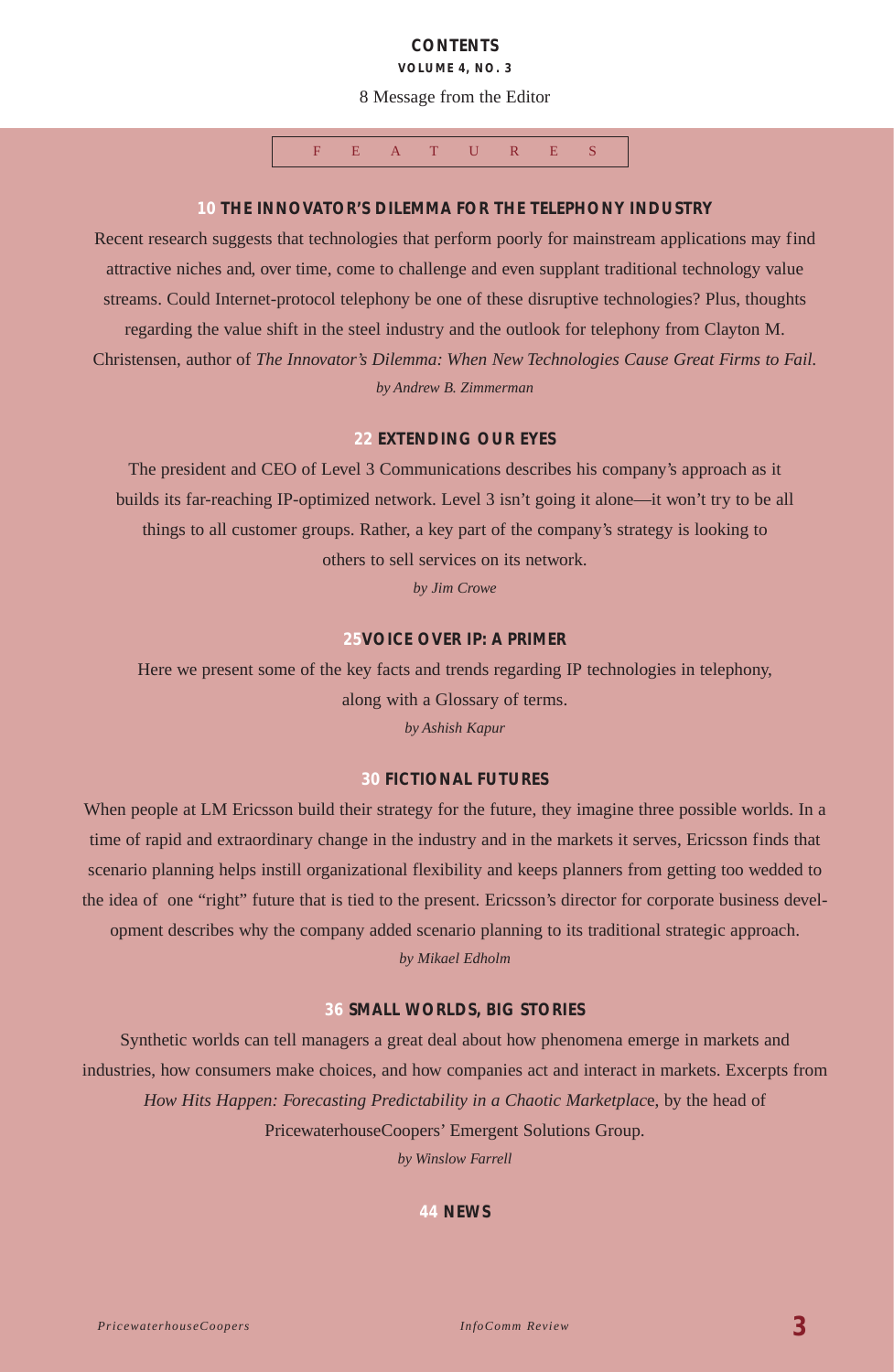### **SOMMAIRE**

8 Avant propos de l'éditeur

|  |  |  |  |  |  |  | SUJETS TRAITES |  |  |  |  |  |  |  |
|--|--|--|--|--|--|--|----------------|--|--|--|--|--|--|--|
|--|--|--|--|--|--|--|----------------|--|--|--|--|--|--|--|

### **10 Le dilemme de l'innovateur dans le secteur de la téléphonie**

Une étude récente suggère que les technologies peu performantes pour les applications courantes puissent trouver des créneaux intéressants et, à terme, menacer, voire supplanter, les technologiques traditionnelles. La téléphonie sur Protocole Internet (VOIP) va-t'elle devenir une de ces technologies révolutionnaires ? Aussi, dans cet article, une réflexion sur les changements des valeurs dans la sidérurgie et un aperçu sur la téléphonie proposés par Clayton M. Christensen,

auteur de *The Innovator's Dilemma: When New Technologies Cause Great Firms to Fail.*

### **22 Voix sur IP : introduction**

Quelques tendances et faits principaux concernant les technologies IP dans le secteur de la téléphonie, ainsi qu'un glossaire.

### **25 Toujours plus loin**

Le Président et Directeur Général de Level 3 Communications présente l'approche de sa société tandis qu'elle installe son imposant réseau utilisant une infrastructure IP. Level 3 ne prétends pas être capable de proposer une solution unique à tous ses clients. En fait, un des aspects les plus importants de sa stratégie est de recourir à des distributeurs externe afin de vendre ses services sur son réseau.

### **30 Anticipation du Future**

Quand les employés de LM Ericsson établissent leur stratégie pour l'avenir, ils imaginent trois environnements différents. Dans une époque marquée par des changements extrêmement rapides autant dans l'industrie que dans les marchés qu'elle dessert, Ericsson trouve que c'est en anticipant plusieurs solutions qu'elle pourra garder une structure souple et qu'elle empêchera les planificateurs de se limiter à une seule perspective « correcte » fondée sur la situation présente. Le directeur du developpement interne d'Ericsson explique pourquoi sa société a décidé d'ajouter l'anticipation de plusieurs scenarios à son approche stratégique classique.

### **36 Petits univers et grandes histoires**

Les univers synthétiques peuvent dévoiler beaucoup aux dirigeants sur la façon dont les phénomènes apparaissent sur les marchés et dans les industries, comment les consommateurs dirigent leurs choix et comment les entreprises agissent et interagissent sur les marchés. Articles tirés de *How Hits Happen: Forecasting Predictability in a Chaotic Marketplace,* du responsable « Emergent Solutions Group » chez PricewaterhouseCoopers.

### **44 Nouvelles**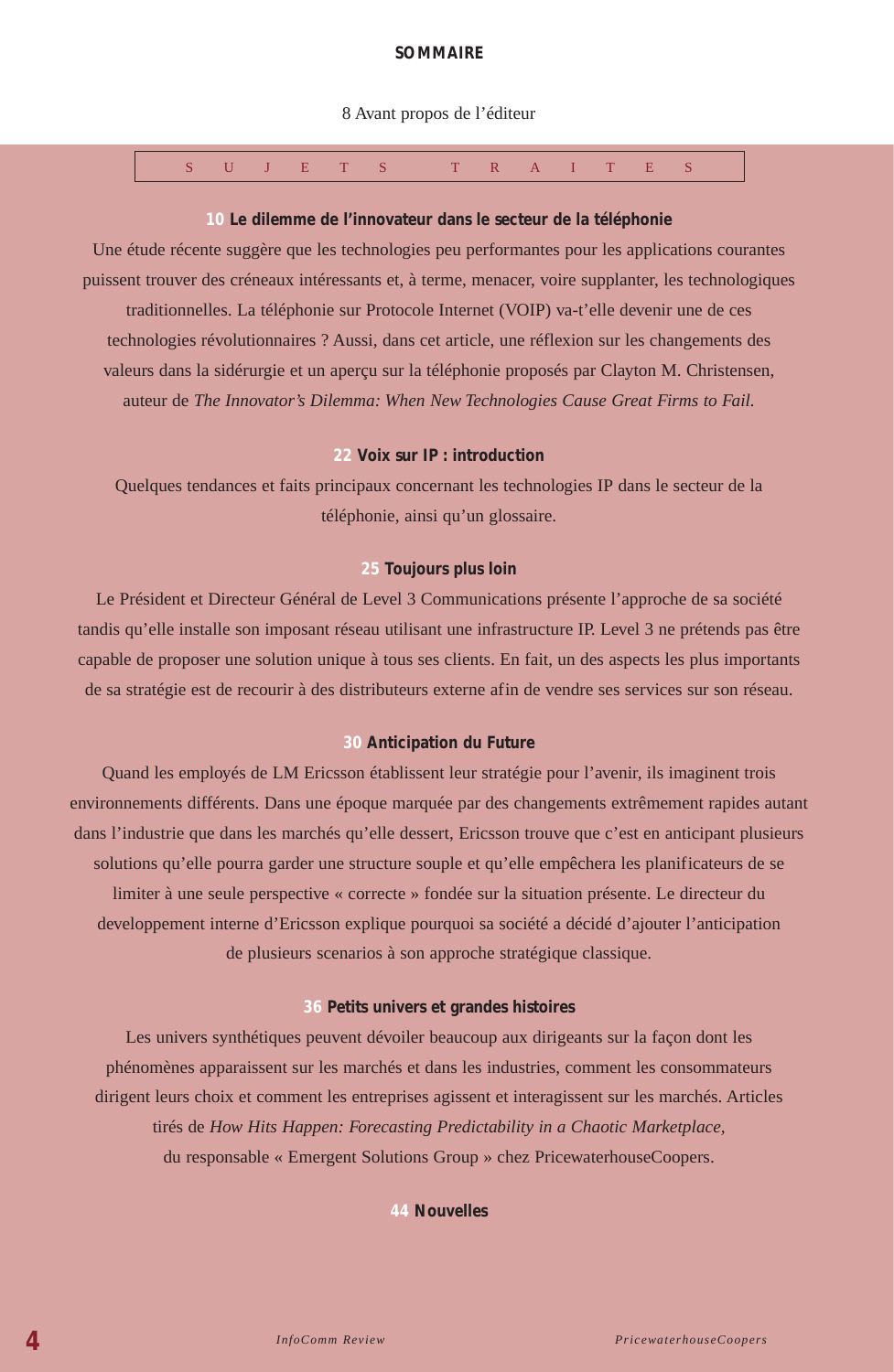### **ÍNDICE DE MATERIAS**

### 8 Mensaje del Editor

ARTICULOS

### **10 El dilema del inovador en la industria telefónica**

Investigaciones recientes sugieren que las tecnologías que se desempeñan en forma deficiente en aplicaciones corrientes podrían tener buena cabida y, con el tiempo, llegar a desafiar y reemplazar a la creación de valor de tecnologías tradicionales. ¿Acaso la telefonía con protocolo Internet podría ser una tecnología "disruptiva"? Además, reflexiones acerca del desplazamiento de valores en la industria del acero y las perspectivas para la telefonía, por Clayton M. Christensen, autor de *The Innovator's Dilemma: When New Technologies Cause Great Firms to Fail.*

### **22 Protocolo de voz en Internet: Introducción**

Algunos datos y tendencias clave acerca de las tecnologías IP en telefonía.

### **25 Ampliando miras**

El Presidente y Ejecutivo Principal de Level 3 Communications describe el enfoque de su compañía a medida que ésta construye la red de gran alcance optimizada por IP. Como es imposible suplir todas las necesidades de todos los grupos de clientes, un aspecto clave de la estrategia de la compañía es recurrir a otros para que vendan servicios por sus redes. Level 3 no está avanzando sola.

### **30 Escenarios futuros**

Al construir la estrategia futura, la gente de LM Ericsson imagina tres mundos posibles. En una época de rápidos y extraordinarios cambios en la industria y los mercados a los que sirve, Ericsson ha descubierto que la planificación con escenarios ayuda a infundir flexibilidad en la organización y evita que los encargados de planificación se aferren demasiado a la idea de un futuro "correcto" ligado al presente. El Director de Desarrollo Comercial Corporativo de Ericsson nos cuenta por qué la compañía eligió incorporar la "planificación de escenarios" a su enfoque estratégico tradicional.

### **36 Pequeños mundos, grandes historias**

Los "mundos sintéticos" pueden ser una gran fuente de información para los gerentes acerca de cómo se producen los acontecimientos en los mercados y las industrias, cómo los consumidores toman sus decisiones, y cómo las compañías actúan e interactúan en los mercados. Extractos de *How Hits Happen: Forecasting Predictability in a Chaotic Marketplace,* por el Director del Emergent Solutions Group de PricewaterhouseCoopers.

**44 Noticias**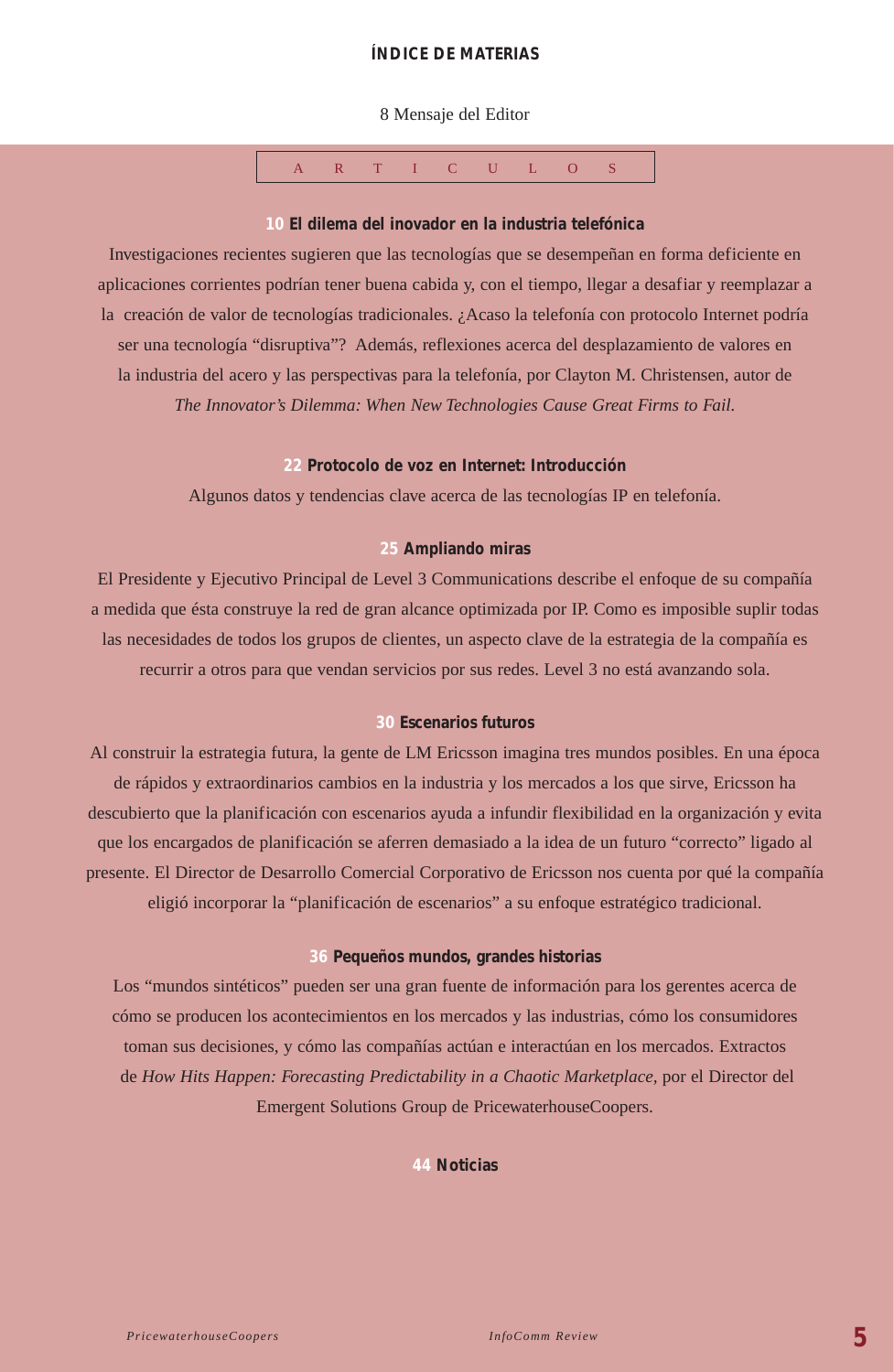### **INHALT**

### 8 Mitteilung der Redaktion

T H E M E N

### **10 Das Dilemma von Innovatoren in der Telekommunikationsindustrie**

Jüngste Untersuchungen haben gezeigt, daß Technologien, die geringe Einsatzmöglichkeiten in Anwendungen für die breite Öffentlichkeit finden, in attraktiven Nischen zur Geltung kommen können und im Lauf der Zeit zu Herausforderern oder gar zum Ersatz traditioneller Technologiewertströme heranreifen können. Ist es denkbar, daß neue Telekommunikationsmöglichkeiten auf der Basis des Internet-Protokolls eine "unterbrechende" technologische Entwicklung darstellen? Außerdem finden Sie hier Überlegungen von Clayton M. Christensen, dem Autor des Buchs *The Innovator's Dilemma: When New Technologies Cause Great Firms to Fail,* zu Umschwenkungen in der Wertschöpfung in der Stahlindustrie und zu den zukünftigen Möglichkeiten in der Telekommunikation.

### **22 Voice-Over-IP: Eine Einführung**

Ein Überblick über die wichtigsten Fakten und Trends auf dem Gebiet der IP-Technologien in der Telekommunikation.

### **25 Neue Dimensionen**

Der Präsident und CEO von Level 3 Communications beschreibt den Ansatz seines Unternehmens beim Ausbau des weitreichenden IP-optimierten Netzwerks. Level 3 versucht nicht, diesen Schritt im Alleingang durchzuführen; es versucht nicht alle verschiedenen Bedürfnisse aller Kundengruppen zu erfüllen. Ein zentrales Anliegen im Rahmen der Unternehmensstrategie besteht darin, Partner zu finden, die ihre Dienste auf dem bereitgestellten Netzwerk anbieten können.

### **30 Szenarien für die Zukunft**

Bei der strategischen Planung für die Zukunft gehen die Mitarbeiter von LM Ericsson von drei möglichen Entwicklungsvarianten aus. In einer Zeit, die von rasanten und außergewöhnlichen Änderungen in der Industrie und in den relevanten Marktbereichen gekennzeichnet ist, trägt das Planen anhand verschiedener Szenarien dazu bei, daß organisatorische Flexibilität gewährleistet ist, und es bewahrt die Planer davor, an einer einzigen "richtigen" Zukunftsversion zu kleben, die eng mit der Gegenwart verknüpft ist. Der leitende Direktor von Ericsson für unternehmerische Geschäftsentwicklung beschreibt, wodurch das Unternehmen dazu bewogen wurde, den traditionellen strategischen Ansatz durch Szenarienplanung zu ergänzen.

### **36 Kleine Welten, große Erkenntnisse**

Durch Auswertung virtueller, synthetischer Welten erhalten Manager einen tiefen Einblick in die Art und Weise, wie sich verschiedene Phänomene in einzelnen Markt- und Industriebereichen entwickeln, wie Konsumenten ihre Entscheidungen treffen und wie Unternehmen auf dem Markt agieren und reagieren. Auszüge aus dem Buch *How Hits Happen: Forecasting Predictability in a Chaotic Marketplace* des Leiters der Emergent Solutions Group von PricewaterhouseCoopers.

**44 Neuigkeiten**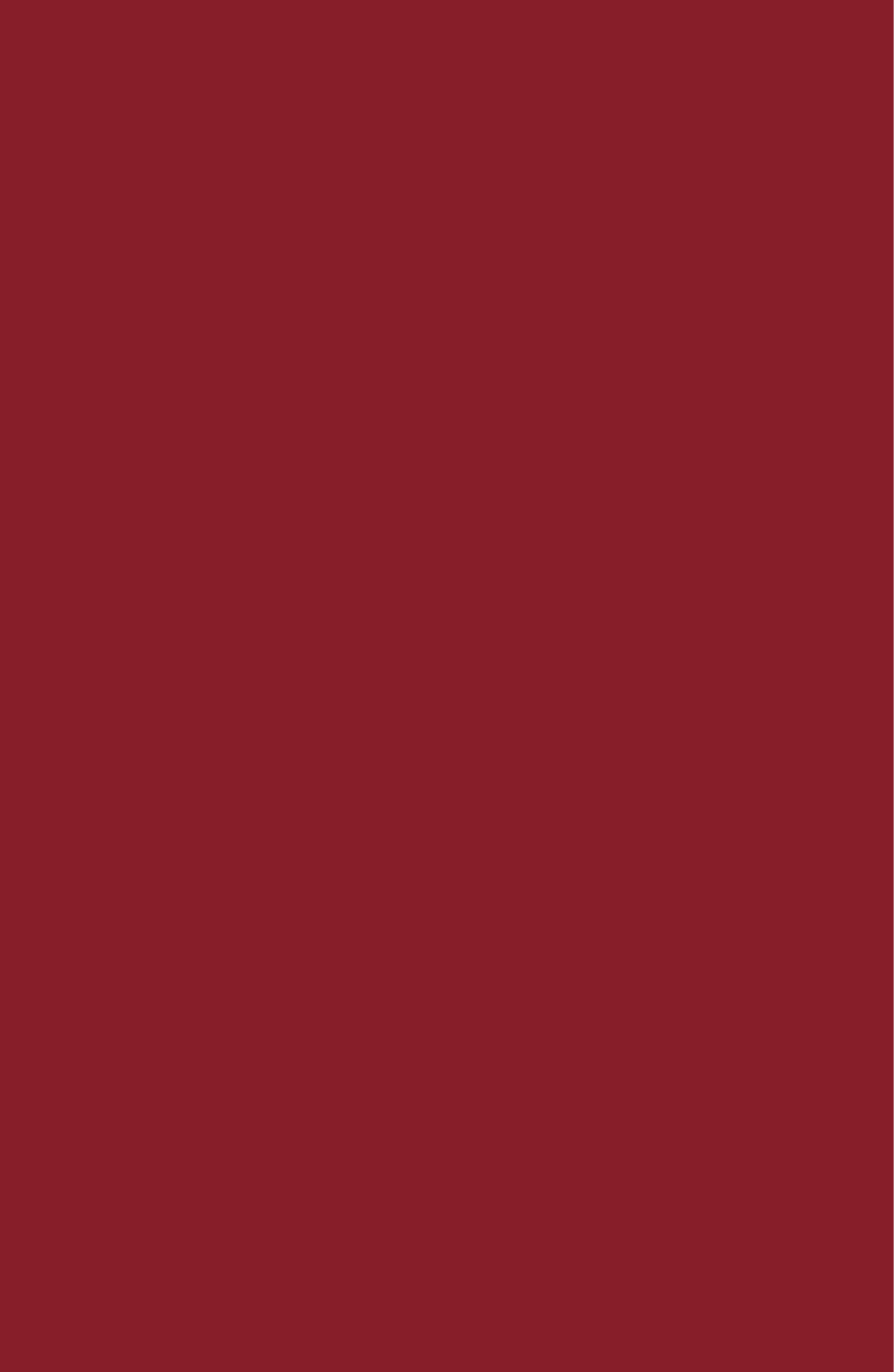

MESSAGE FROM THE EDITOR

ometimes "good" does not prevail.

In a variety of industries populated by strong, well-managed companies, "inferior" technologies have taken root in certain applications appropriate only to niche markets. They've gradually improved and evolved to serve users farther upmarket. And, eventually, they have encroached on mainstream markets, challenging, even wounding, the industry leaders. It happened in the steel industry, in the disk drive industry, and in the excavator industry. Other industries, too, have faced the effects of these "disruptive technologies."

We think there is reason to question whether the technologies developed by the Internet value network could represent a disruption to the telecommunications industry. Recently, we explored this idea at our "Voice-Over-Data, Data-Over-Voice" Executive Retreat in Pebble Beach, California. At the retreat, industry executives, analysts, and academics debated the technology issues, business models, and possible future applications of IP-based services.

In our lead article—"The Innovator's Dilemma for the Telephony Industry: Will the 'Bad' Technologies Win?"—we explore the directions in which these technologies may develop and how the telecommunications industry might respond. We borrow from the insights of Clayton M. Christensen of Harvard University, who has carefully researched the disruption in other industries and documented them in his book *The Innovator's Dilemma: When New Technologies Cause Great Firms to Fail.* Professor Christensen was kind enough to spend time with a small group of my PricewaterhouseCoopers colleagues and me. Some of his comments from our discussions were presented at the executive retreat and are shared here.

In addition, Jim Crowe, president and CEO of Level 3 Communications, has written in these pages regarding his company's strategy for a far-reaching IP network. Jim, who was one of our speakers at the executive retreat, says that the challenge is too great to go it alone. Level 3 will build an upgradable network and will carefully select the customer segments it targets, leaving it to other providers to serve other customers using Level 3's network.

Because IP-based applications are just emerging, we have included a Primer that explains some of the terminology entailed and that also lays out some of the trends and developments in IP telephony in the United States.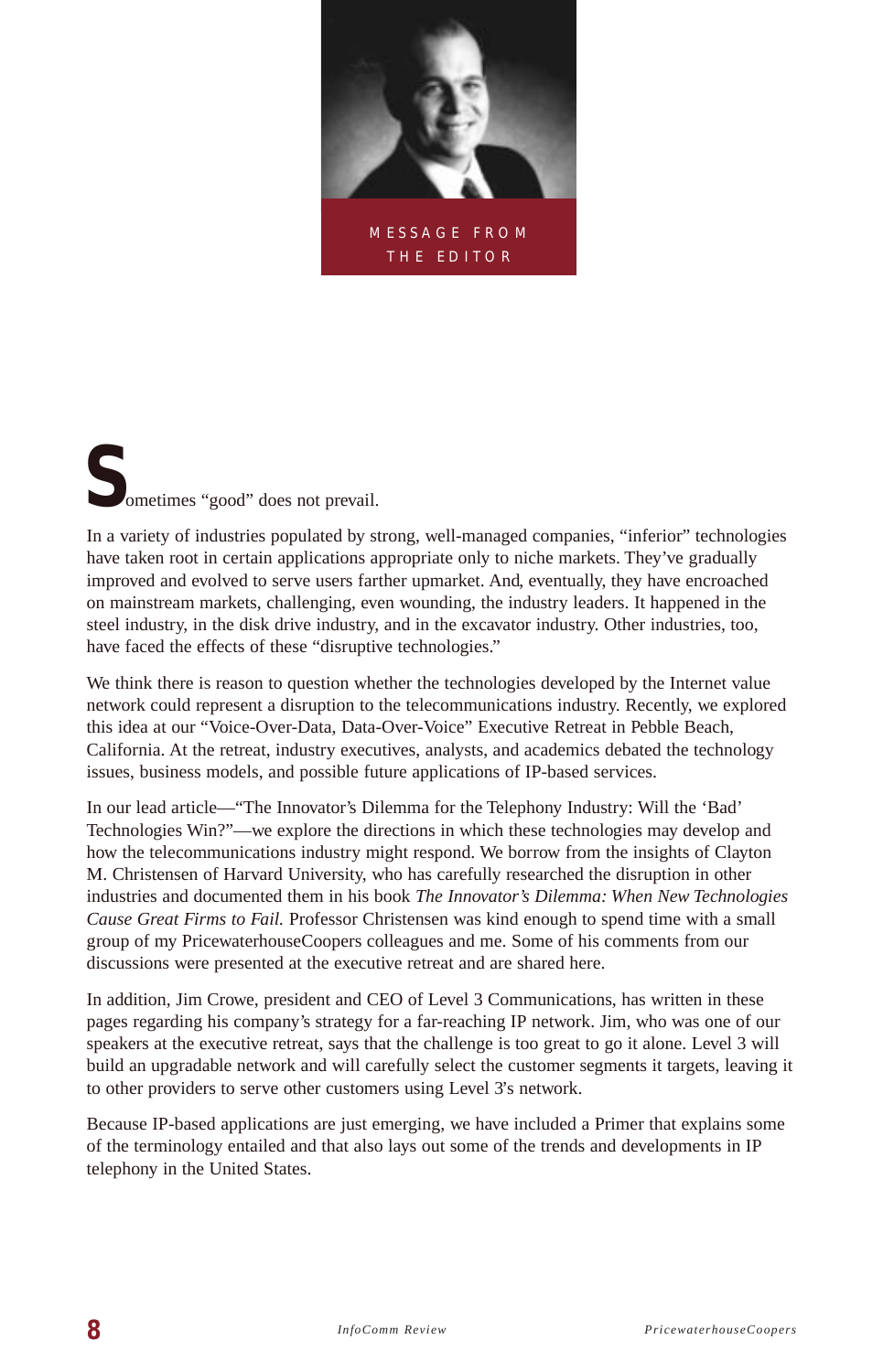Continuing our look into the future, we asked Mikael Edholm, director for corporate business development at LM Ericsson, to tell us about Ericsson's use of scenario planning as a complement to its regular strategic planning techniques. Scenario planning, says Edholm, is helping Ericsson attain the organizational flexibility it needs as it heads into a rapidly changing environment.

And on the subject of possible futures, our own Emergent Solutions Group (ESG) is developing synthetic worlds that allow managers to view the complex adaptations that occur in the marketplace among consumers, within companies, and within industries. We've reprinted an excerpt from the book *How Hits Happen: Forecasting Predictability in a Chaotic Marketplace.* The author, Winslow Farrell, is the head of our ESG and an expert on the use of agent-based computer simulations.

Finally, just a few words about the merger this past summer of Price Waterhouse and Coopers & Lybrand and what this means for our clients. Through this combination, we've extended our global reach and enhanced our capabilities so that we can better serve clients at all stages in their business endeavors with a broad and deep range of professional services. We are very enthusiastic about the rapid and successful integration of our respective InfoComm practices and I hope that you will experience the benefits of our merger in the months ahead.

Best regards,

(hohen B. Jimmanne

Andrew B. Zimmerman Editor Global Information and Communications Sector Leader PricewaterhouseCoopers LLP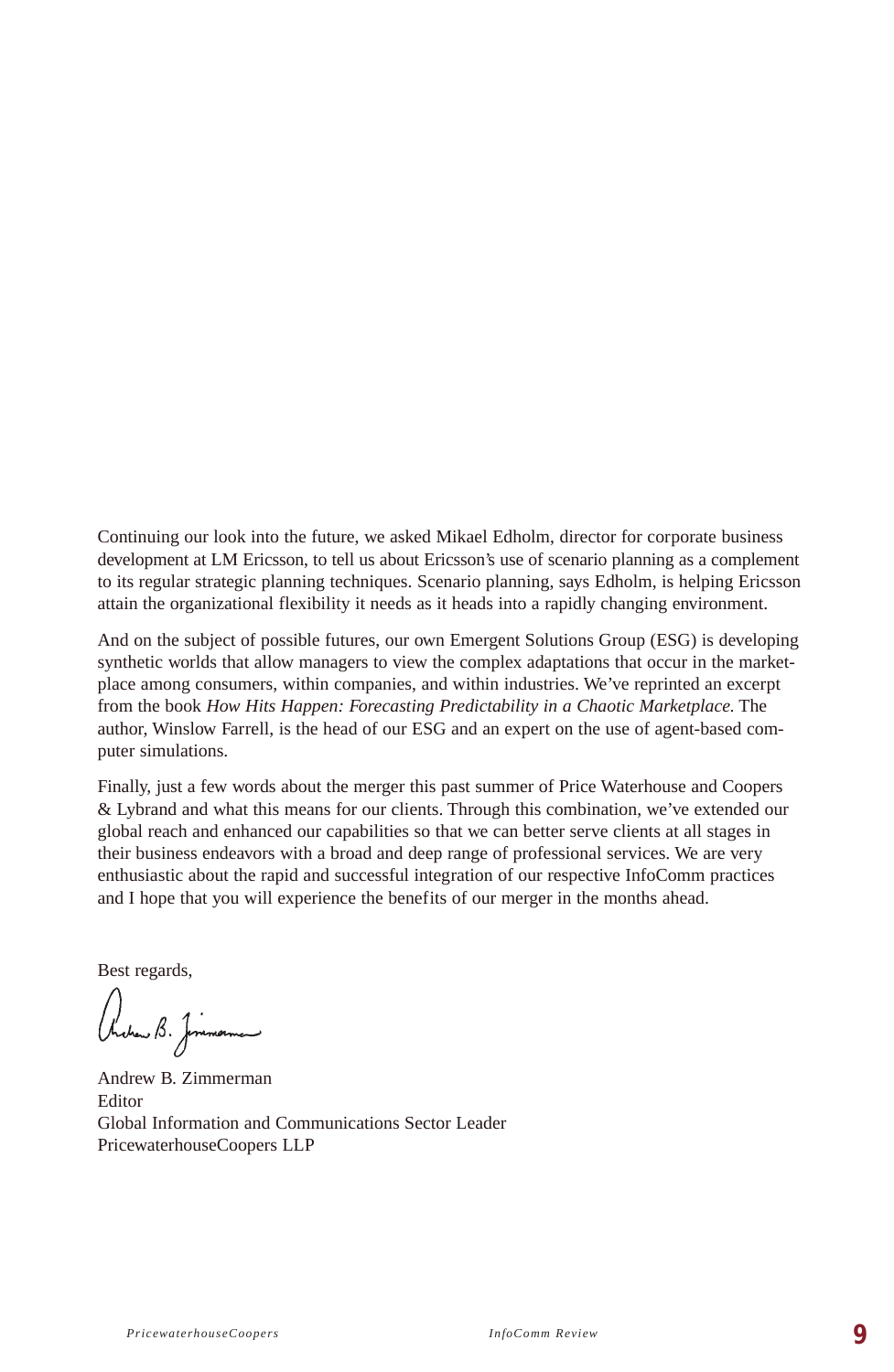

*Could Internet technologies pose a threat to telephone companies?*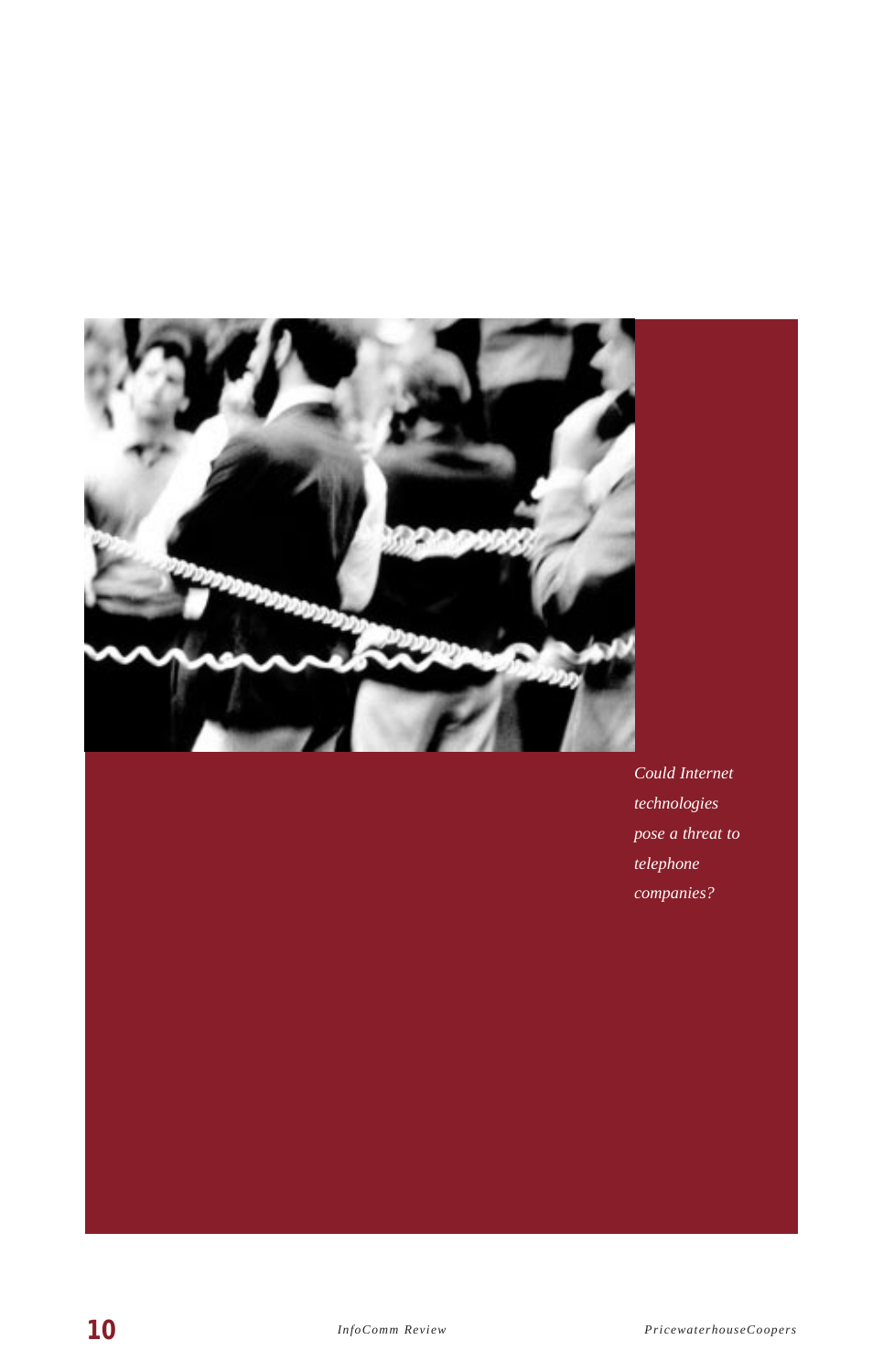# The Innovator's DILEMMA for the Telephony Industry

Will the 'Bad' Technologies Win?

Do Internet-protocol (IP) technologies pose a threat to telephone companies? Surely the small inroads that Internet service providers are making into long distance telephony, taken alone, don't amount to enough market share to set off any alarms at the telcos, which have set the standards for high-quality and reliable transmission.

But providers of IP-based services are only beginning to tap the potential of their new technologies. The trajectory of improvement of packet-switching and companion technologies has been astounding. IP service providers are building networks and business models that will enable more and more applications that will be attractive to users, businesses and consumers alike.

Here, Andrew B. Zimmerman explores the hypothesis that IP capabilities may qualify as "disruptive technologies," as defined by Professor Clayton M. Christensen at Harvard University. Christensen describes the ways in which initially "inferior" technologies can infiltrate a market and cause havoc for the industry leaders, and in these pages we include observations he made in conversations with PwC consultants regarding the steel and telecommunications industries.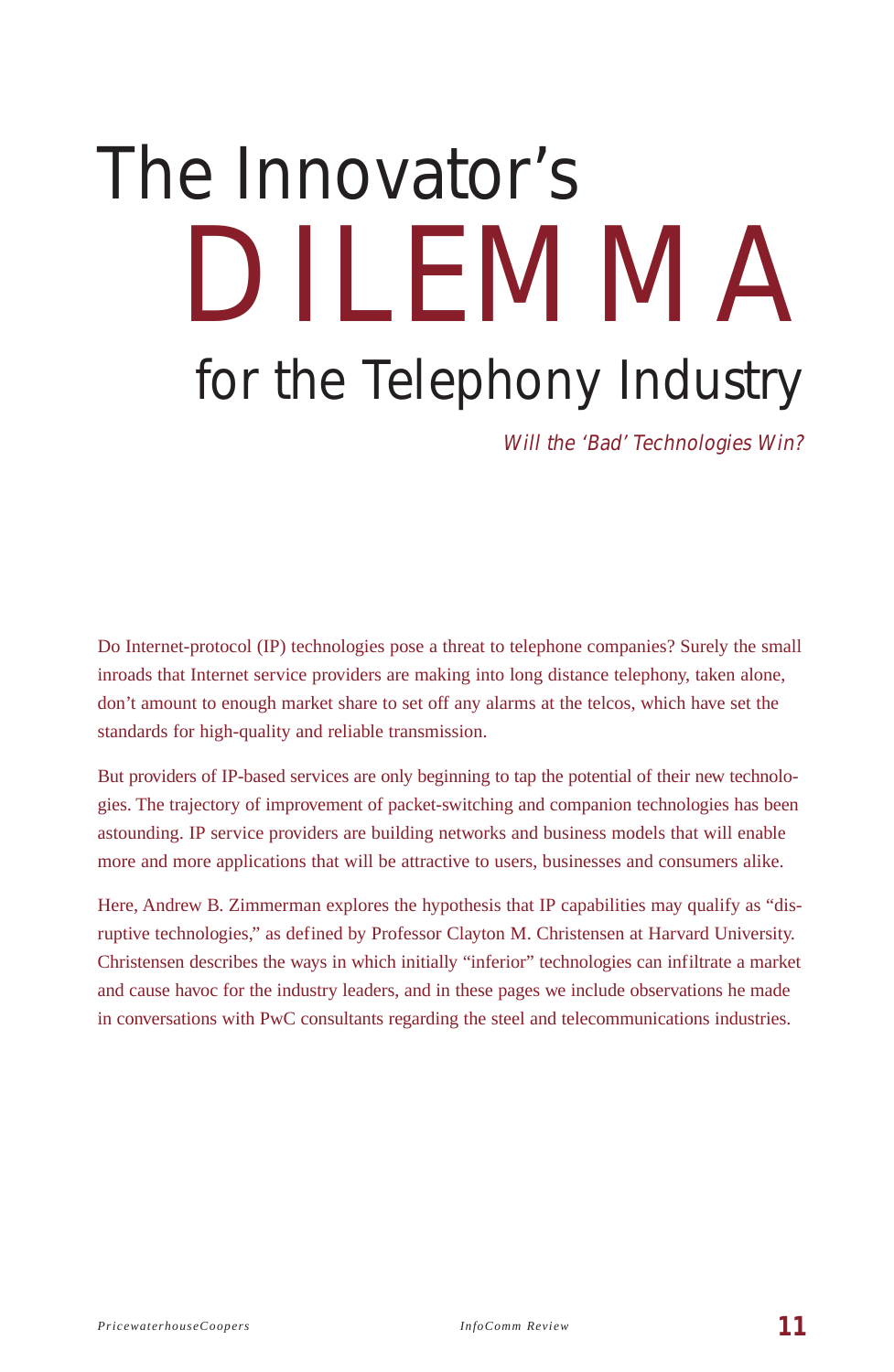### *by Andrew B. Zimmerman*

**W** hy do bad technologies win?<br>
Recent research suggests that te<br>
mainstream applications may find attractive Recent research suggests that technologies that perform poorly for niches. These technologies evolve over time and eventually, and surprisingly, supplant the traditional technology value stream.

These technology upstarts have been termed "disruptive technologies" in recent work by Clayton M. Christensen, author of *The Innovator's Dilemma: When New Technologies Cause Great Firms to Fail* (Harvard Business School Press, 1997). A disruptive technology is one that has been around for a while; that does not meet the needs of mainstream customers in a market, but finds a niche and

evolves, improving over time; and that eventually challenges the market leaders. This article explores whether IP telephony could be a disruptive technology.

Remarkable improvements have occurred in voice over the Internet and especially over IPbased private networks, and these will continue, improving the quality of IP telephony. But the share of the voice market claimed by Internet service providers, though growing, is not significant—various analysts predict worldwide revenues for IP telephony service providers in the neighborhood of US\$2 billion to \$8 billion in five to six years (by comparison, standard telephony service worldwide drew revenues of US\$495 billion in 1997, according to the International Telecommunications Union, which predicts total spending of \$850 billion by 2005).



#### **GROWTH IN SERVICE-RELATED REVENUE FROM 1998 TO 2003 (US\$ BILLIONS)**

**Most of the data communications value creation may take place outside the network.**

Source: PricewaterhouseCoopers, analyst estimates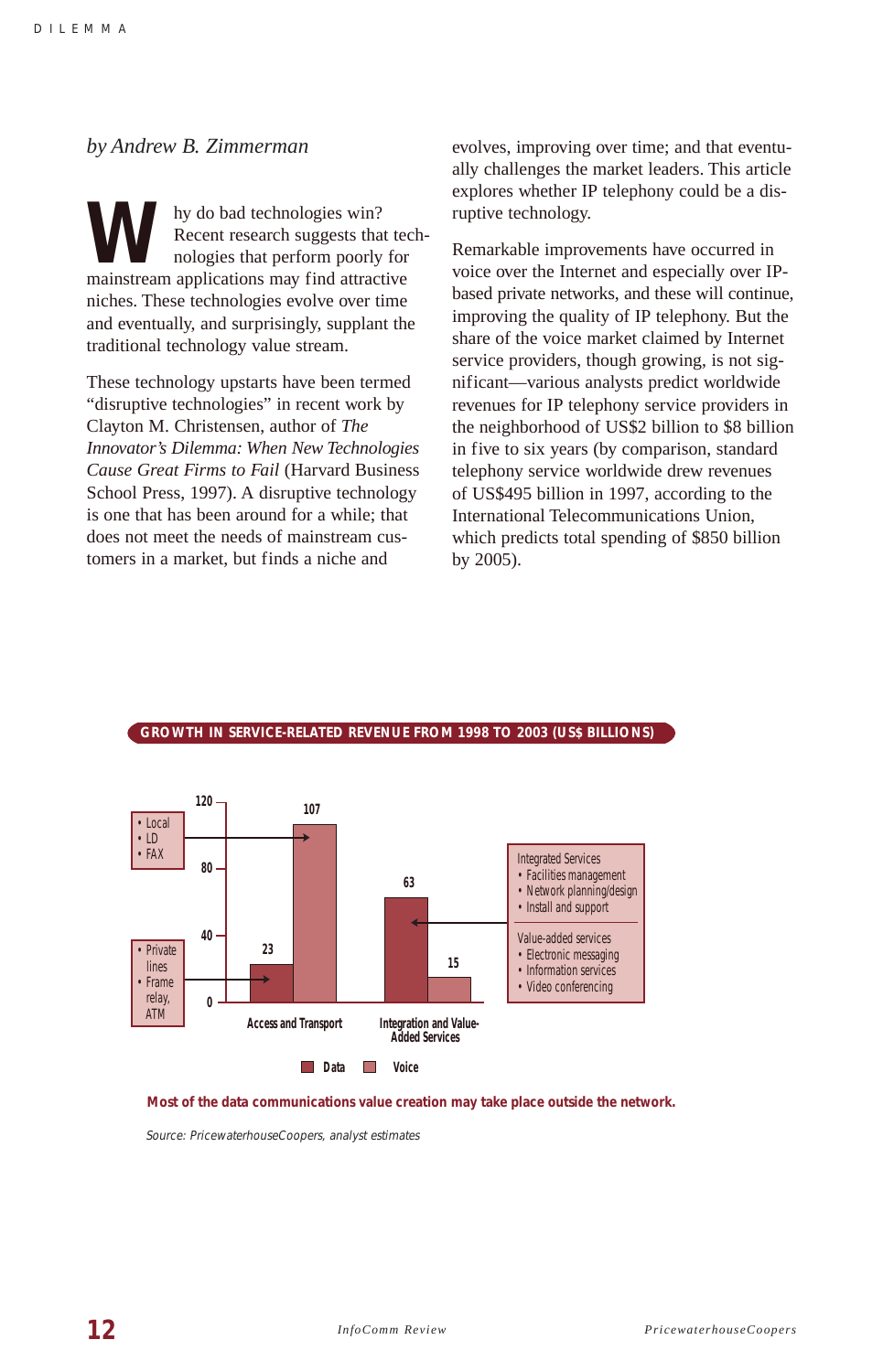Overall, in addition to regular IP telephony, data traffic is exploding, doubling yearly on public switched networks and increasing 1,000% annually on the Internet. But this isn't driving corresponding shifts in revenue; access and transport revenues for data are expected to rise only modestly, from 10% in 1998 to just 13% to 15% in 2003. As the chart at left illustrates, over the same time frame, far more revenue can be expected to come from integration and value-added services in data communications than from transport and access. The data world beckons with opportunity, and there lies the incumbents' dilemma: how to play a key role in this exploding data market.

### **Value networks**

The traditional telco value network includes service providers (in the United States, these are the local exchange carriers, known as LECs, and the long distance companies, or interexchange carriers, IXCs) and equipment manufacturers, such as Lucent, Tandem, and Nortel. Given that the industry is in part regulated, the government can also be viewed as a player in the telephony value network. The prominent companies in the industry have a common heritage, so there is little surprise that a set of strongly held common beliefs has guided the telephony industry from the time of the AT&T breakup in 1984.

Value pricing has greatly influenced innovation within the telephony industry, perhaps more so than is generally recognized. The telephone companies have become increasingly sophisticated in pricing services based not on what they cost, but rather on how much they are worth to the customer. Touch-tone dialing, for instance, actually decreases the cost of phone service by requiring only about oneeighth as much switch capacity. Yet, for years the LECs were able to charge residential customers up to an additional \$2 per month for touch tone as a value-added service.

Given that basic service offerings were highly regulated and offered below fully absorbed costs, one of the industry's ways of extracting

payment for its innovations has been to charge consumers incremental fees for enhanced services. Regulators have been open to value pricing of these services, without regard for the underlying costs of the services. The industry was fast to realize that there were two groups of customers that they should listen to and develop services for:

- Companies that operate from many locations or those that are highly dependent on communications for their profitability
- Small businesses and higher-income consumers who are heavy users of communications services or who like electronic gadgets

In short, innovation by the telephony industry has many times meant carving out a definable service from the core network and packaging it as a value-added service. This approach to innovation now accounts for such major industry revenue sources as private networks, frame relay, SONET, Internet access, and a proliferation of long distance packages for consumers and businesses.

To support its service carve-outs, the industry has invested in technologies such as sophisticated metering systems that measure traffic by both time and bandwidth, billing systems that accommodate the complexities of multiple service offerings, and analytic systems that match service offerings to the needs of target markets. The industry has also invested in marketing channels, such as direct sales, affinity marketing, sophisticated call centers, and direct mail direct response campaigns. This infrastructure to support value-added services, representing a substantial percentage of costs, is very much at the heart of the telephony industry's vision of the future. Today the industry has a new generation of value-added services on the drawing boards that use these facilitating technologies to slice and dice the telecommunications service into discrete packages that can be priced on very fine metrics of value. For example, Sprint recently announced a digital subscriber line service for which residential customers will pay a monthly service

- open flap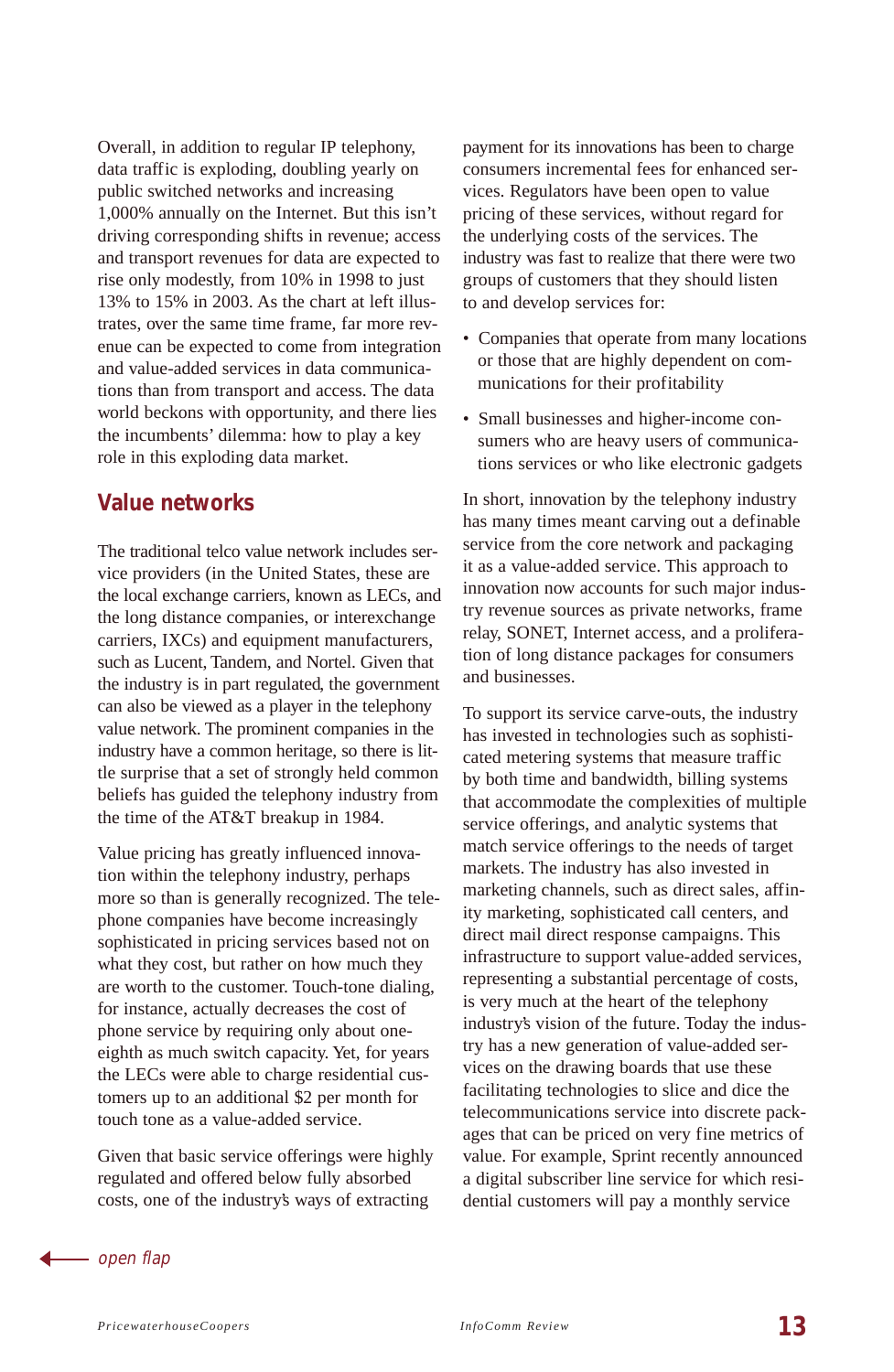

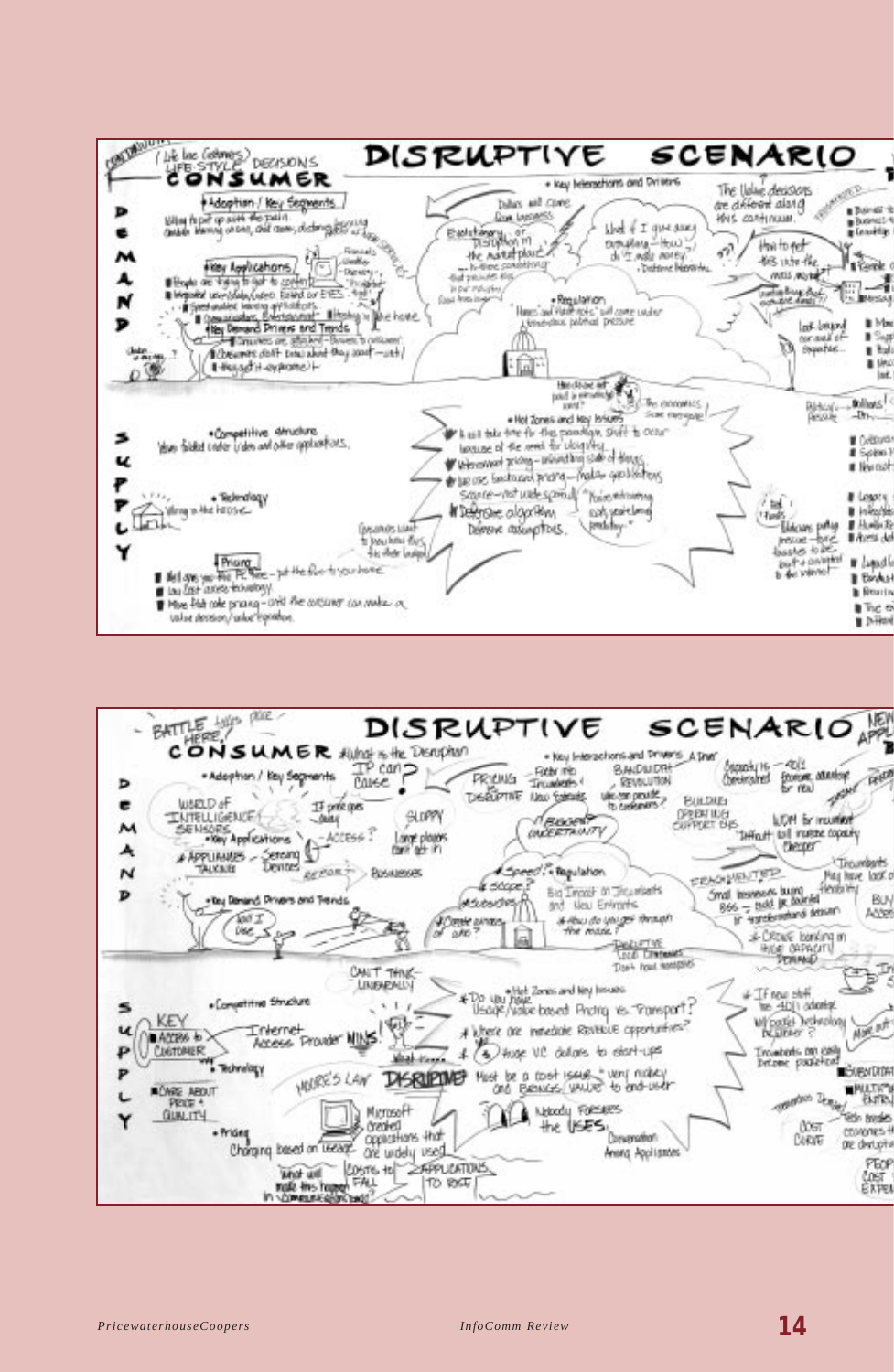



### **Disruptive Scenarios:**

### **Executives visualize the future**

At PricewaterhouseCoopers' recent "Voice-Over-Data/Data-Over-Voice" Executive Retreat in Pebble Beach, California, industry executives brainstormed about future scenarios and discussed what "disruptive" conditions could and do apply to the telecommunications industry.

Facilitated by PwC partners, with graphical support by Grove Consultants, two groups worked in parallel to develop disruptive scenarios for the consumer and business markets, taking into account the demand and supply conditions. The illustrations at left show what each group identified they expected to happen in the two major market segments. Uncertainties and issues for which the group did not reach agreement were cited in the "Hot Zones" area in the center of each illustration.

Although not everyone was convinced that the scenarios would become a reality or, if so, by when, the out-of-the-box thinking led to interesting ideas and lively discussions about a hypothetical future.

"This is the first time I have ever used such high ratings in any evaluation survey...you provided an 'out-of-the-box' thinking opportunity."

—Conference attendee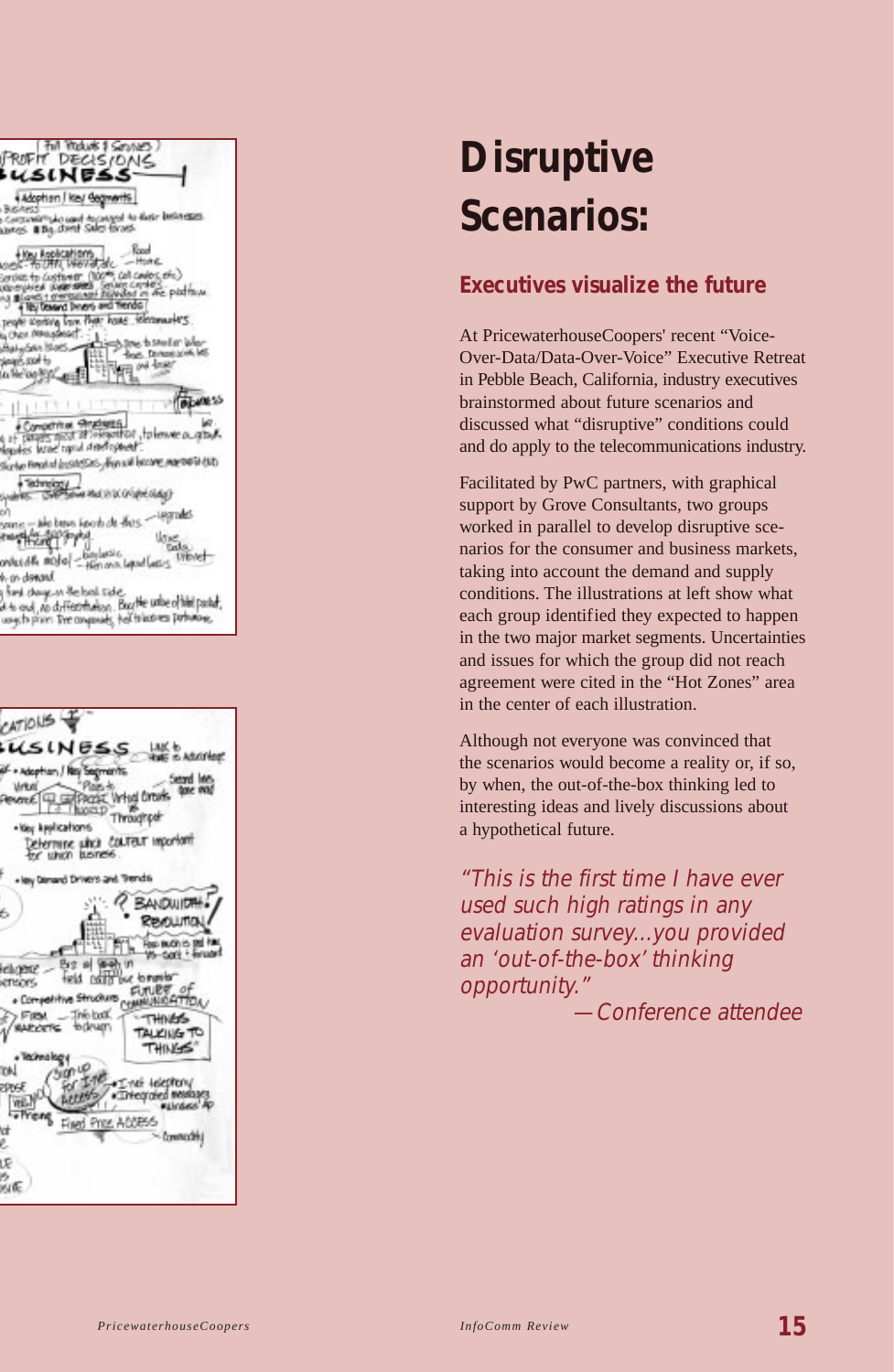charge and an additional amount for the number of bits that flow through the system.

Not only do value-added services generate substantial revenue on their own, but they also drive demand for the industry's core network services. However, part of the industry's success in value-added services is accounted for by its control over the core network—a control that is rapidly weakening as regulatory pressures make the network more open and as new entrants gain knowledge and sophistication about how the network works and how to take advantage of its features.

### A new value network

Recently, a new value network has grown up around the companies that are driving the expansion of the Internet, including the following:

- Service providers, such as America Online and EarthLink
- Systems developers such as Intel, Sun Microsystems, Hewlett-Packard, Cisco, and IBM
- Systems software developers such as Microsoft, Novell, and Netscape
- Application software developers such as Oracle, Real Networks, and Verisign
- Systems integrators such as USWeb, Cambridge Technologies, and PricewaterhouseCoopers

This value network differs dramatically from the incumbent telephony world. The Internet has done a good job of serving people who seek low-end basic services and a low level of support, and who do not require highly sophisticated applications. Yet, anyone who has used the Internet is familiar with its faults: slow, unreliable performance; security loopholes; applications that frequently crash; and ambiguous privacy standards.

Whereas telephone companies make money by selling services, Internet companies are accustomed to giving them away to gain market presence or to sell hardware, software,

advertising, or e-commerce. If the Internet value network should succeed in infiltrating the telephone companies' mainstream markets, then this very different approach could ultimately wreak havoc with the telephony industry's strategy of value pricing where the two value networks' services overlap.

### When value shifts occur

At this point, it is useful to view what has happened in other industries when a second and disruptive value network has emerged. Christensen, in his research and book, describes what happens in industries in which new value networks arise and radical shifts eventually occur, such as the steel, disk drive, and excavator industries. (See sidebar on page 20.) First, successful companies participate in a "value network" of suppliers and competitors that share a common view of where their industry's technology is headed. Their perception of the future is strongly shaped by the needs of the industry's best customers—the ones most willing to pay the highest margins for incrementally better products. By listening to their customers and responding with what Christensen calls *sustaining* innovation, companies can become great and dominate their industries.

Then, in the industries Christensen observed, other players gained a foothold in the lower end

### **SOME ATTRIBUTES OF DISRUPTIVE TECHNOLOGIES:**

- They result in worse performance, at least initially, compared with marketleading technologies.
- They take root in small and emerging markets.
- Initially, they do not appear financially attractive to incumbents.
- They enjoy rapid performance improvement as they move up the value hierarchy.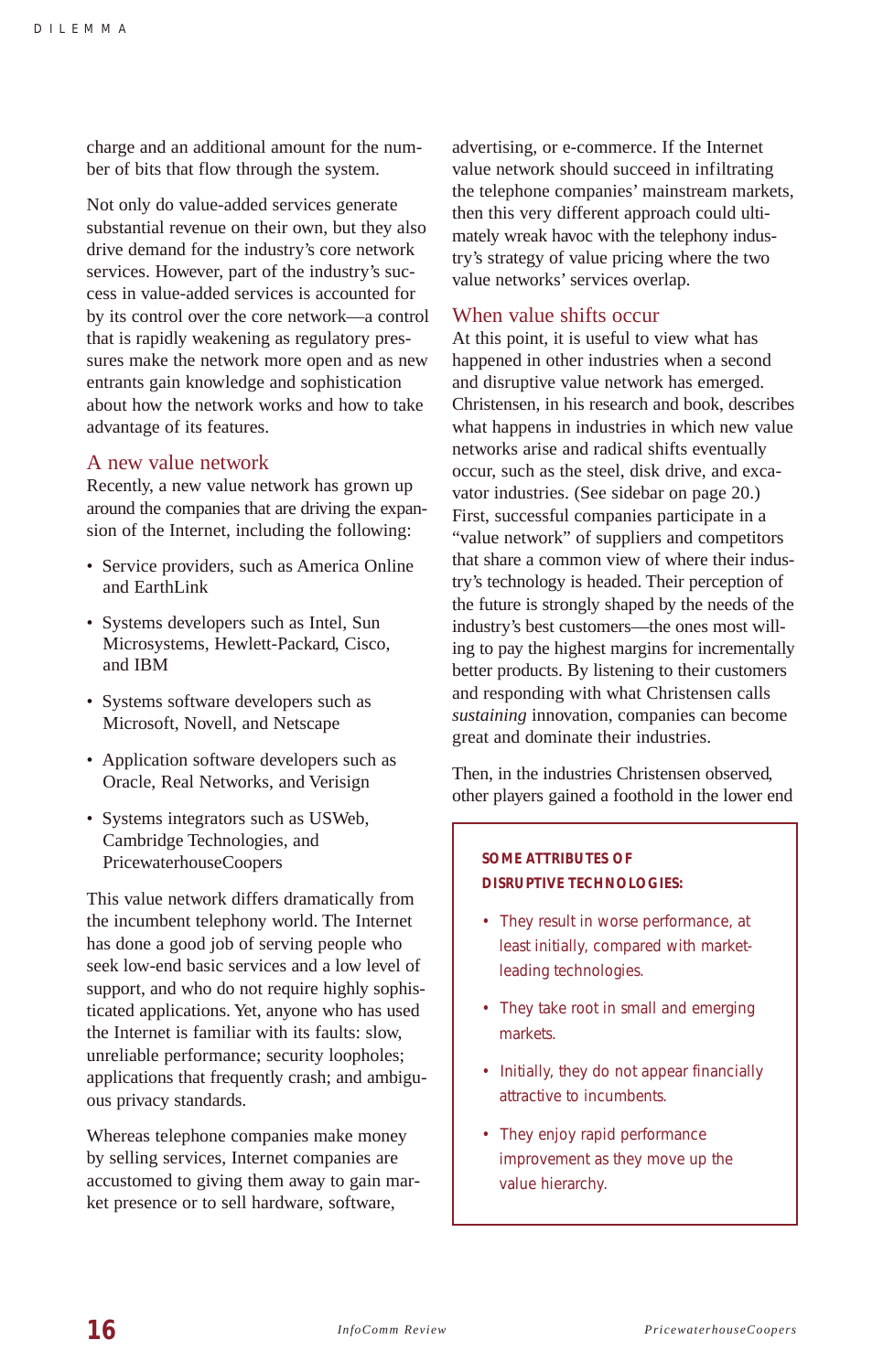of the industries' markets using *disruptive* technologies. These companies might have been around for years, serving a part of the market where margins and market size were too small to interest the industry leaders. Starting from a lower technical base, these companies continued to improve what was once a clearly inferior technology until it reached a level of performance that was acceptable to the more demanding and more desirable customers within the industry. At this point, the traditional industry leaders were in a difficult position and vulnerable to being toppled. Usually their problem lay not in the ability to match the technology, but in their inability to match the cost structure of the disrupting companies. Leaders that once dominated their industries found themselves relegated to serving small, high-end niche markets.

In Christensen's construct, the "innovator's dilemma" occurs at the point where the lowend niche players' technologies allow them to begin moving upmarket; at this point, the industry leaders must decide whether to allocate resources to capitalize on today's market opportunities, or to diversify their efforts and attempt to head off tomorrow's potential competitors.

### **Voice over IP: A value shift?**

The question today for the telecommunications industry is, Is there a value shift occurring, and do the technologies pursued by the Internet value network represent disruption? Clearly, voice over the Internet is an inferior but improving—technology. The most difficult technical problem holding back the transmission of voice over the Internet is the latency that results from digitizing the voice signal, placing it in a sequence of packets, routing these packets to their destination, and finally reassembling the packets at the receiving end of the conversation and converting them back into an audible signal. (See "Voice Over IP: A Primer" on page 25.)

The latency problem makes Internet voice an unacceptable technology to the mainstream of the voice market that is accustomed to the

### **THE PATH OF DISRUPTION**

- 1. Well-managed companies dominate their markets with sustaining technologies.
- 2. Lesser, inferior technologies arise that serve the distinctive needs of only a few customers.
- 3. Value shifts occur in these niche markets. Price, quality, or unique functionality make the lesser technologies increasingly attractive.
- 4. The inferior technology improves quickly and suppliers push upmarket. Incumbents may feel freed to invest in more expensive technologies and to pursue higher-level customers.
- 5. New entrants move upmarket to the point where they compete with incumbents in some products and services and offer other, attractive products.
- 6. The market leaders seek to match these new services, or try to offer greater value or competitive prices for existing services now offered by both incumbents and new entrants.
- 7. If they wait too long to react, market leaders may be unable to match the new entrants' cost structures and expertise in the new applications.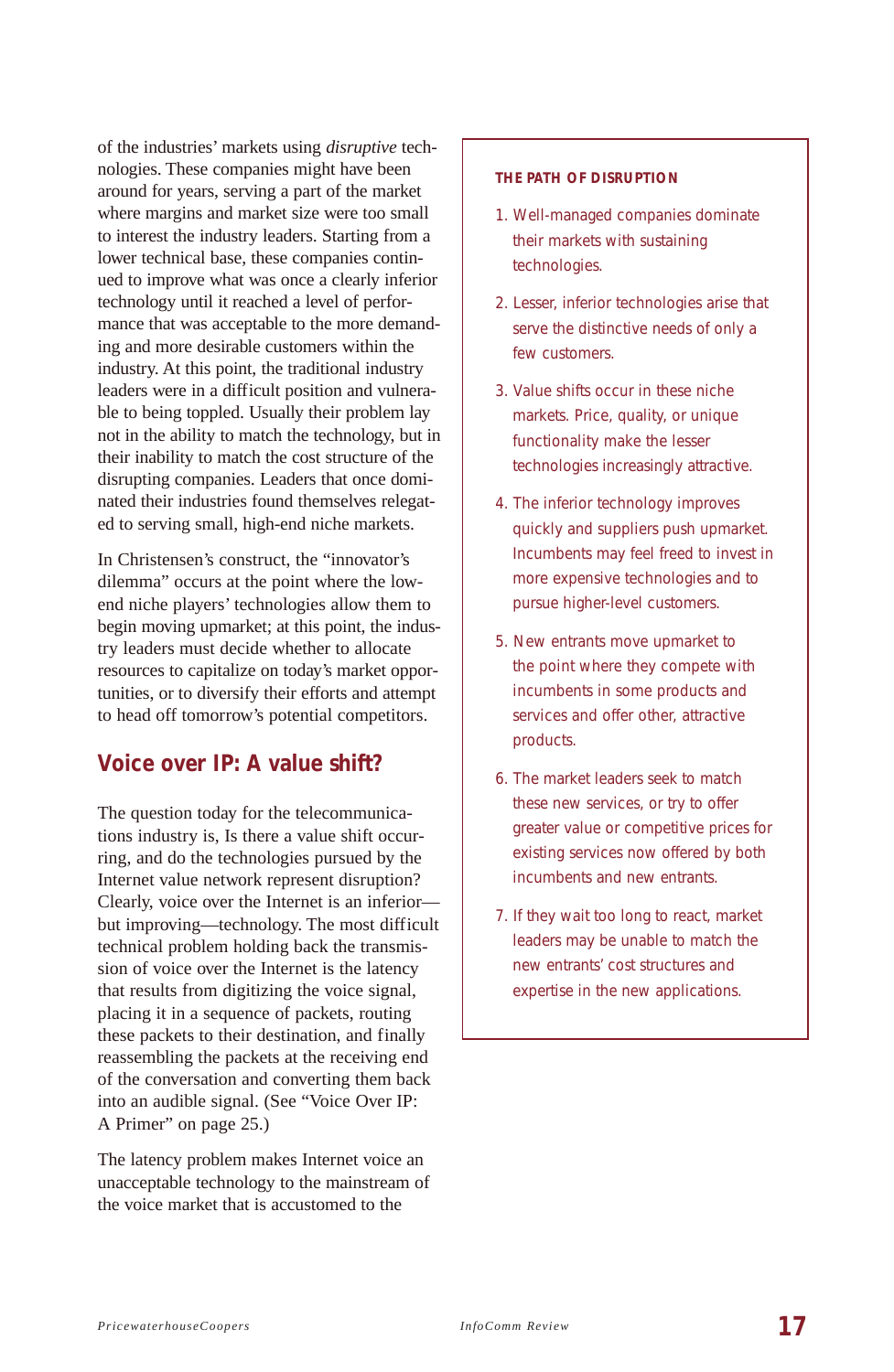### **SURVIVAL BY SPINOFF**

In the face of a disruptive technology, it may be possible for a company to stake a claim by building a separate organization to develop the very technology that threatens its traditional markets.

That's what Hewlett-Packard did when ink-jet printing technology emerged. In the mid 1980s, HP had already begun building a successful laser-jet business. When ink-jet technology appeared, controversy swirled around which technology would prevail. Ink jet was, in Clayton Christensen's words, a classic disruptive product. It was not as good as laser-jet printing; it was less expensive and thus promised lower gross margin dollars. But it was good enough to meet the demands of the market.

Rather than bet on just one, or try to commercialize ink-jet printing from within its existing printer division, HP decided to create an autonomous organization to make ink jet a success. The two divisions compete against each other. And each has behaved according to Christensen's model of what happens in markets with disruptive technologies. The laser-jet division has aimed far upmarket, building in a wealth of sophisticated capabilities, plus greater speed and resolution. Meanwhile, ink-jet technology has improved sufficiently so that, even though it still doesn't produce the quality that a laser jet does, it meets the needs of many professionals and others who would previously have been laser jet users.

nearly flawless, high-quality service provided by the telephony value network. Significant quality improvements have occurred, especially using IP-based technologies over private networks. But to date, Internet voice has probably found its greatest acceptance among foreign students who use it to talk with their friends at home and other niche, "low-end" segments.

There are probably hundreds of projects on the telephony industry's agenda that could produce greater return on investment among current customers than Internet voice—and traditional thinking about the "right" steps in wellmanaged companies would dictate that these are the projects the telcos should pursue.

Just as the well-managed market leaders in the steel industry did when minimills began making low-grade steel from scrap, some of the companies in the telecommunications industry value network are simply ignoring this threat and going on with business as usual. Others are developing high-end systems that reduce latency on IP networks to the point where it is acceptable to mainstream large-business customers. (Perhaps not surprisingly, telephony companies that are going down this route have pronounced that voice over the Internet really doesn't offer the cost savings that consumers expected.)

Meanwhile, the Internet value network, fueled by early successes, is innovating and is focusing on applications that are valued for convenience and low cost over voice quality. Some of the early development applications we know about could result in services that can be far more efficiently provided via packetswitched networks than by the circuit-switched network. An example: Manufacturers are developing electronic devices for households and businesses that will be capable of processing information about their own capacities and maintenance needs and communicating this information to homeowners, back to their manufacturers, or to other devices and appliances. One of the most intriguing innovations to emerge from the Internet value network may be the Jini protocol developed by Sun. Jini will enable communication among tele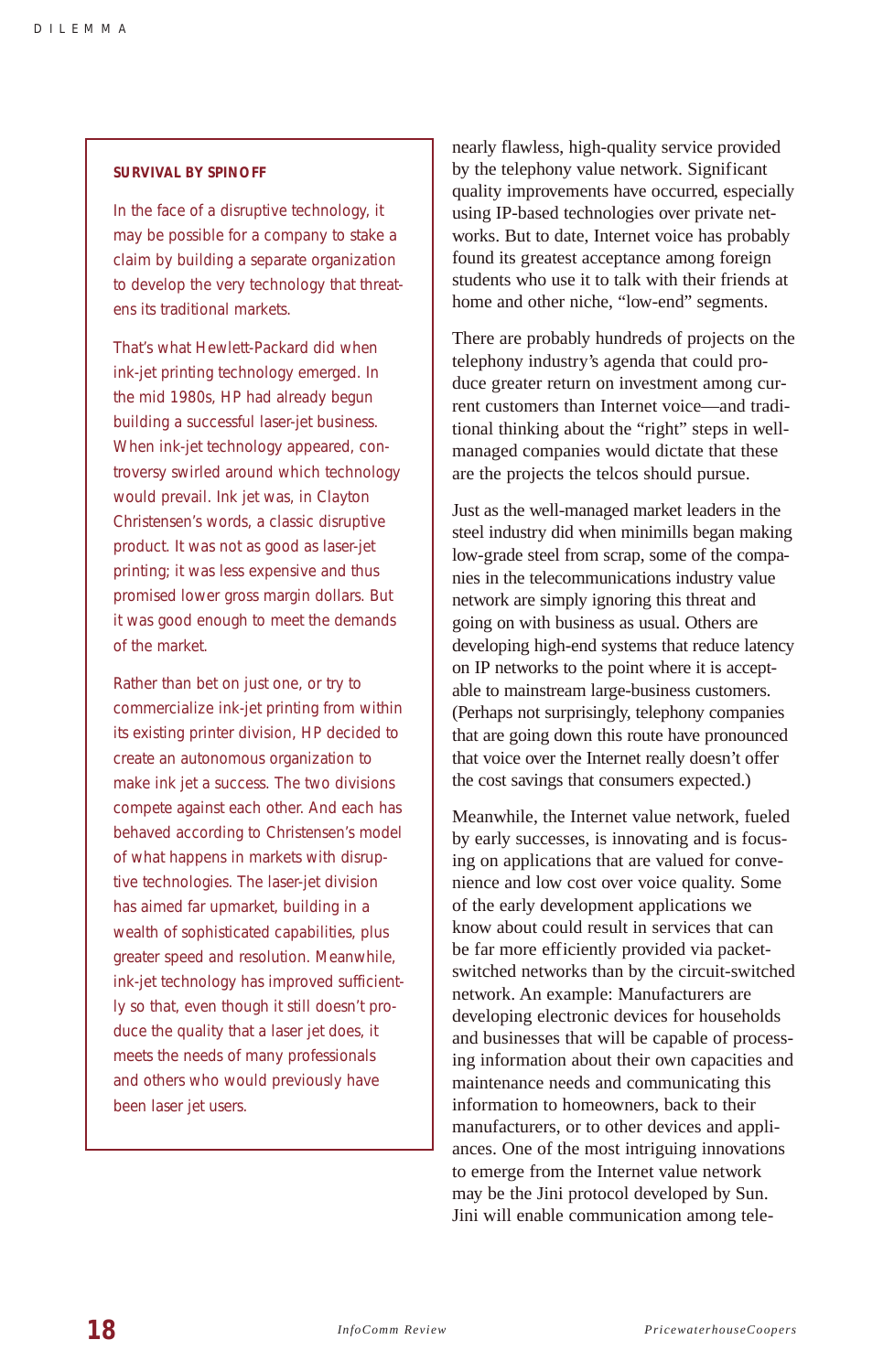phones, televisions, computers, and a wide array of appliances and electronic monitoring devices. As such, it could be the technology that links all of these devices.

Imagine the furnace checking the forecast with the National Weather Service and then alerting the homeowner that a fuel delivery may be necessary sooner than expected. Imagine a house full of such devices, a network unto itself that also connects to external networks. Instead of one phone line, this home would need hundreds of circuits. These communications would be short, possibly frequent, and would require little bandwidth. This added load could paralyze the circuit-switched networks of the traditional telephone companies. The Internet, or private networks using Internet protocols, could be ideal.

Eventually, if the pattern Christensen has observed in other industries holds up here, it is more likely that these future applications will gradually reach the market by way of the Internet value network, rather than through the sophisticated efforts of the telephony value network. A technology that currently offers CB-radio-like international services to financially strapped students could evolve into the sweet spot of the data value network. It could be the center of personal and home messaging and statusing networks. And with its lower cost structure and the momentum of continuing innovation, it also could be poised to attack the high-end, more sophisticated corporate networks.

Or, in short, *the bad technology will win*. If the telcos move too late to counter these technologies and applications, then the upstarts will have the advantage of early experience and far lower cost structures. If the telcos have not responded in time, then they will either lose the opportunity to compete, or compete at a significant disadvantage and probably face unwinnable price wars.

### **What to do?**

The telephony industry's ability to continue value pricing value-added services could be

lost if alternative providers arise, thus turning these premium services into commodities. Its core business of providing voice service is being challenged by a disruptive technology from a set of new market entrants that are used to lower margins and faster product development cycles.

The good news is that the overall market for both data and voice telephony services is booming and is likely to benefit from the demands of an information-intensive society for the foreseeable future. The question is, How will the telephony value network get a suitable share of the emerging market? Viewing the question in the context of Christensen's work, we can surmise that the telephony industry will *not* get its share if it ignores the emerging technologies and remains focused on the needs of the customers at the top end of its market. This strategy led to the downfall of 14-inch hard drive manufacturers, integrated steel mills, and much of the excavator industry.

Furthermore, it will not happen if the telcos wait until the disruptive technology is good enough to sell to current customers as a replacement for the current technology. In this sort of late, downmarket move, the margins required to support the telcos' cost structure probably won't be attainable, whereas the Internet value network's cost structure will already be geared to this level of the market.

This leaves the telephony industry with several options that Christensen's research suggests have a better chance for success.

- 1. Set up separate, independent organizations for the development of disruptive technologies. These groups should be of the scale that, using Christensen's number, a \$50,000 sale is significant. Hewlett-Packard's entry into low-cost ink-jet printers is a successful example of this strategy. (See sidebar at left.)
- 2. Wait until the markets for the alternate applications are big enough to pursue, then acquire the necessary technology and expertise. This could be accomplished through acquisitions and alliances.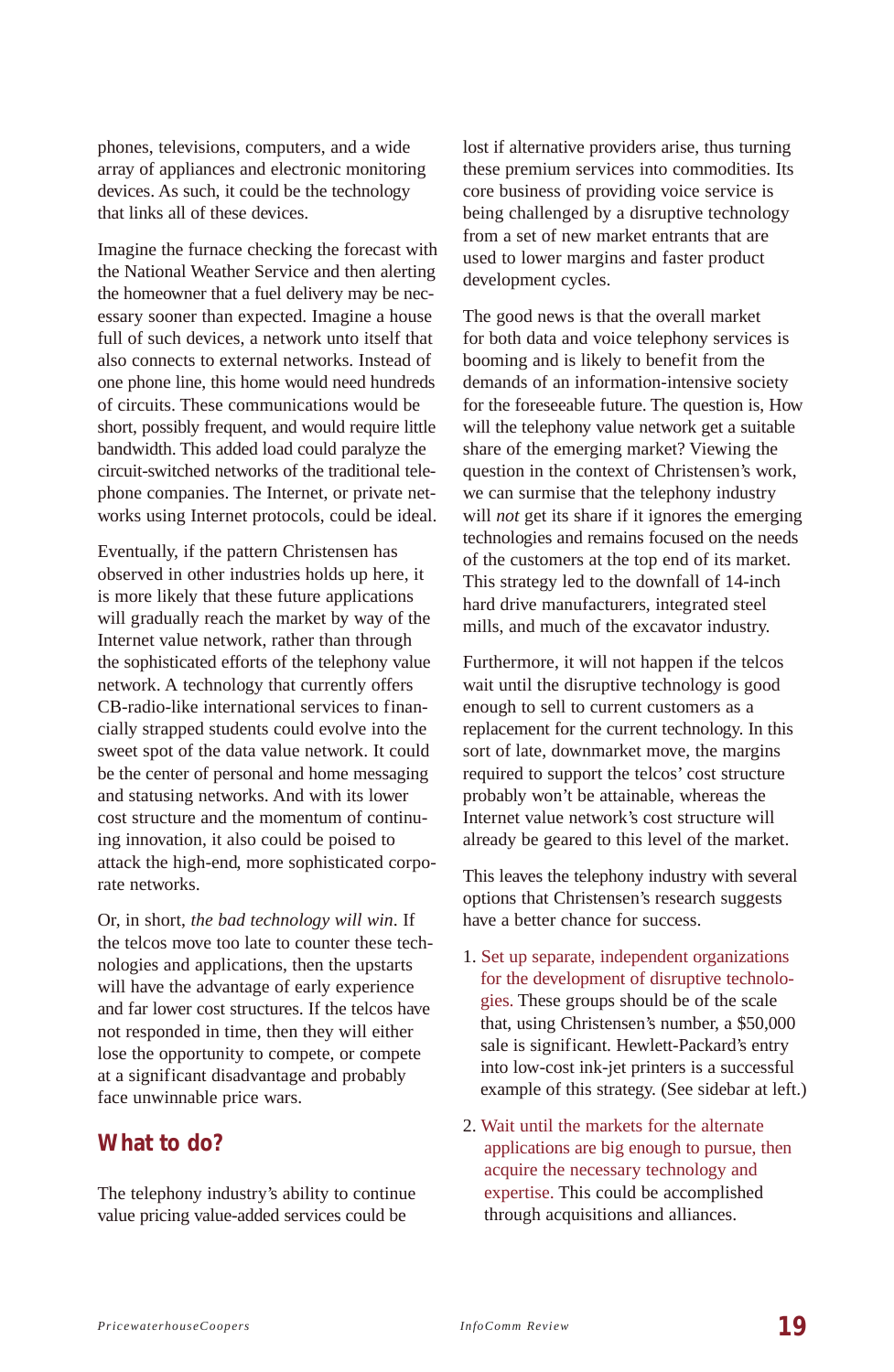3. Embrace its strength, the management of the core network, and accept and encourage the proliferation of third-party providers. Although this approach is complicated by the regulatory climate, it is possible that the demand for wholesale services could make this the most financially attractive strategy. One LEC, for example, is experiencing triple-digit growth in providing core transport and other services to Internet service providers and achieving margins in excess of its average service lines.

A radical response to the innovator's dilemma for the telephony industry might be to stimulate the value-added markets as the "bad" technologies inevitably move upmarket and improve, but to sustain ownership of the legacy "good" technology—the core network.

*For more information on PwC's experience with IP strategy development, please contact Andrew B. Zimmerman by phone at +1-212-259-2224 or by e-mail at andy.zimmerman@us.pwcglobal.com.*

## **Losing the war by doing all the right things**

### **The steel industry: an analog?**

A disruptive technology typically is something that's cheaper and simpler than established products, that isn't as good, and therefore can't be used in a mainstream market. Typically, the profitability that it promises in terms of gross margins isn't as good as the profitability that established competitors can make with their current customers. Steel minimills employ a technology for making steel in low volumes at costs that are 15% to 20% lower than the costs of an integrated mill. And the technology is not difficult.

You would think, because this technology is simple, widely available, and inexpensive to install, that the very best, most aggressive steel-making companies would have latched onto it. But none of them have. The reason is that as the technology emerged, it could only be used to produce the lowest grades of steel. The minimills first took on concrete reinforcing bar. Then, with improvements to their technology, which allowed them to control the metallurgical content of their products, they turned to angle iron and other simple structural shapes, and then structural beams. As the minimills attacked the bottom end of the steel markets, the integrated mills, which formerly had sold their products across the whole spectrum, simply got out of the lower end.

The integrated steel makers were freed to concentrate on production of high-quality sheet steel, for which auto makers were willing to pay a premium. Wall Street endorsed this because the big mills were getting out of lowgross profit lines and putting their investment capital into the very high end of their business.

*Andrew B. Zimmerman is the Global Information and Communications Sector Leader for PricewaterhouseCoopers LLP. The author acknowledges contributions to this article by Bill Battino, Doug Kester, and John Patberg.*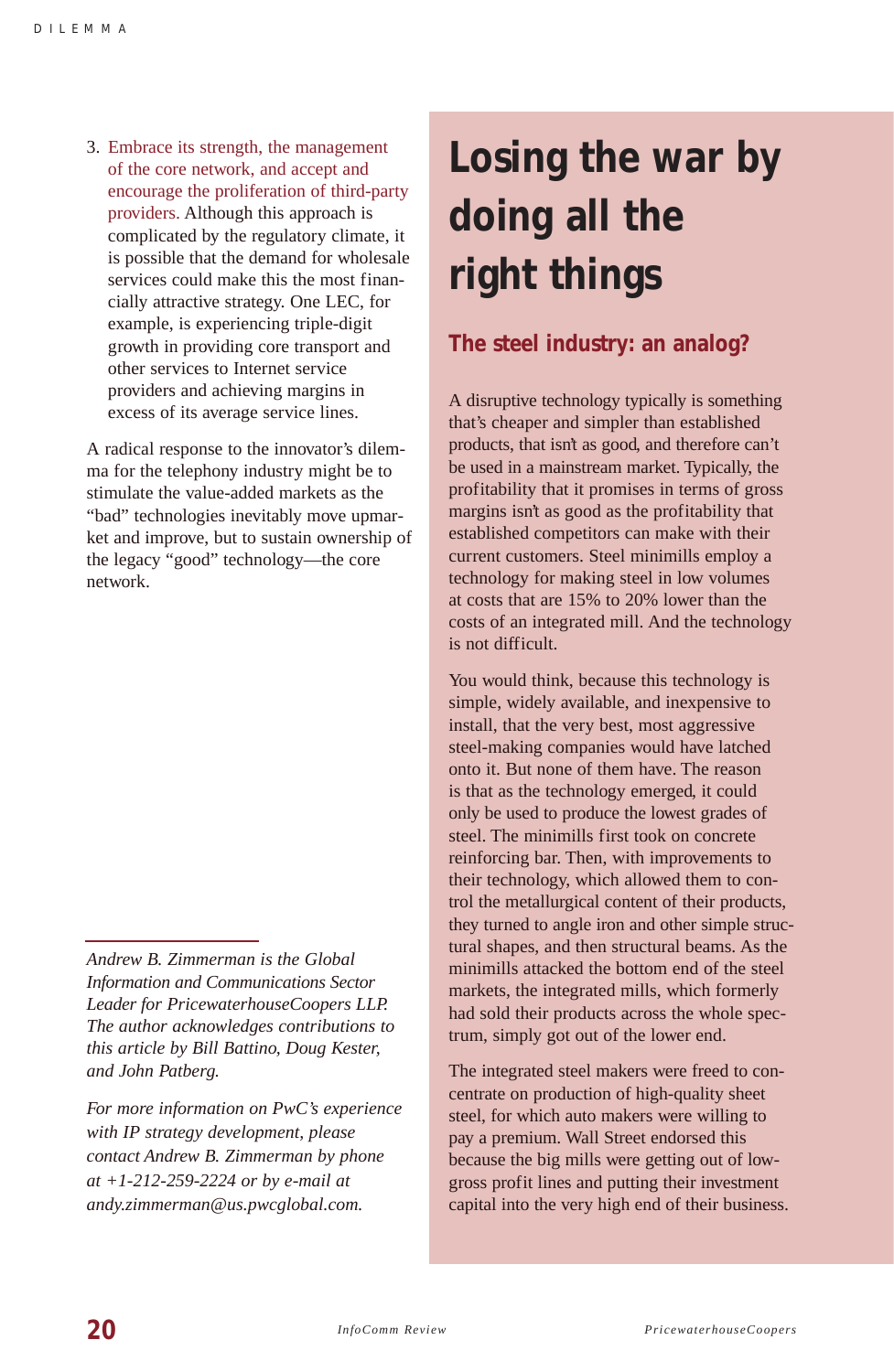The problem is, that as the minimills came up underneath them, these new businesses had exactly the same motivation—but a lower cost structure. So just as it made sense for the integrated steel mills to withdraw from making structural beams because it was the lowest profit part of their product line, as the minimills emerged, steel beams loomed as the highest profit part of their product line, and they were very motivated to go after it.

Further technological developments have enabled the minimills to make good sheet steel, and today the most sophisticated auto manufacturers in the world buy minimill steel made from scrap. In the last three years, another 12 companies have announced they plan to go into sheet steel with this improved technology.

The capacity in the steel industry is going to increase by 40%. U.S. Steel cannot keep migrating upmarket. Its big cash generator is essentially dead. Its degrees of freedom are completely gone. Back in the 1985-'88 time frame, U.S. Steel and the other integrated steel makers had the flexibility to build minimills. But they didn't do it, and now they no longer have the flexibility.

### **Christensen on telecommunications**

In telecommunications, it is possible to measure the performance improvement of the technology—of a packet-switching technology versus a circuit-switching technology. What's hard to measure is what improvement or what level of performance various tiers in the market need. You don't overshoot a market in a discrete event. It's a continuous process. As a company tries to add value to its customers every day, it reaches up and offers more and more performance and value-added services. But in doing so, it leaves behind or over-serves customers at the low end of the business who don't need all of this added value. And it's those customers who are the most likely to embrace the disruptive technology when it emerges. To tell that this is coming, you have to have a different view of who your lead customer is.

A telco's lead customers aren't the sophisticated, demanding telecommunications-intensive global companies. It's the people at the bottom of the market who need the least in telecommunications services who are going to be the most susceptible to switching over to the disruptive approach. And then follows the tier of the market above them, and the tier of the market above them. You have to keep your ear to the bottom of the market, not the top, to sense whether a technology is a disruptive threat or insignificant.

The telecommunications companies keep moving upmarket to provide more and more services and higher-value products to their most sophisticated clients. Which is just exactly the right thing to do. But in the end, when there's nothing above them in the marketplace, and they've created the room underneath them for lower-cost providers to move into the mainstream, at that point, when they feel the pain, their ability to react will be gone.

> *Clayton M. Christensen Harvard University*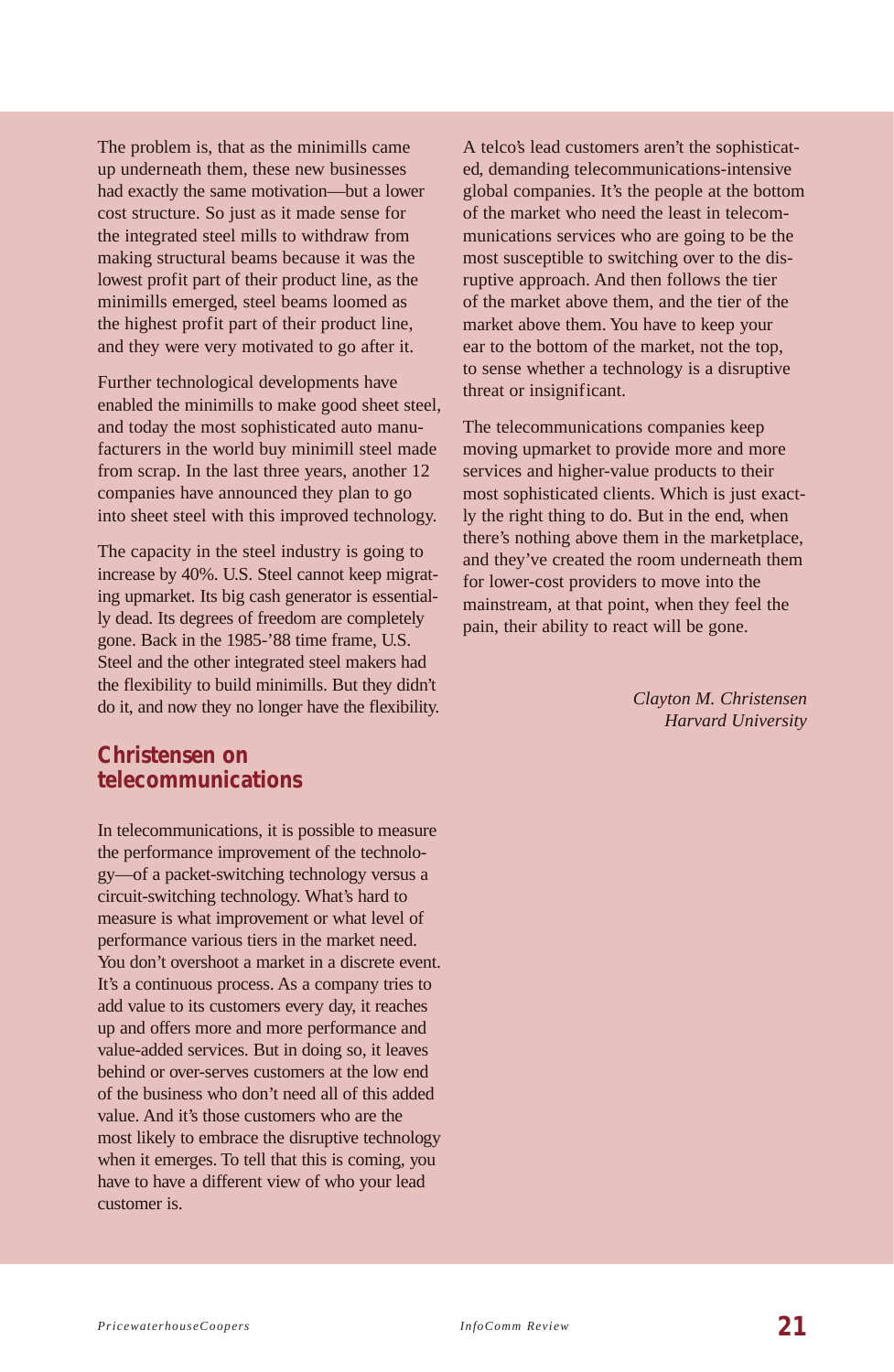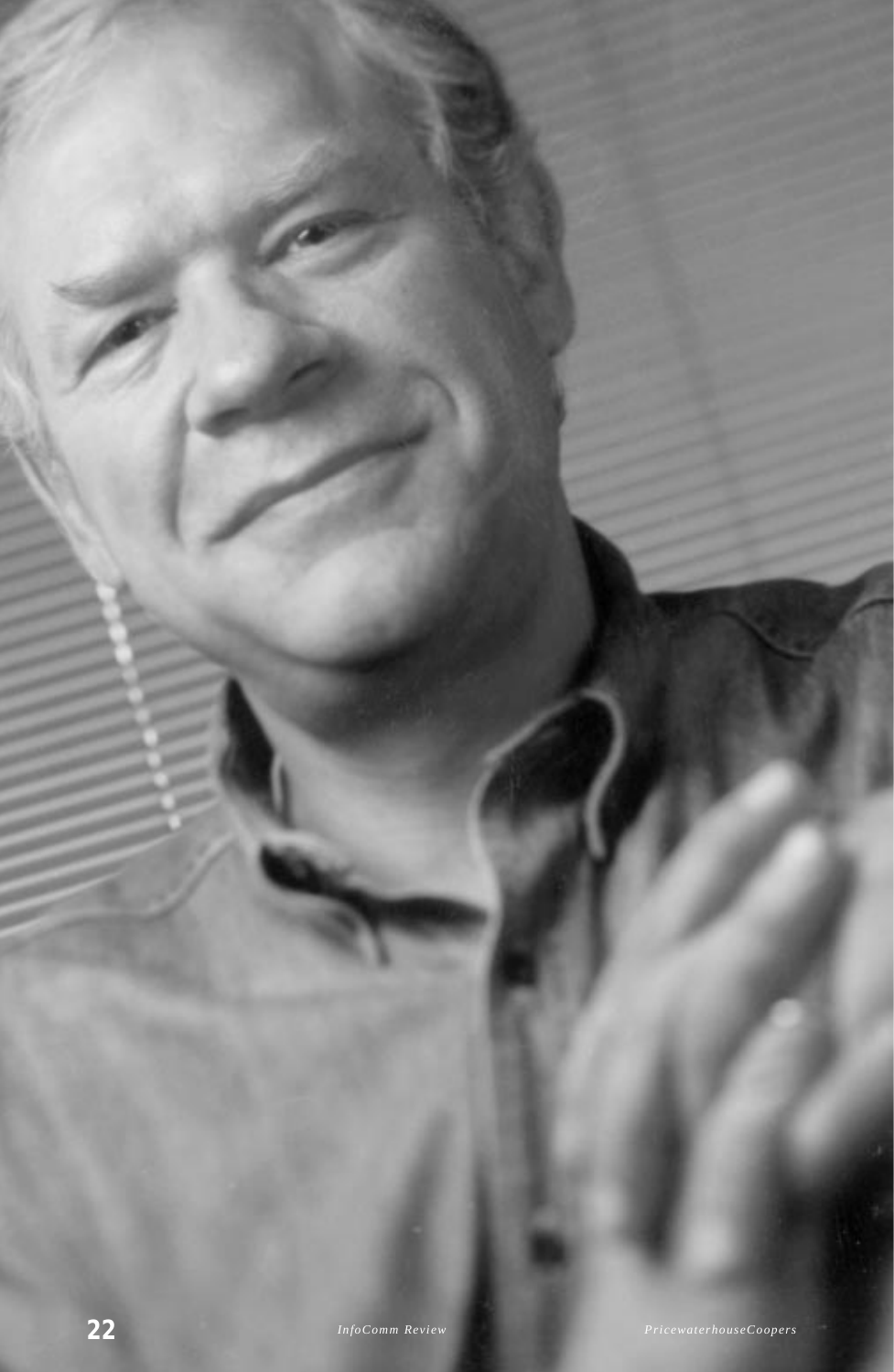# **Extending Our Eyes**

### **Level 3's View of an IP Revolution**

*by Jim Crowe*

**A**t Level 3, our aim is to build an upgradable, IP (Internet protocol)-optimized network with our own transport so that we control costs and so that we can control the pace of technical roll-out in an environment of expon with our own transport so that we control costs and so that we can control the pace of technical roll-out in an environment of exponential change.

We want to address the whole of the market. Today we're going directly where the money is: PSTN (public switched telephony network)-quality voice and PSTN-quality fax, and what we might ironically call "traditional" IP services. I have no doubt that five to ten years from now, we will see an array of enhanced services over IP that we can't even imagine at the moment. As the cost of bits drops, these new services will proliferate.

In the meantime, Level 3 plans to spend somewhere between US\$8 billion and \$10 billion to build our network. To get a return on this kind of investment, you have to get at the 92% of the market represented by voice.

But we will not attempt to serve all market segments directly. At this point, it would be too difficult to start from the ground up and try to serve everybody unless you had a monopoly. We think we know how to sell and market to businesses, particularly bigger businesses. Not coincidentally, we can afford to build our own fiber to those bigger businesses. So that is where our direct sales force is aimed.

The rest of the market—medium and small businesses and consumers—we will sell through third parties. Unbundled network elements, unbundled loops, digital subscriber lines, cable modems, and the like don't scale today. In addition, the phone companies have little incentive to unbundle their network elements to sell to other providers (who want to take their customers away).

So we plan to sell to hundreds of other businesses and let them take on the job of deploying wireless, wired, cable, and broadband access to consumers and residences. We would rather have 100 or 200 companies working at it than to try to do it all ourselves.

Because speed to market is important, we are leasing an upgradable national high-speed network from Frontier. They own 24 fibers in the Qwest network. At the same time, we are building a 15,000-mile network linking 50 U.S. cities. We are also building a pan-European network, eventually spanning 3,000 miles and initially connecting 13 international financial centers. In addition, we are deploying self-healing SONET rings and dense wavelength division multiplexing (DWDM).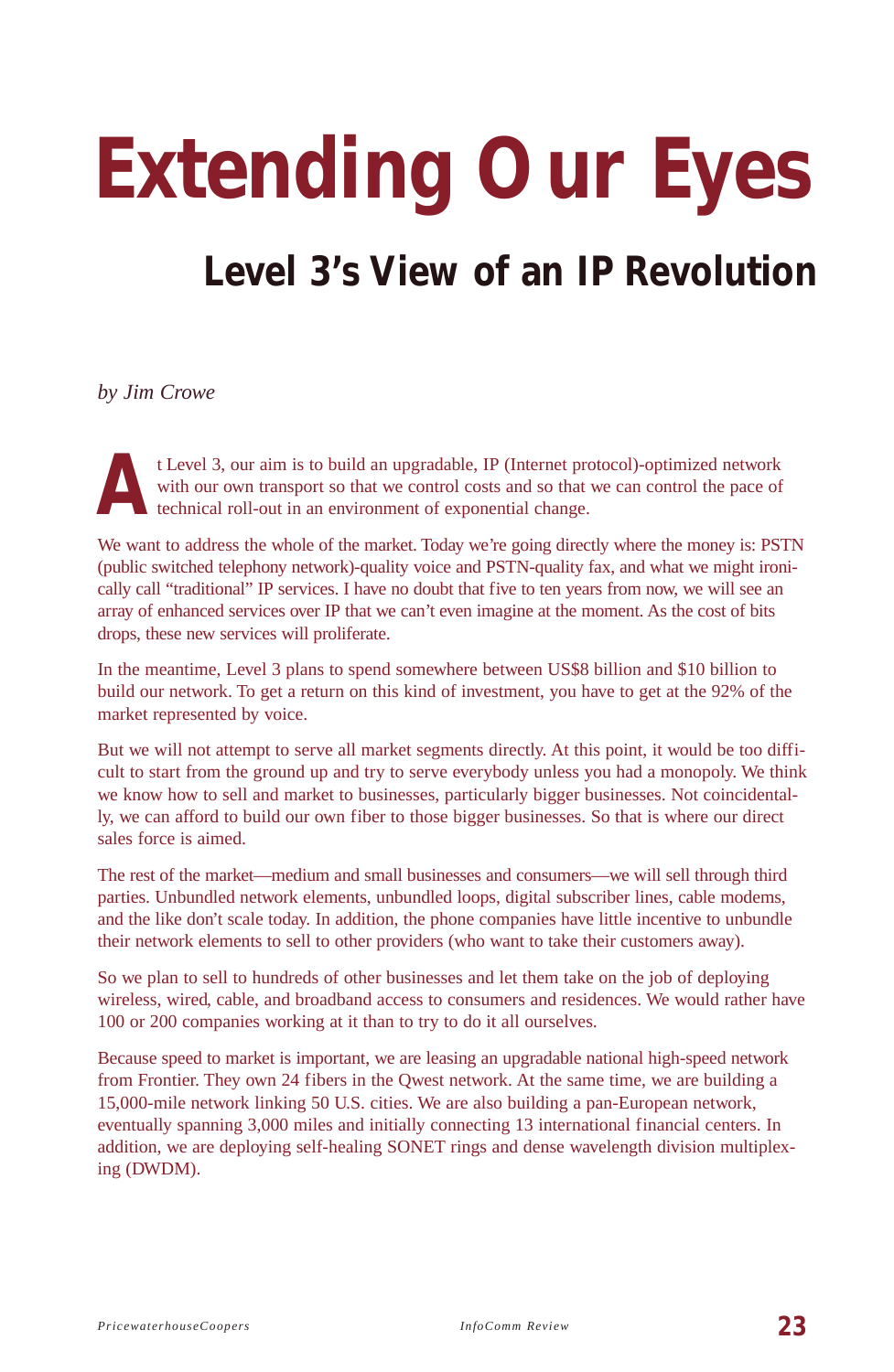We will use no circuit switching, however. Deploying circuit switching is simply a way of buying into an untenable cost structure. IP is a more efficient technology and it's not simply a matter of unplugging circuit switching and plugging in routers. Circuit switching affects your entire business structure. We don't want to give up the advantage of a whole new platform based on a whole new approach.

The next phase is about extending our eyes around the world at a reasonable price. We're at the very beginning of this phase.

The second approach that distinguishes us is that we will serve customers end to end. We are building for both local and long distance. The line between local and long distance in the United States is simply an artifact having to do with a court ruling. It has nothing to do with customer buying patterns. Customers prefer "phone service." They don't need two providers. The fact that we will move from circuit switching to packet switching isn't going to change that dynamic.

The third characteristic that makes us different is the planning we are doing for the future. Over the past 10 years, many a company has come to the market with the following business plan: Technology, fibers, and electronics have changed. Let's build a brand new network and have a better cost structure than those that have come before. Then, a year later, another company comes along and says that fiber and electronics have improved. Now it is possible to have a better cost structure than the organization that started a year before. This has happened over and over.

Why is it that new entrants continually compete on a unit cost basis with incumbent companies that have much bigger cost bases? Because the assumptions about average asset life in this business are absolutely incorrect. During this period in which we've seen such rapid improvements in throughput for relatively low incremental cost, we have also seen average asset lives and

implied capital investment and turnover based on 11, 12, and 13 years. Of course, what happens is that service providers leave a huge vacuum for competitors to come in, deploy new technology, and have a better cost structure.

Level 3 is using a whole new business model, driven by continuously decreasing unit costs and prices and skyrocketing demand. These factors mean that it is absolutely necessary to continuously upgrade our network. Not only will we need a great deal of capital turnover to support this model, but also the kinds of margins that can support the turnover.

We're witnessing a transition from a market that has been price-regulated and pricerationed to a new era in which service providers are going to try to meet their customers' needs in terms of bits.

Consider the potential: For the last 100 years, we've been building a network that extended our ears around the world at a reasonable price to the customer. The next phase is about extending our eyes around the world at a reasonable price. We're at the very beginning of this phase.

Your auditory nerves have a bandwidth of about a T1, about one and a half megabits on either side. Scientists haven't determined with precision the bandwidth of the optic nerve, but there is general agreement that it's in terabits per second. Until we can get terabits per second to consumers, we're not going to run out of demand. There is no reason why a caller shouldn't have a conversation with full interaction, with all of the nonverbal content that occurs when two people are in the same room—except that bandwidth costs too much today. The demand is there.

*Jim Crowe is president and CEO of Level 3 Communications, Inc. He recently spoke to a select group of telecom industry leaders at PricewaterhouseCoopers' executive retreat in Pebble Beach, California.*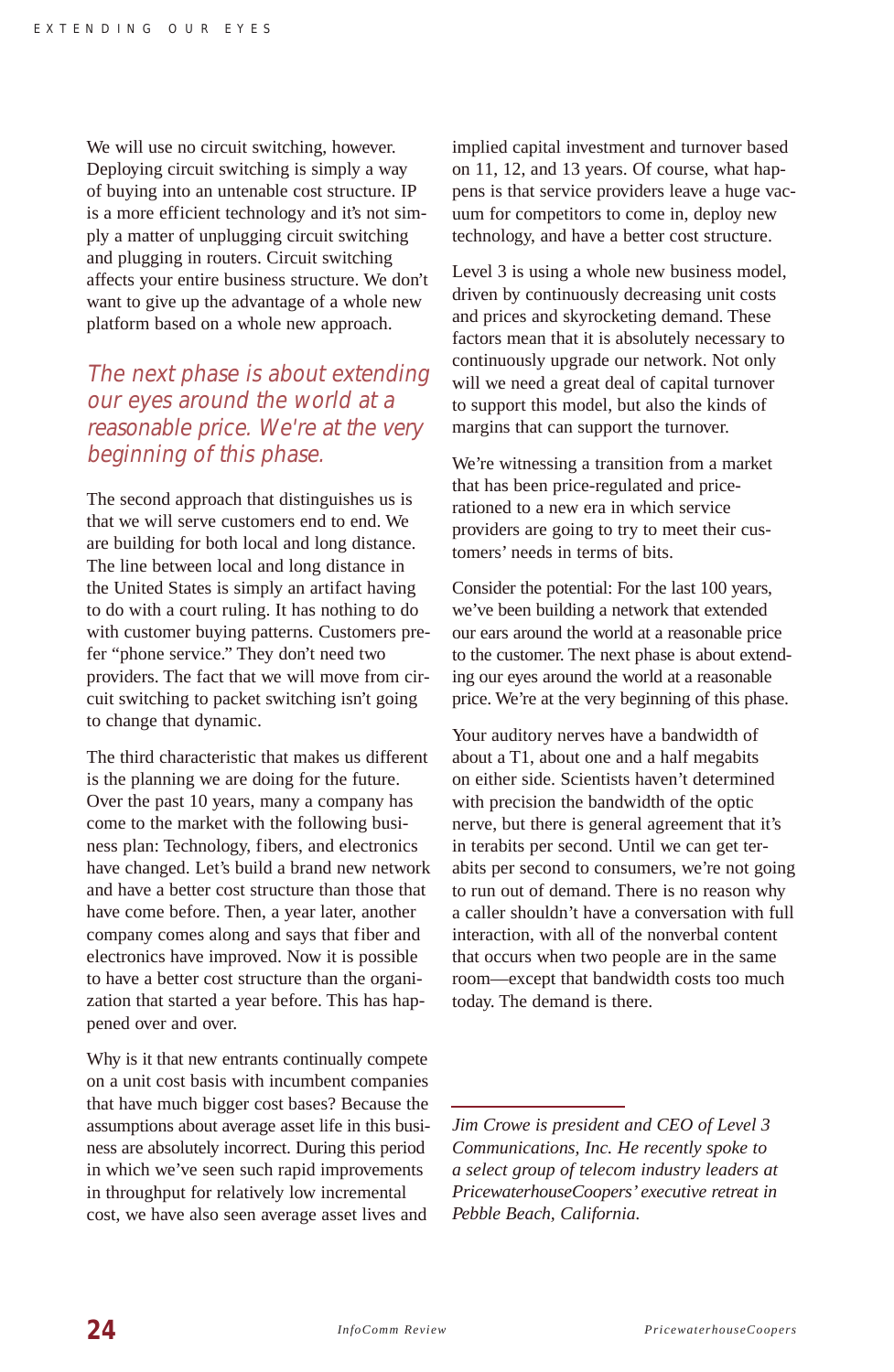### **Voice Over IP: A Primer**

*by Ashish Kapur*

Voice over IP, or VoIP, refers to the transmission of voice communication signals over an Internet-protocol (IP)-based network. Asynchronous transfer mode (ATM) and frame relay are two competing protocols that can also be used to transmit voice packets. The underlying network for VoIP could be the public Internet or a managed IP backbone. IP can also run over an ATM-based network.

In traditional voice communications over the public switched telephony network (PSTN), a dedicated circuit is established between the caller and the called party. In VoIP, the voice signals are converted into packets and are transmitted over a shared infrastructure using IP. In a given call, the voice packets can travel on different paths; they are reassembled once they reach their destination.

Figure 1 (below) illustrates the two basic mechanisms for carrying a voice call over an IP-based network. Voice moves over a corporate data network, whether dedicated or virtual (that is, shared with other users). This requires the use of a VoIP gateway coupled with the corporate PBX. The gateway is programmed to recognize the phone numbers of the corporation's branch offices. A call to a branch office is converted into packets and routed over the corporate intranet instead of the PSTN. A gateway and PBX on the other



### **Figure 1**

**Voice over a corporate data network.**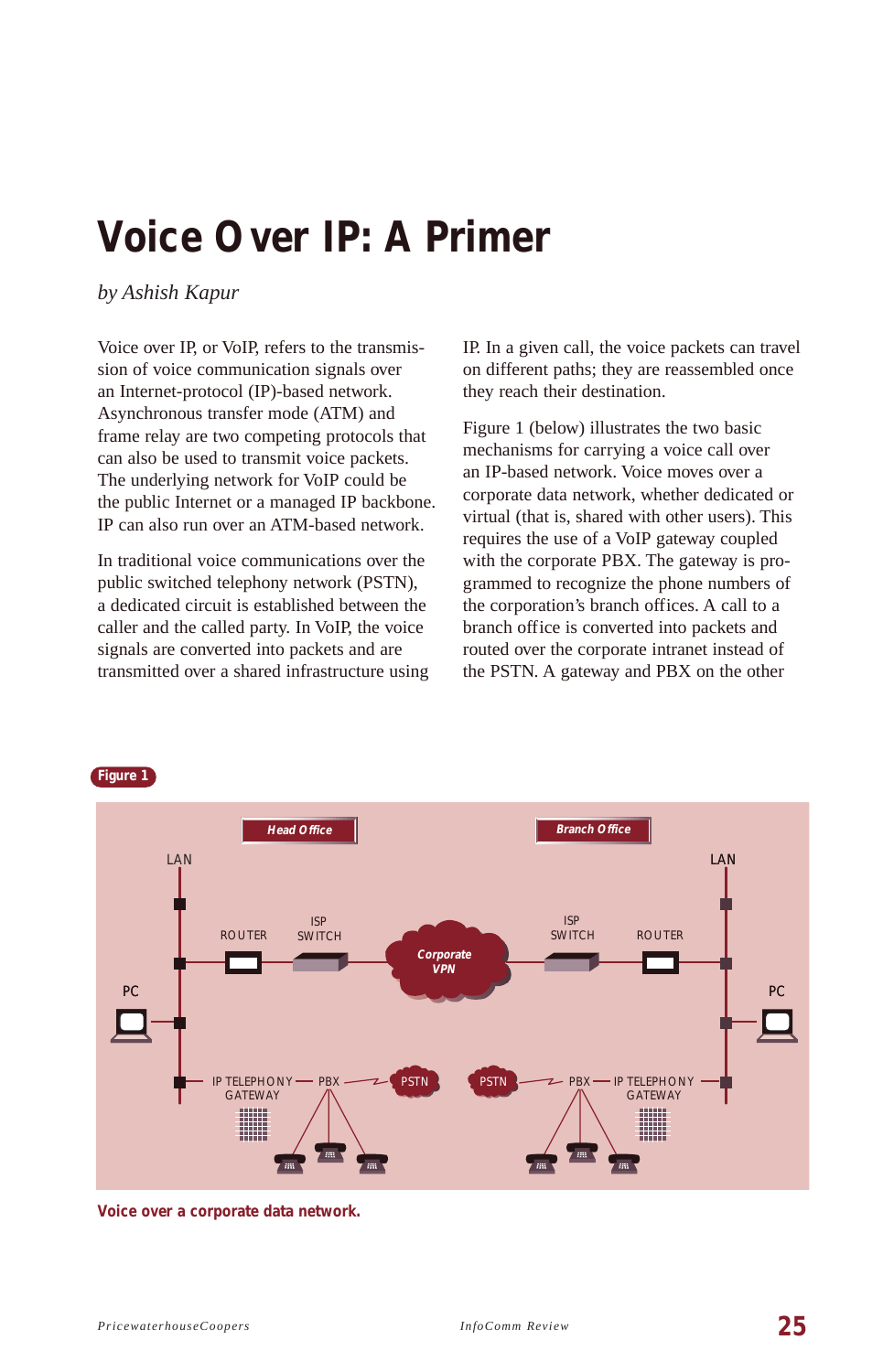end translate the packets back into voice. The quality of the transmission can be managed. For calls from employee to employee, corporations may be willing to trade off some quality for the cost savings. However, the quality of service over such networks may be as good, or nearly as good, as that on carrier circuits.

In the second approach, shown in Figure 2 below, Internet telephony service providers (ITSPs) configure VoIP for their customers. Customers connect to the local ITSP via a PC running the VoIP software or by using a telephone to call a toll-free number. The voice signals are converted into packets and carried over the public Internet or over the carrier's managed IP backbone. On the terminating end, an ITSP gateway interfaces with the PSTN and converts the packetized voice back into analog signals. The domestic and international reach of the ITSPs thus depends on the providers' ability to deploy gateways and to reach agreements with local operators to terminate IP minutes.

As traffic on the public Internet grows, it becomes increasingly more difficult to achieve carrier-grade quality of voice communications over it. However, voice over private IP networks (company private networks) or across a managed IP backbone can now be provided with carrier-grade quality.

### **Who are the key players in this market?**

The VoIP market has seen the evolution of a new breed of players, the ITSPs, some of whom aspire to become the next generation of telecom carriers. These players pursue a variety of market positions and strategies. Some, such as Concentric Networks, Delta Three/RSL Communications, Qwest Communications, and Telecom Finland, manage their own backbones. Some, including GRIC Communications and Global Gateway Group in the United States and Ozemail in Australia, run voice traffic over the public Internet. Others wholesale capacity on their networks, including Glocalnet in Sweden, Poptel GmbH in Germany, and VIP Calling in the U.S.



### **Consumer application of voice over the Internet.**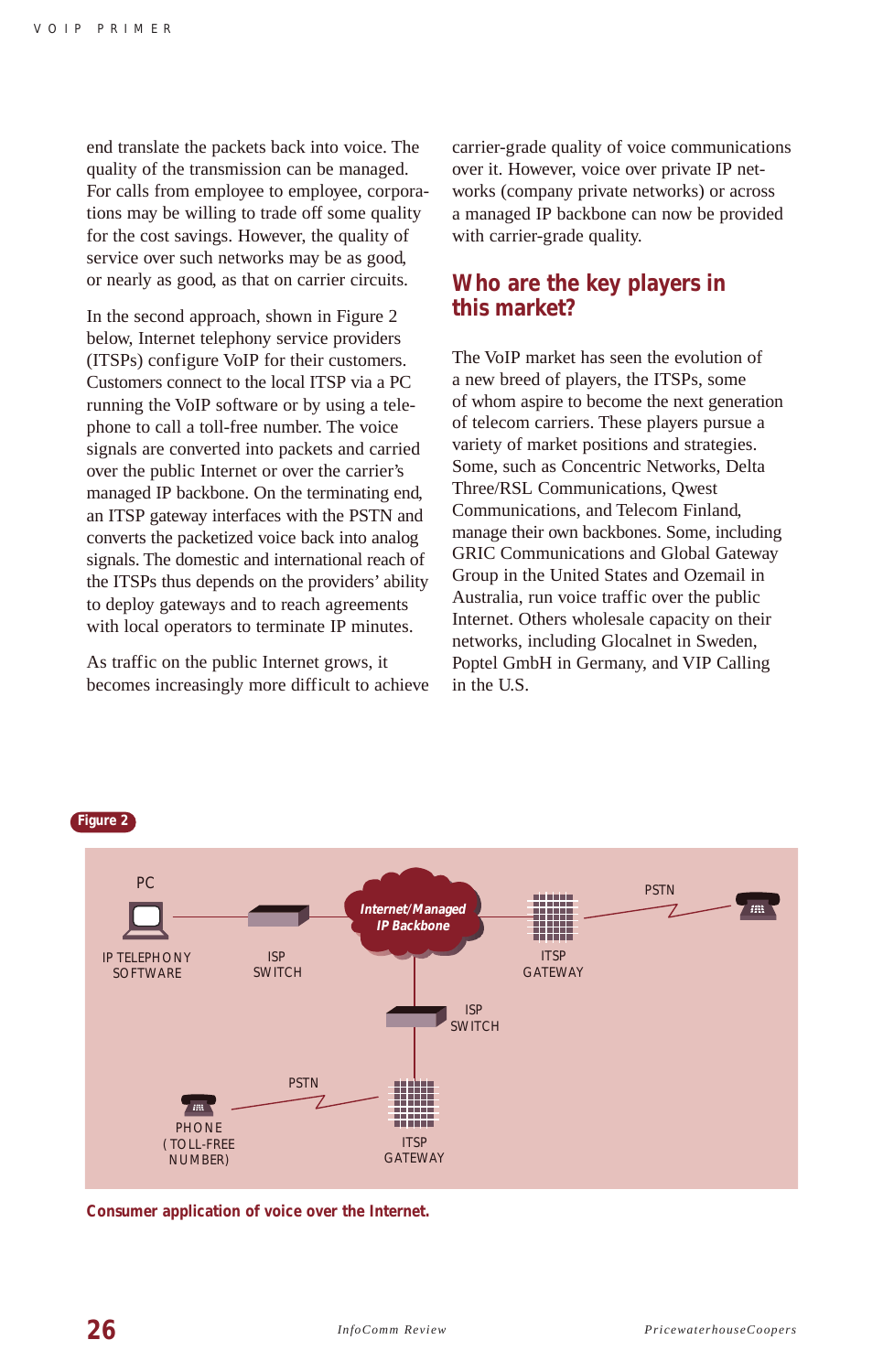Besides the new emerging carriers, some traditional telcos, including Deutsche Telekom, France Telecom, AT&T, MCI WorldCom, and Sprint, are also testing the waters.

Telecom equipment makers are also participating in the VoIP revolution. The traditional switch manufacturers, such as Lucent and Nortel, and the traditional packet router manufacturers, such as Cisco and Bay Networks, are all trying to make the transition into the new domain of packet telephony. Both groups face challenges. On the one hand, traditional phone switches are very accurate and controllable, and their performance is typically measured in "5-9s" (they are 99.99999% accurate); however, they cannot handle data very effectively. On the other hand, routers are very efficient, but do not provide on-time guarantees; and they do not recognize the pervasive SS7 (signaling system) protocol necessary to interface with the PSTN. The quick way for these companies to overcome these challenges is through acquisitions, several of which have taken place recently. Ascend Communications, for instance, through its acquisition of Stratus, attained new capabilities in circuit-switching technologies. Nortel purchased Bay Networks, gaining packet switches, routers, and IP solutions.

### **What applications does VoIP enable?**

The current demand for VoIP is being fueled by applications that are direct substitutes for traditional telecom products, such as data VPN (virtual private network), on-net voice and fax for business customers, and domestic and international long distance over IP for consumers.

However, the greatest potential of VoIP is expected to come from enhanced applications that integrate some forms of voice, video, and data communications. Some companies are experimenting with voice-enabled Web sites for their call centers that allow the user to set up a voice channel with a company representative by pressing a "talk to me" button. For consumers,

IP can provide unified messaging, allowing them to access fax, e-mail, and voice messages through one integrated interface. Other enhanced applications for consumers might include distance learning and collaborative communications. (See "The Innovator's Dilemma for the Telephony Industry" on page 10.)

The VoIP application attracting the most notice lately, of course, is Internet telephony. Consumers are being offered Internet telephony rates as low as \$0.08 per minute in the U.S. and even greater discounts on some international routes. ITSPs can offer lower prices because they do not pay to originating and terminating carriers the access charges that make up most of the cost of a circuit-switched long distance call. ITSPs also bypass the complex accounting settlement system set up for international calls. This tariff arbitrage is the key driver for Internet telephony today, but there is considerable disagreement as to whether there are inherent cost advantages of IP over the PSTN.

In terms of enhanced applications, such as collaborative communications and Web-enabled call centers, the computer and the Internet are key components. For VoIP providers of enhanced services, the IP versus PSTN cost comparison for a voice call is less meaningful.

### **How will VoIP affect traditional telcos?**

Various analysts estimate the size of the VoIP market in the U.S. at US\$2 billion to \$8 billion in five to six years. These analysts say the revenue risk is greatest for interexchange carriers (IXCs, the long distance providers in the U.S.), which could lose to ITSPs as much as four times more revenue as could the incumbent local exchange carriers (ILECs). Most of the migration is expected to occur in international and domestic long distance because of the opportunity to bypass settlement rates and access charges.

Research by PricewaterhouseCoopers suggests that tariff arbitrage opportunities will end in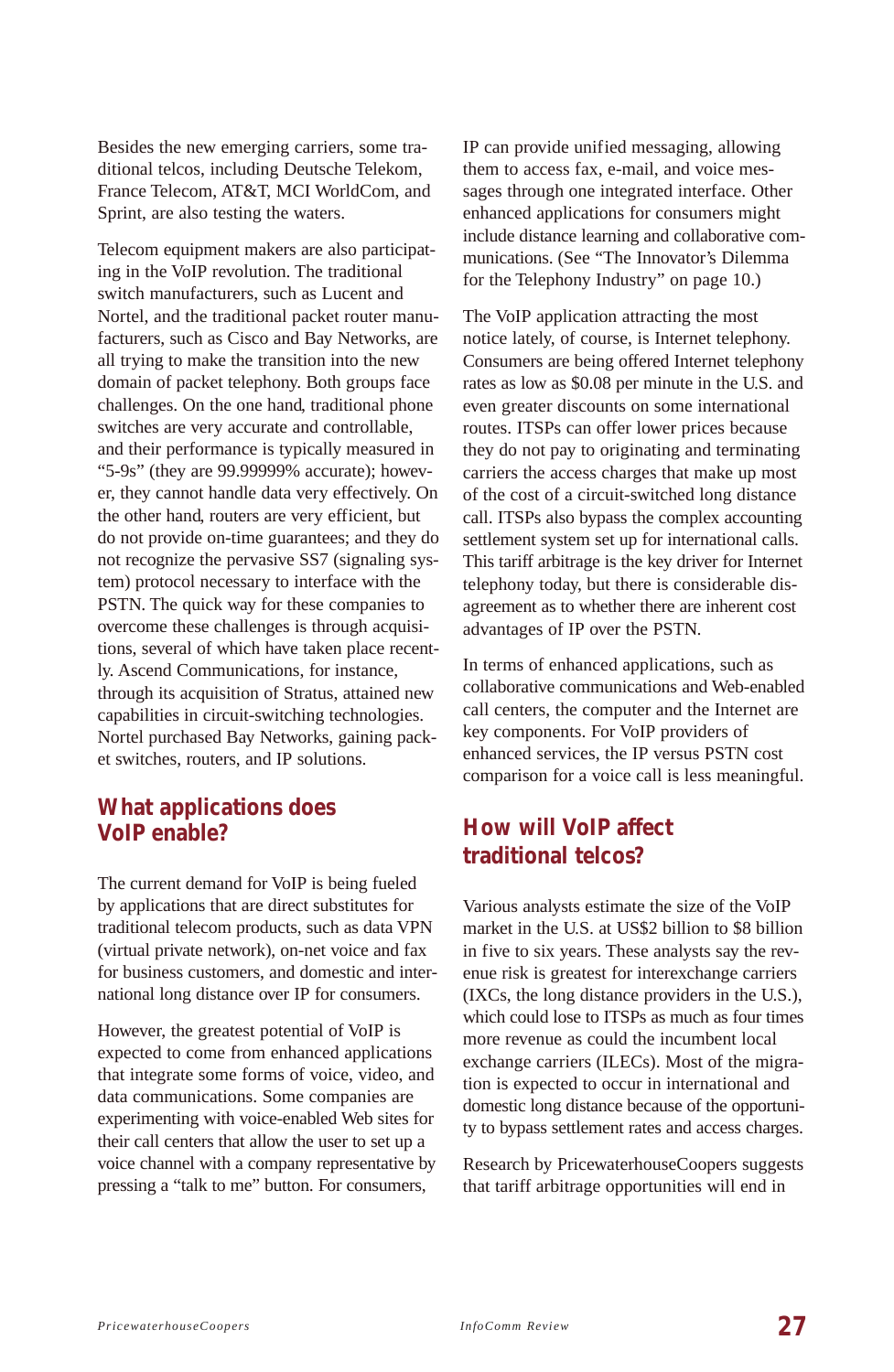three to five years and that the true impact of VoIP is going to come from the enhanced applications that it enables and not from the pure substitute applications.

### **What are the hurdles VoIP faces?**

Several quality of service (QoS) issues remain to be resolved before VoIP can match the quality of the time-tested PSTN. Recent developments promise to solve these issues and could take VoIP quality a step closer to carrier-grade quality.

**Delay** causes echo and overlap in voice conversations. The consensus is that a one-way delay of 100 milliseconds (ms) is not noticeable, that a delay lasting 100 ms to 200 ms is noticeable but tolerable, and that one longer than 200 ms is annoying. (By comparison, the delay for a domestic PSTN call ranges from 50 ms to 70 ms; the range is 150 ms to 500 ms for international calls.) Overlap of voice signals, and thus confusion, becomes significant when the delay becomes greater than 250 ms.

**Jitter** occurs because packets travel different paths over the network to their destination and arrive at variable intervals. Jitter can be removed by holding the packets in a buffer until all of the packets arrive. However, this approach increases delay.

**Packet loss** occurs when the Internet is carrying peak loads. An IP network treats voice packets in the same manner as data packets. Data packets are not time-sensitive and can be regenerated and retransmitted. Voice packets cannot be dealt with in this manner. The industry is making rapid headway in overcoming these technical hurdles. For example, prioritization protocols have been developed that distinguish voice packets from data packets and put them in front of the queue. This reduces delay of voice packets on congested nodes. Prioritization protocols also enable service providers to charge differently for different levels of service. Customers who purchase premium services will have their packets routed ahead of lowerpriority packets. Gigabit routers are also being developed to speed Internet traffic. However, IP providers use a variety of routers and prioritization protocols; unless these are standardized, transmissions from one type of system to another will continue to experience delays.

The QoS capabilities will continue to improve, driven by the following factors:

- Improved gateways
- Faster routers
- Deployment over private networks
- Internet development

Regulation and policy play an important role in the VoIP market. Because Internet service providers (ISPs) in the U.S. are classified as enhanced service providers, they are exempt from regulations that require telecom carriers to pay access charges of around \$0.06 per minute to local exchange carriers at each end of a call. The America's Carriers Telecommunications Association has asked the U.S. Federal Communications Commission to require ISPs providing telephony service to pay access charges. VoIP proponents claim that regulation of the industry would hinder innovation. They assert that Internet telephony is an emerging alternative in the traditional voice telephony market and should be allowed to develop without intervention from regulators.

In the European Union, Internet telephony is not subject to regulation. Several criteria are used to determine which types of communications providers fall under regulatory oversight. One of these criteria stipulates that regulated communications involve direct transport and switching of speech in real time. Because of the delays that occur in Internet transmission, Internet telephony does not, for the time being, constitute real-time communication.

Eventually, ITSPs are likely to pay some access charges; however, the more lucrative enhanced applications may continue to enjoy unregulated status for a long time.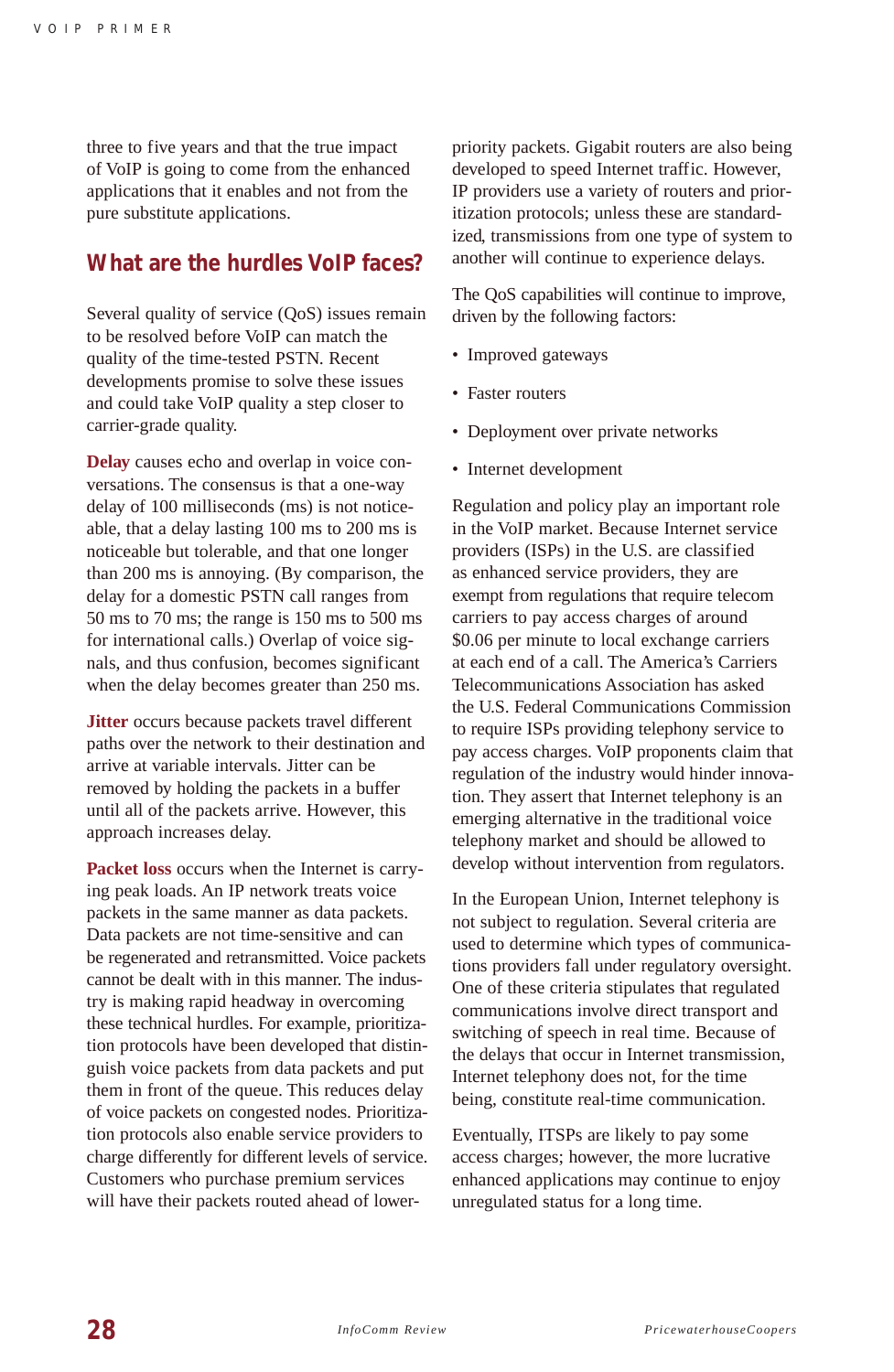### **Glossary of Terms**

ATM Asynchronous transfer mode, a technology that enables secure and manageable bandwidth on demand and features seamless local and wide-area network integration; a high-speed, connection-oriented networking standard designed to let one network handle a variety of applications (for example, voice, video, fax, and data) having different qualityof-service requirements.

Circuit-switched services Telephony transmitted over the switches/exchanges used in the public infrastructure; establishes an endto-end connection with no other traffic carried on the same part of the communications link for that time; said to be synchronous.

DWDM Dense wavelength division multiplexing is a transport technology that allows different streams of data to be carried at different wavelengths. This is in contrast with conventional fiberoptic systems in which just one stream of data is carried over a narrow bandwidth window. Facilities-based longdistance carriers are using DWDM to increase the capacity of their embedded fiber by several multiples by carrying several streams of data at different wavelengths.

Frame relay A wide-band (64 kbps) packetbased data interface standard that transmits bursts of data over wide area networks. Networks provide end-users with high-speed virtual private networks capable of supporting applications with large bit rate transmission requirements.

IP Internet protocol defines the unit of information passed between systems that provide a basis packet delivery service. IP permits the exchange of traffic between two host computers without any prior call setup. IP is emerging as the standard for data communications in wide area networks and corporate intranets.

ITSP Internet telephony service provider, an emerging alternative telecom provider

offering various services (e.g., voice, video, data) over a network utilizing IP standards (e.g., Qwest, Level 3, Delta Three).

PBX Private branch exchange, a customer premise communication switch used to connect customer telephones (and related equipment) to phone company central office lines (trunks) and to switch internal calls within the customer's telephone system. Modern PBXs offer numerous software-controlled features, such as call forwarding and call pickup.

PSTN Public switched telephone network, the voice telephone network accessible to all with telephones.

QoS Quality of service

SS7 Common channel signaling system No. 7 (i.e., SS7 or C7) is a global standard for telecommunications that defines the procedures and protocol by which network elements in the public switched telephone network (PSTN) exchange information over a digital signaling network to effect wireless (cellular) and wireline call setup, routing, and control.

SONET Synchronous optical network, the North American standard for telecommunications transmission using fiberoptic cables. It provides a uniform set of protocols for the management of high bandwidth services. It includes a multiplexing structure, optical parameters, service mappings, and operations support for existing and future services. In addition, standardized interfaces allow vendor-independent interconnection of terminal and subsystems.

*Ashish Kapur is a senior associate in PricewaterhouseCoopers' InfoComm Consulting Group. He can be reached by phone at +1-212-259-4813 or by e-mail at ashish.kapur@us.pwcglobal.com.*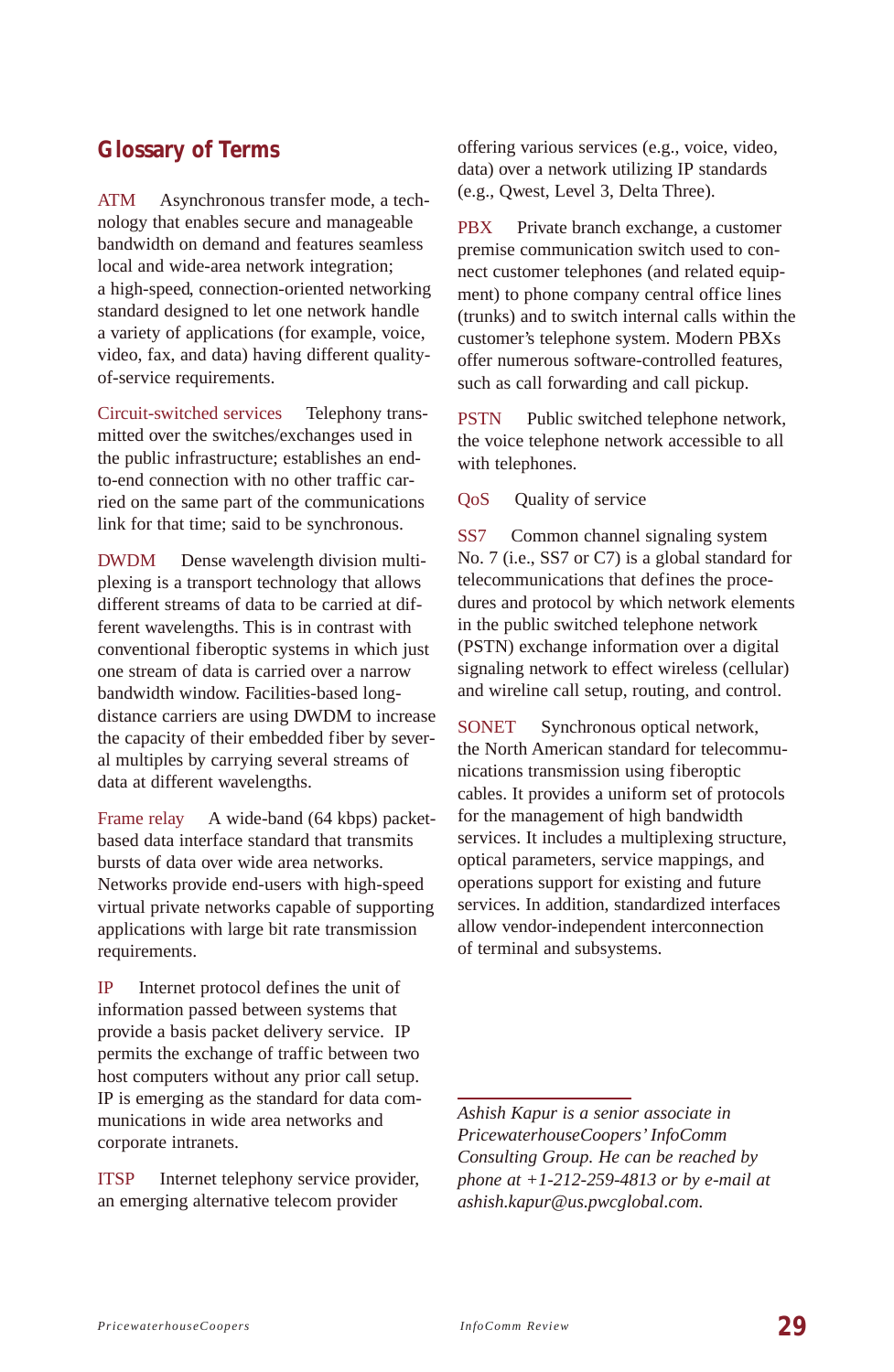# Fictional

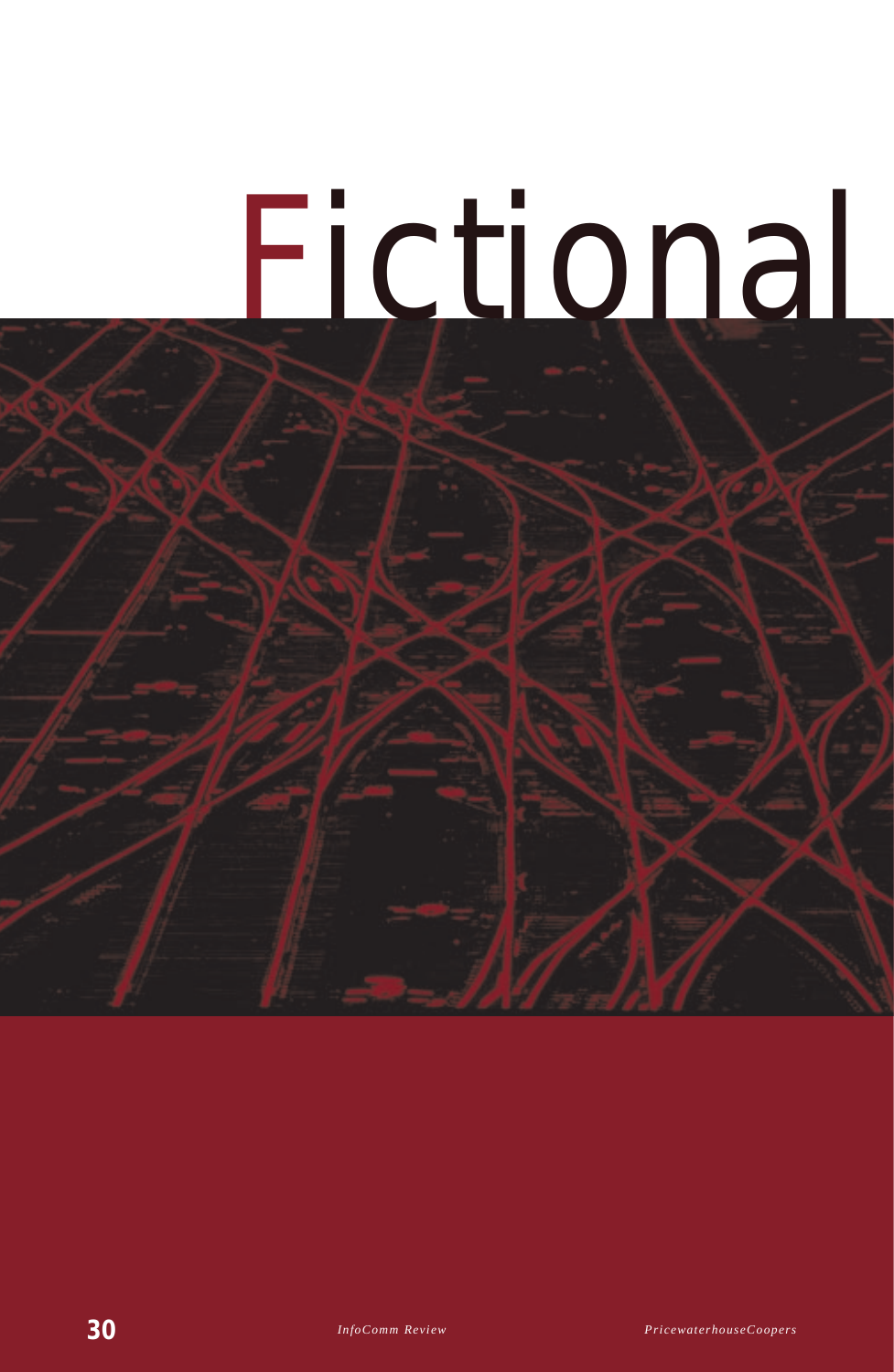# Futures

How Ericsson Uses Scenario Planning as It Looks Ahead Into a Complex and Rapidly Changing Market

Scenario planning, a practice started by the military four decades ago as an exercise in "thinking the unthinkable," allows strategists to test decisions under a variety of conditions. Few businesses have used the practice to its full effect; a notable exception is Royal Dutch/Shell, which looked to scenario planning to help it deal successfully with the oil-price explosion of the mid 1970s.

Traditional planning is based on the assumption that there is one "right" future, one that will be like the present. The main question is *when* a set of events will occur, not *whether* they will. In a predictable environment, and with a good portion of luck, such an approach might actually work. But in a rapidly changing environment, prediction becomes difficult, if not impossible. An unexpected political event may throw a longtime regulatory regime off track. A breakthrough technology might make a currently successful product instantly obsolete. Suddenly performed mergers and acquisitions can dramatically alter the competitive landscape.

Recently, telecom equipment manufacturer LM Ericsson decided it needed to augment its strategic planning because traditional methods did not take into account the myriad possibilities that could arise in its highly complex markets. Today Ericsson is aggressively preparing for its future by using a comprehensive continuing strategy effort built around three possible scenarios. The scenarios comprise varying assumptions regarding consumer preferences, business opportunities, environmental issues, technology developments, competitor actions, and regulatory shifts.

Over a two-year period, more than 500 people at Ericsson joined the effort to create not only an analysis, but also an entirely new strategic framework for the company. Ericsson calls the program "2005" for the time horizon covered in its scenarios.

Here Mikael Edholm, Ericsson's director for corporate business development, describes the company's multistoried approach to planning for the future.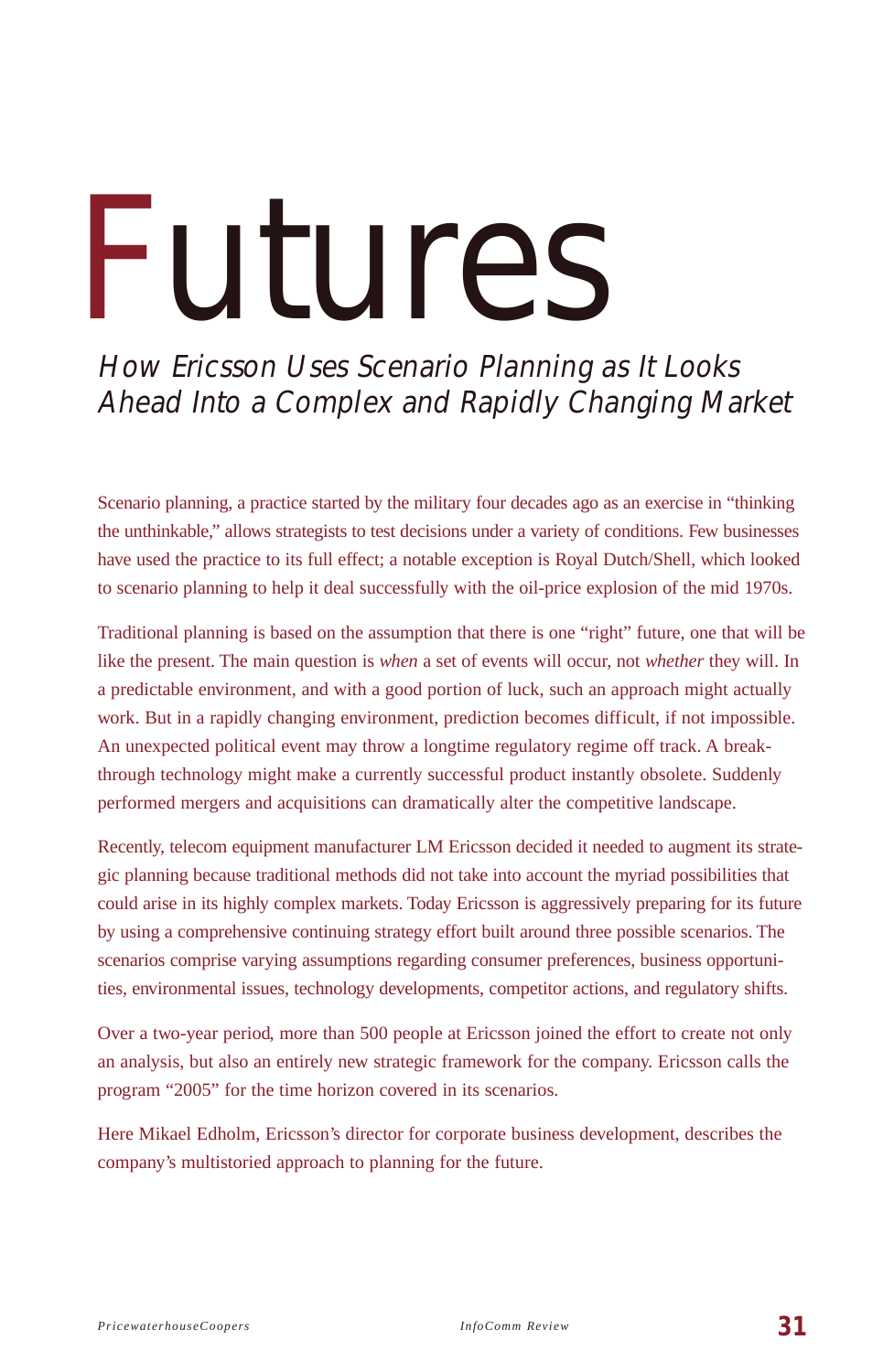### *by Mikael Edholm*

**M**any of the world events that have<br>occurred since 1985—the collaps<br>of the Soviet Union and the fall of<br>the Berlin Wall, for instance—have been occurred since 1985—the collapse of the Soviet Union and the fall of the Berlin Wall, for instance—have been impossible to forecast. The same could be said about technological developments. Who, in 1985, could have predicted the worldwide rise of mobile telephony or the incredible increases in communications bandwidth we've seen over the past decade?

Scenario building, however, might very well have been able to indicate the possibility that some of these events would take place. Even though you can't build an exact scenario—a true description of the future—you can create the organizational flexibility that allows a company to handle both likely, and sometimes unlikely, events.

The outlook we call 2005 began as a regular strategy study, an attempt to identify sustainable and profitable business opportunities. It rapidly turned into the most revolutionary process ever undertaken at LM Ericsson.

In an unpredictable environment, we need a strategic "ready response menu" that we can pull out and choose from once the future materializes. Futures research, and scenario planning in particular, can complement strategic planning.

Scenarios are used throughout the organization, at all levels. Each planning unit—whether an R&D lab, a product development group, a marketing department, or another—makes plans for the future on a yearly basis. These include forecasts, product plans, and strategic plans. The early stages of this process now include scenario planning. The three scenarios used by Ericsson are descriptions of three alternative futures, different but equally possible.

Using scenarios as a framework makes it much more difficult to just extrapolate the present into the future. The process ensures that most basic assumptions are questioned, not just taken for granted. Consumer needs are different in the three scenarios, and market segments and sizes are different. Thus, Ericsson's products and services would have to be different.

The Ericsson scenarios are based on some known current trends. For example, electronic devices are expected to develop according to Moore's law and become increasingly more capable than they are today. The Internet is one of the fastest-growing man-made creations ever seen, and it is expected to continue to expand the technology horizon. On-line consumer information and electronic commerce will continue to find and define mass markets. Mobile telephony has already become pervasive and is well on its way to becoming ubiquitous. Emerging markets, for all their temporary setbacks, will continue to increase worldwide consumer demand.

These facts are given. What the scenarios have to take into account is all of the uncertainties. Who will win "the battle for the consumer"? How far will wireless access grow? How will telecommunications be deregulated?

Each of our scenarios represents a time line running from today to a fictional 2005. At various points on these time lines, we position key events that drive the evolution forward in the direction of a particular scenario. We call them trigger events. These might include technological breakthroughs, political events, or market developments.

### **Developing the scenarios**

Ericsson's 2005 scenarios were built using three basic steps. First, we took a hard look at the present, at the industry environment and the world around us. Facing a convergence among the telecom, computer, and media industries, we identified value chains and value webs. We developed a matrix of the competitive landscape, showing intersecting value chains. One value chain represented the customer base, ranging from information creation, through manipulation, distribution, and packaging, to presentation. This was the horizontal value chain. Feeding these elements of the horizontal chain were five vertical value chains, one per horizon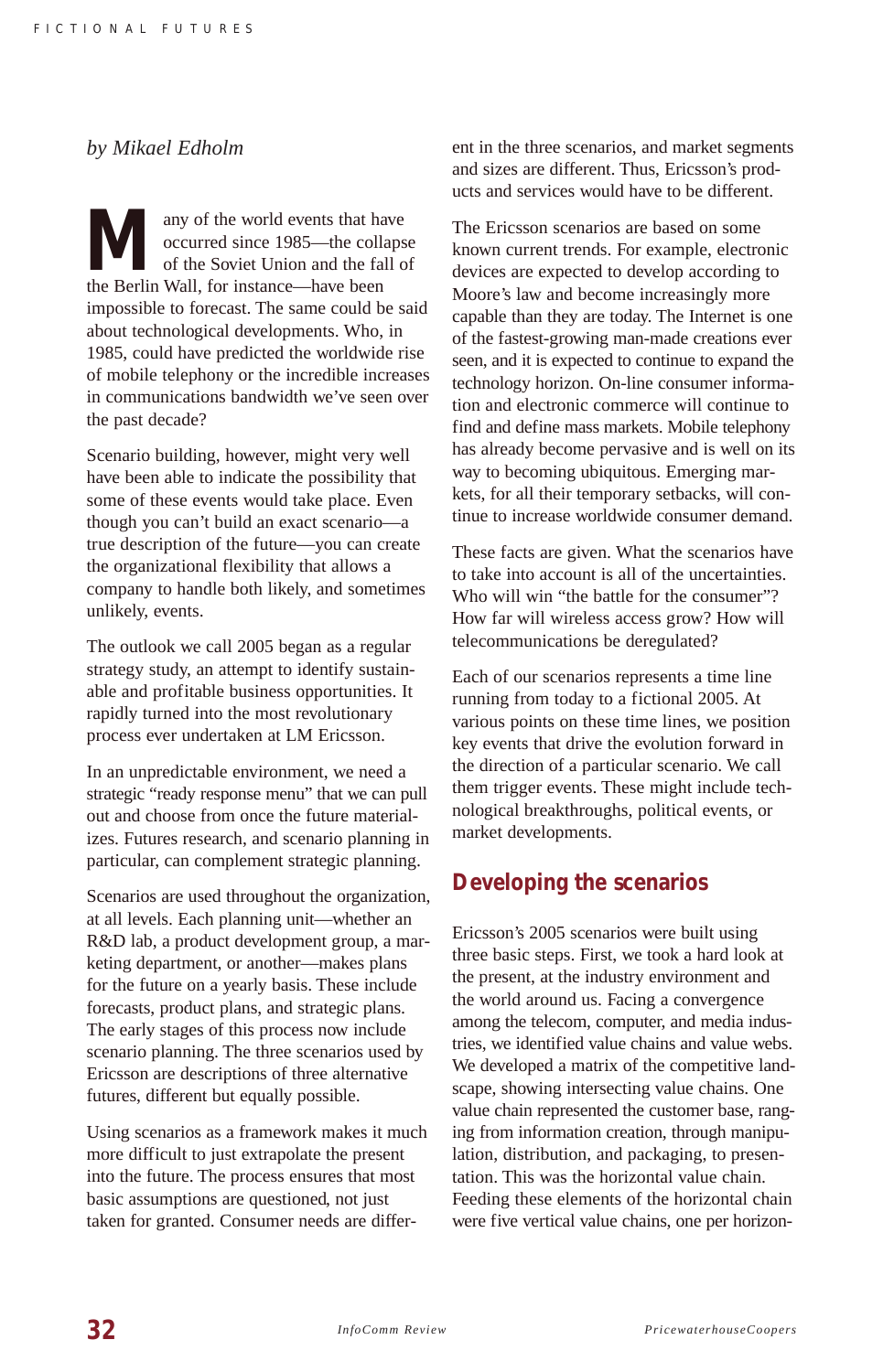tal segment. These vertical chains were divided into three stages: from components and subsystems at the bottom, through complex systems and operating environments in the middle, to the applications and professional services at the top.

Customers and competitors could be plotted on the matrix, and then we could identify relative strengths and weaknesses for each coordinate. What is a strength in one place may actually be a weakness in another.

The next step was to look ahead. We chose to create three scenarios; in the experience of other companies we had observed, two scenarios were too few to yield much more than traditional strategic planning already provides. With more than three scenarios, it becomes difficult to communicate the process effectively.

We built the scenarios using data from a massive number of interviews and analyses. In each scenario, 15 to 20 significant business opportunities were listed and grouped.

Then, as a third step, the five most important capabilities needed to become successful in each business opportunity were listed and grouped. The resulting "capability gaps" showed us where we needed to improve in the future. We looked at the gaps between current organizational competence and what we deemed would be necessary at the three points in the future. We also looked at the gaps between our competence and that of our competitors, given the business intelligence we had. The process clearly showed that some scenario and business segments were more attractive than others. "Attractiveness" was defined by our assessment of the segment size, growth rate, technology, and other factors versus our capabilities in terms of competitiveness. It also became evident that in order to survive, not to mention prosper, a number of critical issues had to be dealt with in each scenario. These mainly related to organizational flexibility and adaptability. How quickly could we change direction if a certain scenario became more likely than another? Other issues were related to products and services. For instance, how quickly could we develop or acquire the technology necessary for a business segment that existed in only one scenario?

### **The scenarios**

The scenarios had to be described, communicated, and understood throughout the organization. Each scenario was viewed as a distinct, but equally possible, world. Each was given a simple name and a consumer-oriented story line. The organizational implications of each were clearly outlined and communicated to the entire population of 100,000 Ericsson employees. Numerous workshops were held around the world to teach scenario planning techniques. Participants came from marketing departments, product development organizations, R&D laboratories, and human resource offices, to name just a few entities. At every

| <b>Futures Research</b>     | <b>Strategic Planning</b> |
|-----------------------------|---------------------------|
| Long term                   | Short term                |
| <b>Alternatives</b>         | One "right" future        |
| Broad vision                | Detail focused            |
| Wildcards & discontinuities | Assumes present continues |
| Trend interaction           | Trend extrapolation       |
| Possibility oriented        | Solution oriented         |
| Pan-disciplinary            | Industry focused          |

**In an unpredictable environment, futures research, and scenario planning in particular, can complement strategic planning.**

### **THE ART OF THE LONG VIEW**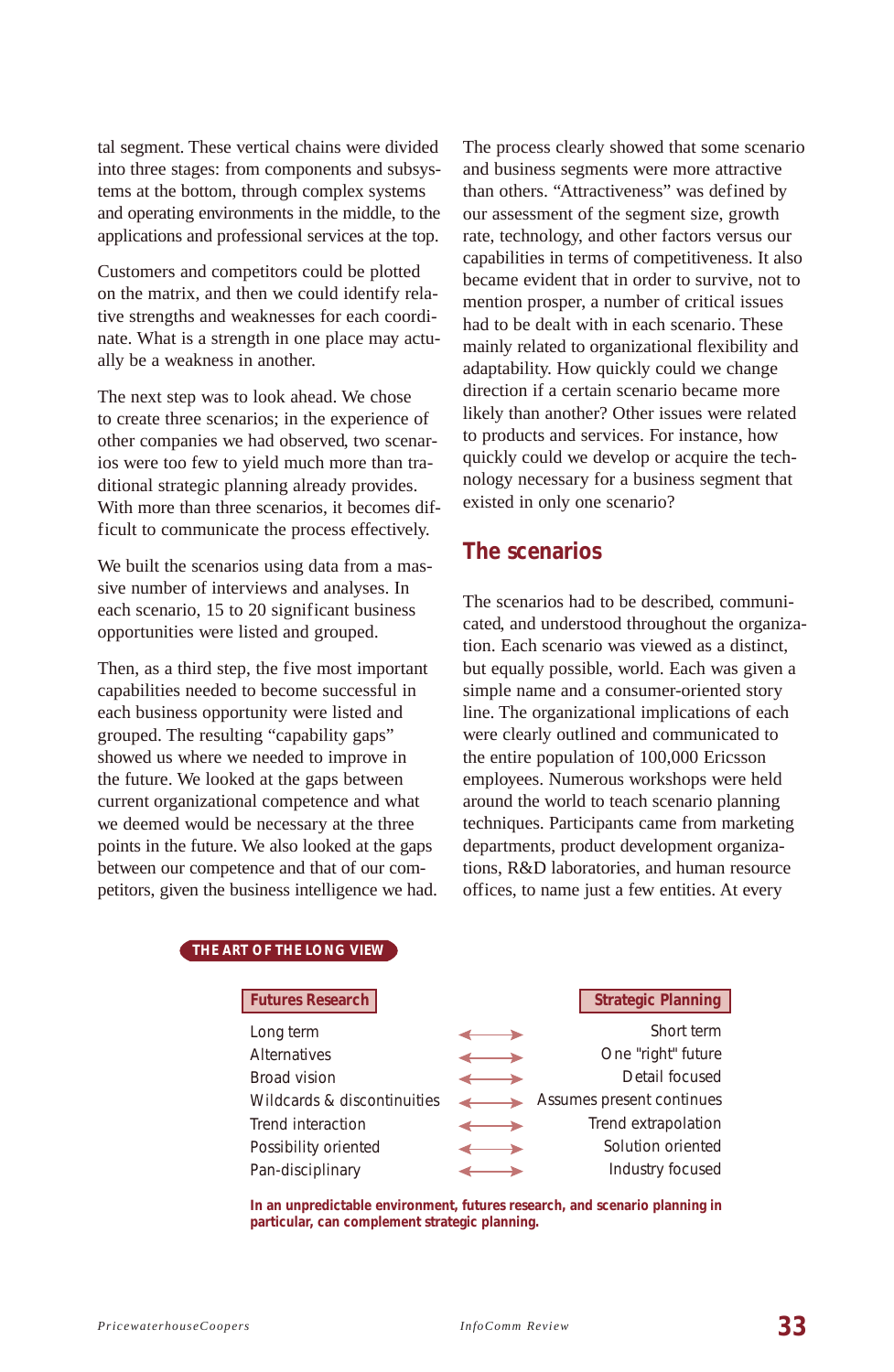The organization that can quickly visualize future business environments around the world and rehearse what it would be like to operate in them will gain substantial competitive foresight. Within the parameters of a set of scenarios, future business operations and strategies can be simulated to assess the following:

- Changes in consumer disposition
- Speed and path of technology **introduction**
- Impact of government regulation
- Changes in importance of parts of the value chain
- Competitive dynamics
- Capability gaps
- Optimal alliance partners and acquisition candidates
- Corporate and business unit options

—From Developing Strategy in Rapidly Changing Markets: A Case Study in Scenario Envisioning, by Saul Berman, Karthik Rajaram, and Steve Redwood, published by PricewaterhouseCoopers.

level of the organization, we introduced scenario planning as a process, a tool necessary to ensure future flexibility and adaptability.

### **Scenario 1: Service Mania**

This story is a "content is king" scenario, in which an abundance of information makes it difficult to arrive at informed choices. Consumers have too many choices and too little time. Businesses contract with specialized com-

munication networks. Consumers do most of their business with brokers or agents, rather than with the original providers of content and communications. Consumers are offered multiple alternative methods to access information; several network architectures co-exist, as do providers of the underlying technologies. Network operators are all but invisible to the consumer.

Economically, companies that supply original content and services are the big winners in this world. The value chain is dominated by content developers and by brokers at various levels. Plain connectivity or basic transportation of information is increasingly unprofitable and attracts few independent players. Consumers are fairly open to change and readily accept new technology, based primarily on entertainment value, rather than information value. Consumers pay for packaging, but are subjected to increasing amounts of advertising.

In this scenario, the backbone operators consolidate to gain economies of scale. Only a few remain. Access network operators proliferate, but may be owned by a packager that bundles access with tailored content.

### **Scenario 2: Gran Tradizione**

Traditional values are the controlling factors for consumers in this scenario. It has often been said that human beings are basically conservative. If unwillingness to adapt and change prevails, in spite of rapid increases in technological capabilities, then consumers will stay with what is tried and true. Consumers of phone services remain subscribers; providers of services remain operators. Behind this behavioral pattern, there is a strong tendency to place greater emphasis on such values as the environment and the family, rather than on the technology. While novelties like satellite telephony and Internet chat might become accepted parts of life, the basic value chain of today does not change. The money focus remains with the scarce resource—the network—and the Gran Tradizione world looks remarkably similar to today. Only more so.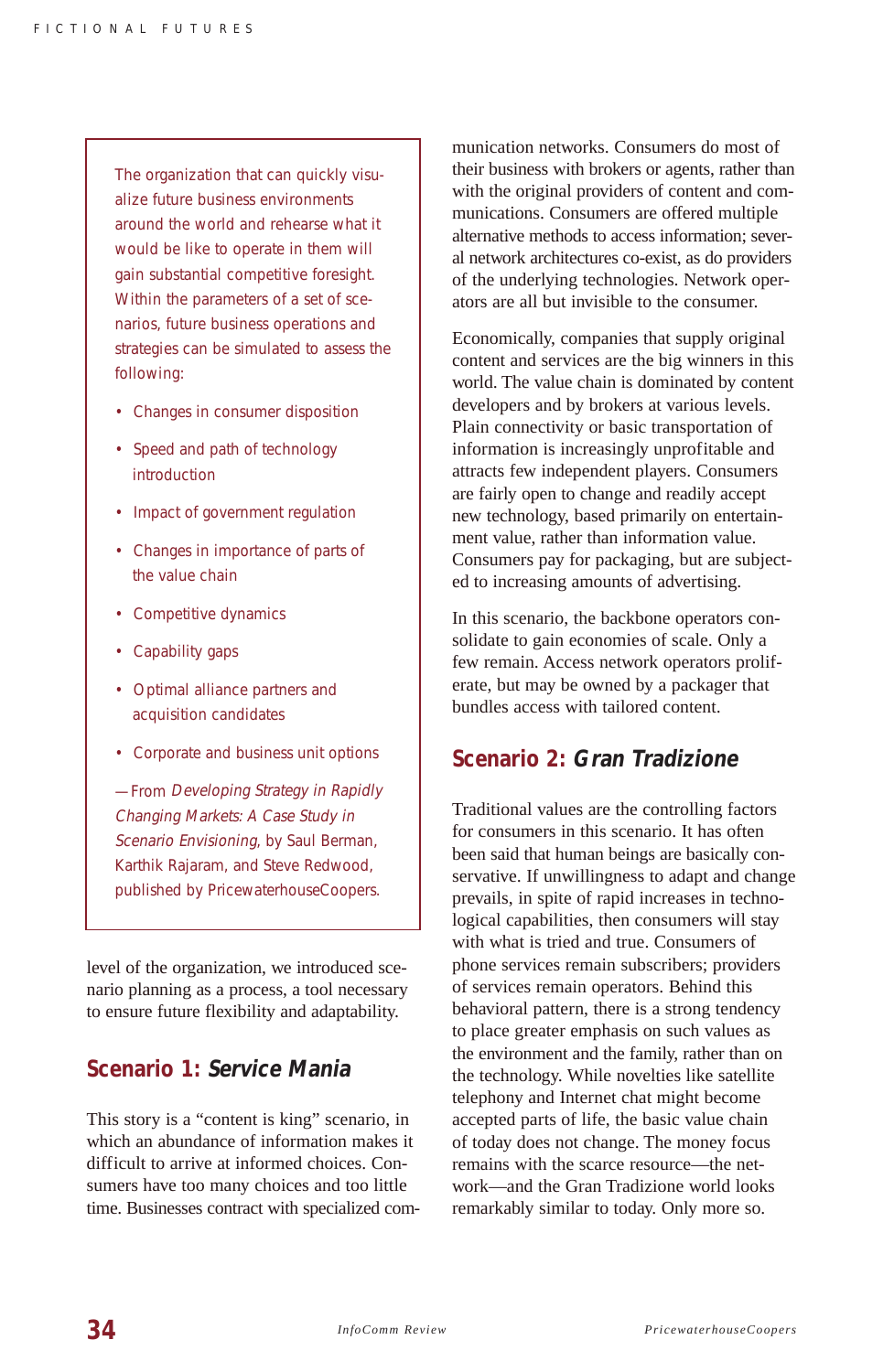The Gran Tradizione scenario projects declining prices for communications services, compensated by increased traffic and continued cost rationalization by network providers. The result is a sharp reduction in the number of operators in the market, as consolidation sweeps the industry. Both forward and backward integration from the network will take place. Surviving operators will be financially strong companies, skillfully leveraging economies of scale and scope.

### **Scenario 3: Up and Away**

In this future, consumers gain access to sophisticated communications solutions virtually free of charge. These will include a wide variety of personalized services tailored to the individual. A car will talk to the garage, informing it about its condition. Information appliances in the house will talk to their manufacturer during warranty periods, and, in turn, the manufacturer can upgrade them as necessary.

The only items for which consumers will pay will be their information appliances: phones, personal computers, electronic organizers, television sets, and the like. Equipment manufacturers will bundle communications with the devices and provide consumers with wired and wireless access.

As in the Service Mania scenario, advertising and commercials will cover the cost of basic content and its presentation. Premium services, more or less commercial-free, will be available for a fee, and the successor to the Internet of today—FutureNet—will, although omnipresent, fragment into a seamlessly interconnected multitude of specialized communities.

Rapid technology deployment and acceptance creates an abundance of network capacity and an oversupply of information content. Traditional network operators fall by the wayside. Presentation and filtering of information becomes the key part of the value chain. Active, informed, and motivated consumers increasingly tailor communications and content to fit their individual lifestyles.

### **Conclusion**

We at Ericsson use these scenarios to help our organization become more flexible, in thought and in deed. We use them as a context when talking with our customers, to help us better understand their view of the future. We communicate the scenarios to the general public in order to maintain an image of Ericsson as a forward-looking organization.

The Ericsson 2005 is neither an etched-in-stone forecast, nor a traditional, rigid 10-year plan. It's an attempt to improve organizational understanding of future business conditions. It is also the most ambitious effort in the 100-year history of the company to prepare for and to adapt to a new reality. We've carefully avoided picking a "preferred" future; the scenarios help us remain open to the nearly infinite number of conditions that could unfold. The knowledge and the insights provided by 2005 have enabled the company to more swiftly react, adapt, and proactively influence its environment. It has made the company more flexible and fleet of foot.

Large organizations frequently run the same risk that victimized many prehistoric creatures that couldn't adapt to change. Through the 2005 effort, Ericsson strives to avoid that fate, to survive and prosper.

And, ultimately, to manage change.

*Mikael Edholm is director for corporate business development for LM Ericsson. He can be reached by phone at +1-650-463-6093 (U.S.) or +46-8-404-7859 (Europe) or by e-mail at edholm@compuserve.com.*

*For information on PricewaterhouseCoopers' work in scenario envisioning, please contact Saul Berman by phone at +1-310-201-1909 or by e-mail at saul.berman@us.pwcglobal.com.*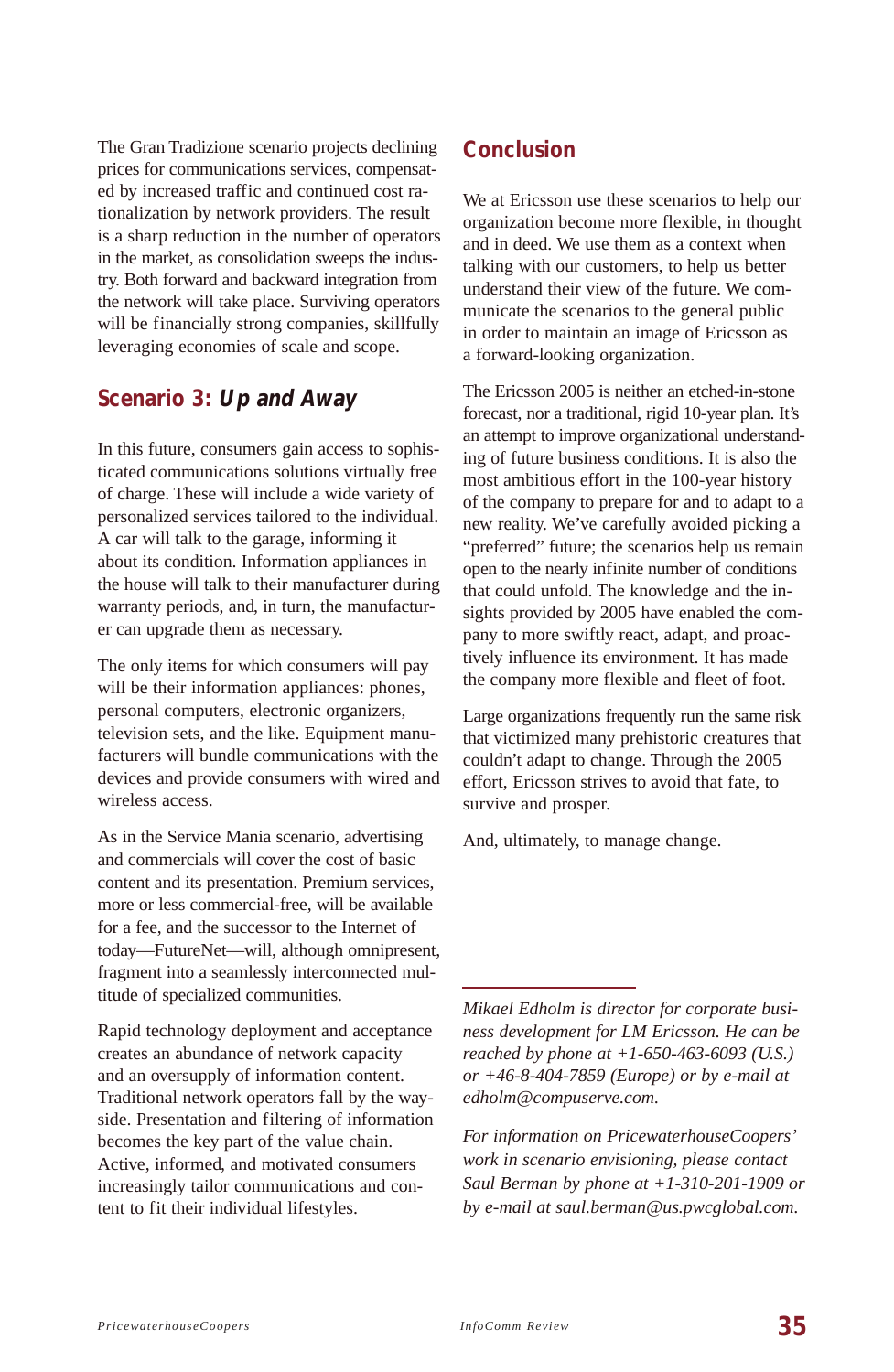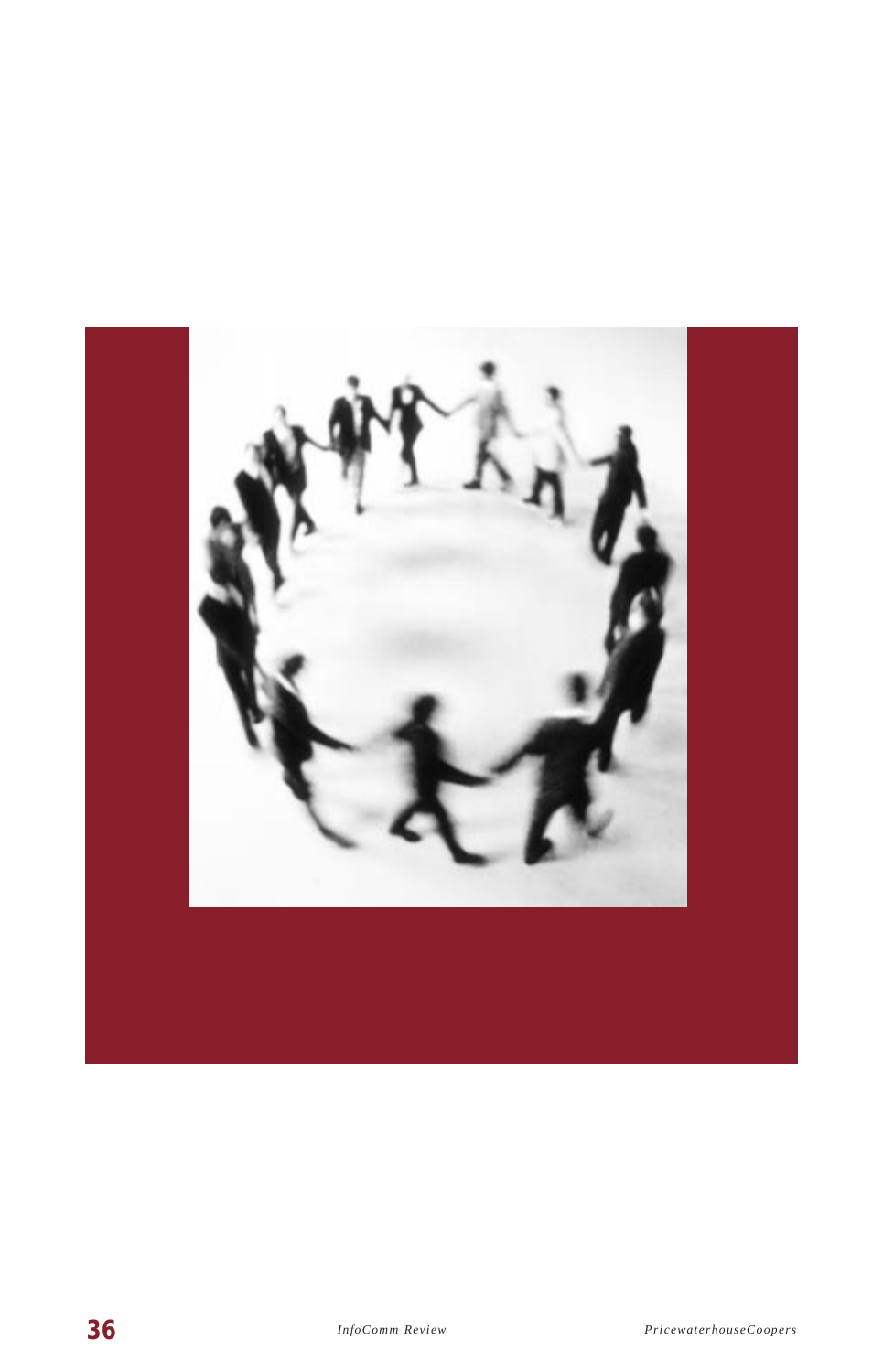# Small Worlds, Big Stories

Winslow Farrell, the head of PricewaterhouseCoopers' Emergent Solutions Group, has worked with a variety of companies, including telecommunications companies, to build strategies and apply complexity theory to modern-day competitive situations. Earlier, he developed the telecommunications industry simulation TeleSim<sup>TM</sup>, which helps clients observe the interplay of events, regulatory factors, company actions, and competitor reactions in a complex environment. Recently, the Emergent Solutions Group has developed synthetic environments that more directly support real-world decision-making. The Group is working with clients in retail, entertainment, and telecommunications. One client has used a simulation to assist in decisionmaking regarding land-use issues.

In a synthetic world developed for an entertainment industry client, agents have been created on the basis of interviews with a variety of real-world consumers regarding their preferences. Then, the agents, through their likes and dislikes, choices and rejections, help planners forecast box-office revenues. This, in turn, informs their decisions about the timing of movie openings and about marketing. Having continually improved the simulation over several months, the Group had, by the end of summer, achieved accuracy levels 20% to 30% greater than those attained with more traditional weekly box-office forecasting techniques.

The information gleaned in this simulation can provide valuable input for decision-making about spending on media advertising and about distribution. For instance, the actions and reactions that occur in the simulation can help studios decide which weekend to release a movie and in how many theaters.

In the following pages are excerpts from Farrell's book *How Hits Happen: Forecasting Predictability in a Chaotic Marketplace.*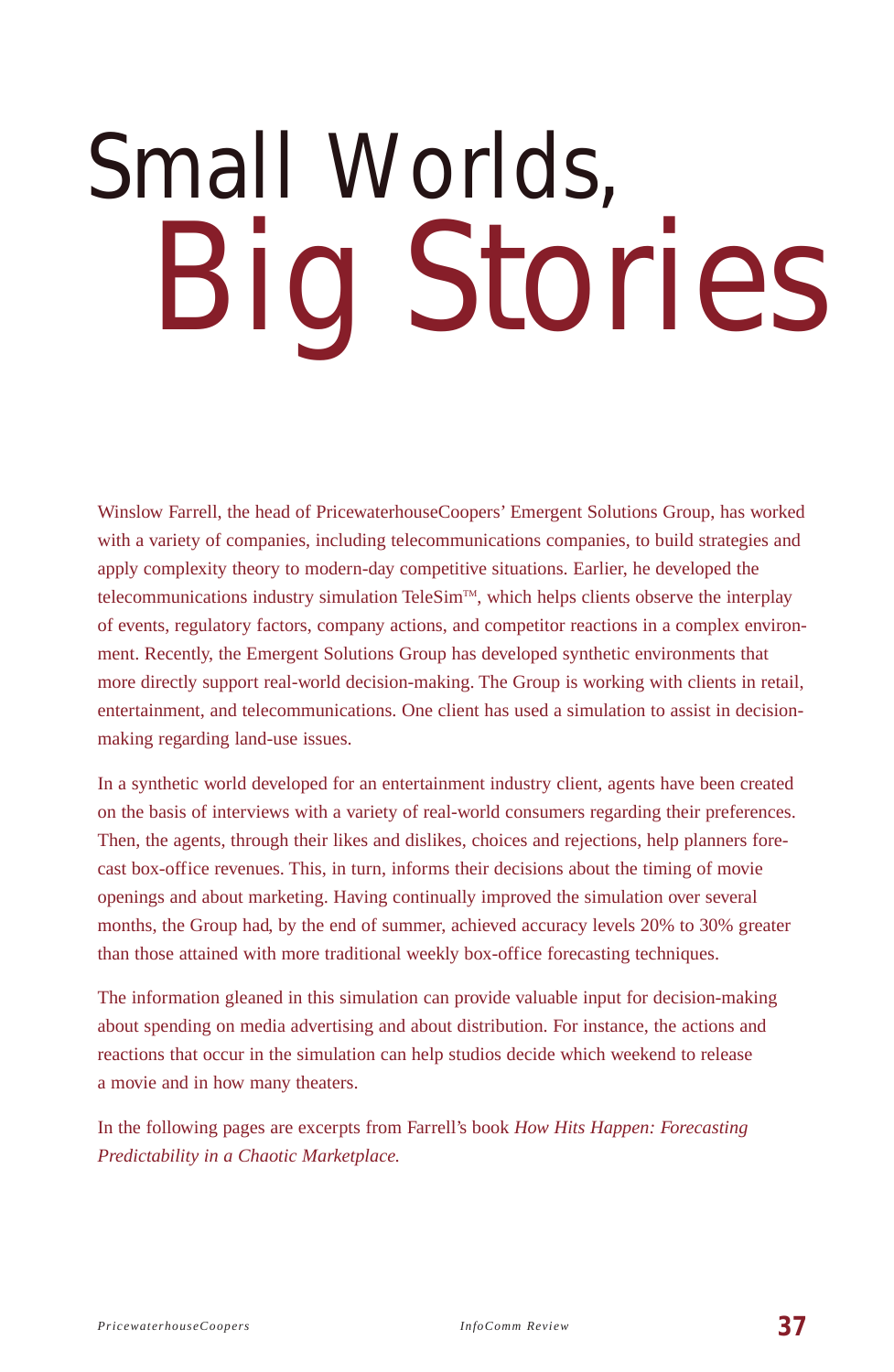### *by Winslow Farrell \*\* \**

**Computer simulations built as complex** adaptive systems offer a fundamentally new approach to understanding how a system behaves: from the ground up. With adaptive systems offer a fundamentally new approach to understanding how their ability to replicate the step-by-step and often unpredictable process by which agents like humans interact, simulations help [provide] insight into emergent behavior and its attendant nonlinear events.

Many people have tried to represent how a market works, for example, by writing equations that represent stocks and flows. Yet the actual workings of a market are generated through a more intricate and less predictable set of interactions between consumers and advertising, buyers and salespeople, or consumers and the overall sales environments. It is impossible to understand how the market behaves by looking at it from the top down. As properties aggregate, they change. Over the years, for example, economists have produced countless numerical analyses on the generation of queues. They all provide a straightforward set of equationdriven models. While many provide an equation that describes how groups of people cluster into lines, none analyze how these individuals learn and adapt as they form queues.

....We have seen how emergent behavior is often decentralized, adaptive, and emanates from both the agents in a system *and* their interactions. This type of emergence simply cannot be understood or represented by taking a large system apart and then putting it back together again. As Chris Langton [a scientist at the Santa Fe Institute and a leading thinker on artificial life] has asked somewhat facetiously in his lectures, What do you get if you dissect a squirrel and then put it back together again? Certainly not a live squirrel—but a mess. Therefore in our work we don't seek an equation that describes the market: *We try to enable the market to describe the equation.*

How do you learn about complexity in our natural world? By building an agent-populated artificial one. The very nature of the dynamics of complex adaptive systems calls for new tools of understanding. As John Casti, professor of operations research at the Technical University of Vienna, writes in his book *Would-Be Worlds:*

*"Each complex system consists of a large number of individual agents—investors, virus molecules, genes—that can change their behavior on the basis of information they receive about what the other agents in the system are doing. Moreover, the interaction of these agents then produces patterns of behavior for the overall system that cannot be understood or even predicted on the basis of knowledge about the individuals alone. Rather, these emergent patterns are a joint property of the agents* and *their interactions both with each other and with their ambient environment. The ability of such systems to resist analysis by the traditional reductionist tools of science has given rise to what is called the sciences of complexity, involving the search for new theoretical frameworks and methodological tools for understanding these complex systems."*

These new tools are the artificial "would-be" worlds of computer simulations.

By setting synthetic customers into motion with one another, one can glean insights into a complex system that are far more surprising and robust than one can gain from observing our "carbon-based" world. There are many reasons why. By providing time flexibility, artificial worlds enable us to recognize patterns in myriad business metabolisms—enabling one to back time up, slow it down, and turn it around. By comprising virtually every possible outcome among the complex interactions of players, artificial worlds help us ask better "what-if " questions. And by enabling us to observe equations as they emerge from the ground up, artificial worlds help us recognize patterns in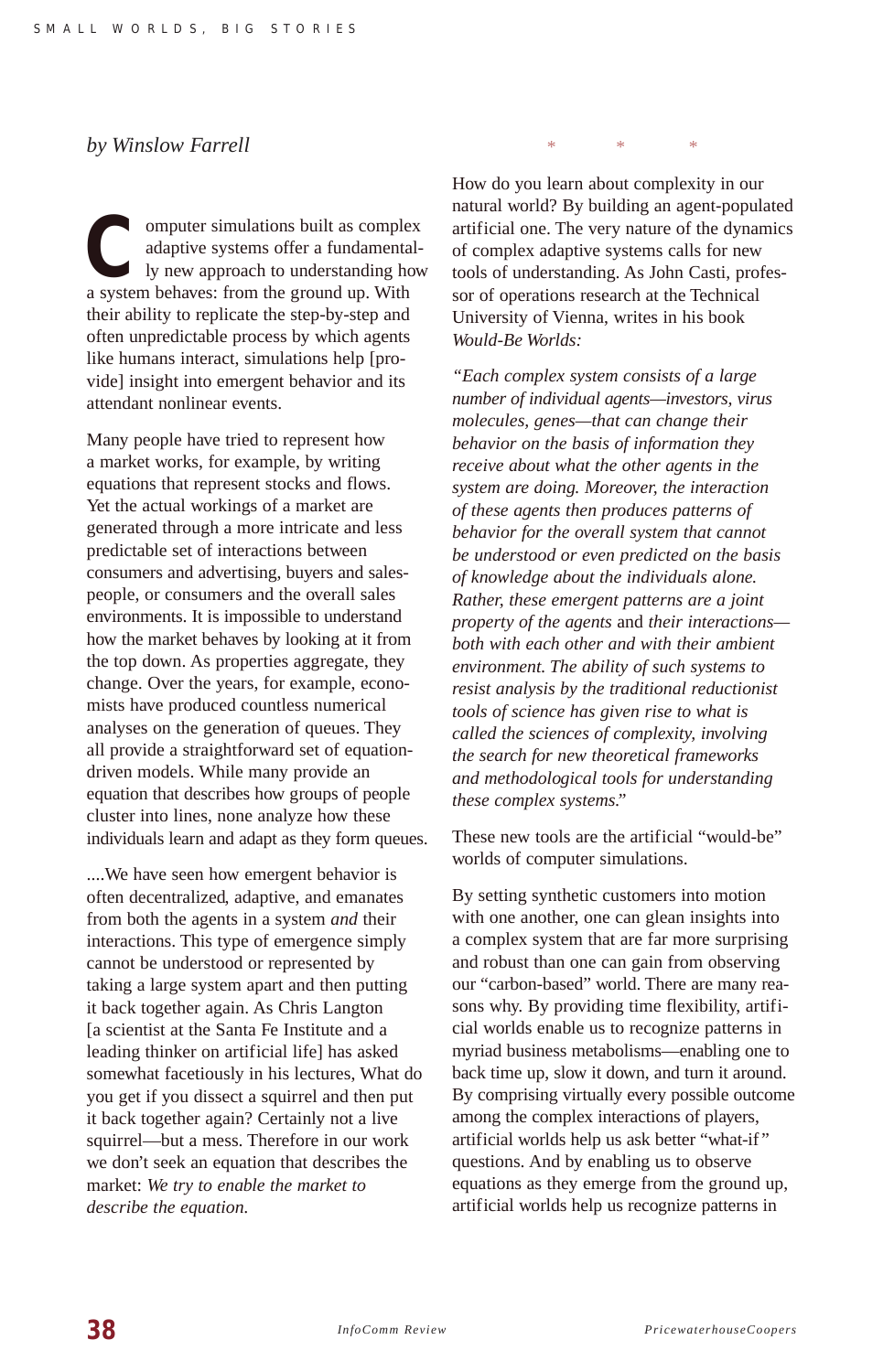real time—affording people what John Holland [a member of the Santa Fe Institute] calls "lever points" that realize disproportionate effects.

Although conventional business tools such as spreadsheets or regression analysis can provide tremendous value to managers, they are and will always be *linear approximations of nonlinear events*. Though they provide tremendous analytic value, these tools fail us when we most need them—at the moment when nonlinear changes occur, when it feels like the ocean suddenly ends and a cliff appears. Years ago, I consulted with Nevada Bell, which, like all telecom companies, is faced with fierce competition from all sides. My job was to persuade senior executives of one potential outcome: that the company's market share definitely could drop below 60 percent. This fall from near-monopoly status was inconceivable, simply beyond their imaginations. Yet computer models helped show that yes, this future could still happen.

By comprising virtually every possible outcome among the complex interactions of players, artificial worlds help us ask better "what-if" questions.

Models allow us to broaden our viewpoint beyond our fixed notions, based on current reality, of what can transpire. These scenarios help expand our linear expectations to include all the possible futures we may encounter.

Moreover, computer simulations help people who are all too often (and with good reason) afraid to tamper with real systems, since even the most preliminary tests may create unforeseen or unintended consequences. Models, on the other hand, reveal potential outcomes without any harmful consequences. And, in fact, the robust simulations now possible enable us to produce models with substance and relevance.

For example, software developer Ken Karakotsios, who helped create the Simlife

game, has designed a chemistry-set program for high school students to learn how to make chemicals like mustard gas and chlorine. The Bunsen burners can be digitally lit, are tied to a digital gas stream and put under an icon of a beaker that has a mixture of benign components that can produce the noxious gases—without harming the student. This may sound straightforward, but it has true value for all of us who have had to evacuate organic chem [labs] thanks to careless colleagues. Likewise, one can't underestimate the importance of trying out business changes in a practice arena before these changes are put into the real world.

Today's computer simulations exponentially expand our capabilities to foresee possible outcomes. In his book *Emergence*, John Holland describes how the breathtaking evolution of computing power has enabled people to create and inhabit an infinite number of potential scenarios. As a young scientist in the '50s, Holland and his colleagues first explored models with the available technology: paper and pen. Yet as the first rudimentary computers opened up the potential of modeling, Holland and his peers found themselves speeding up the process enormously. Today computers are of such speed and power that they can quickly reveal the behavior in a complex system and create thousands of potential outcomes that derive from the same starting point, with the same set of rules.

*\*\* \**

### **Systems thinking**

This type of approach butts up against classical systems thinking, a school of thought developed by engineers who sought to understand how, in a large system, various energies and actions could be causally linked. Based on Newtonian physics, this school seeks rational solutions to phenomena, and is appropriate in closed systems of simple behavior.

From the point of view of the scientist or mathematician, however, complex or nonlinear systems are a logistical nightmare because most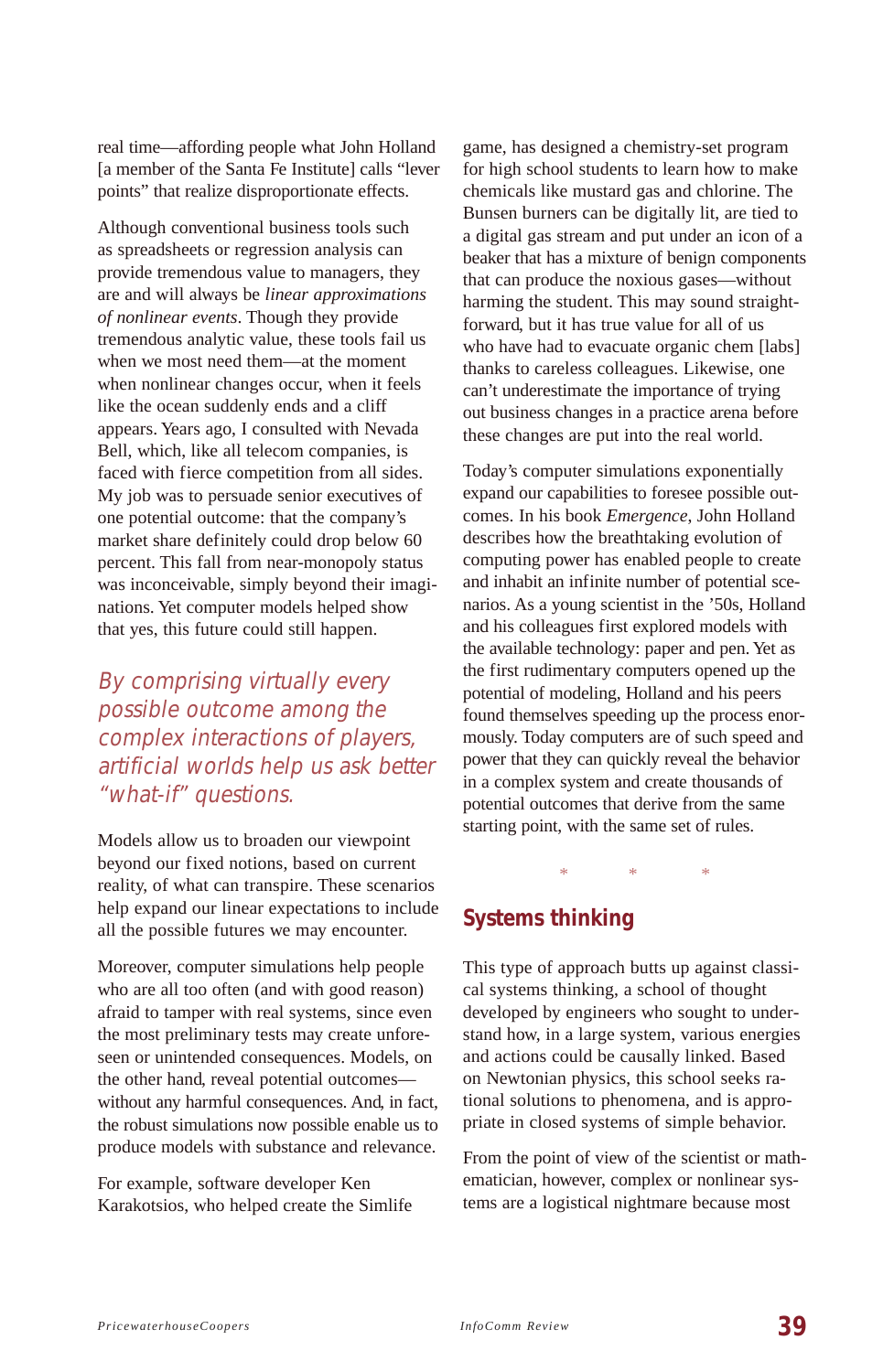cannot be understood analytically. Often no set of equations can be posed and solved to relate the characteristics of a complete system. Even when one can gain some understanding of how nonlinear systems work, they often remain unpredictable. However much one understands stock markets or the properties of sand, it will still be impossible (in principle) to predict the timing of a crash or a landslide. The only generally effective way of exploring nonlinear behavior is to simulate it by building a model and then running the simulation.

A closed system is surrounded by a tight membrane or boundary, where all the forces that define the actions of that system are contained. Innovation may have a lot or a little to do with existing competitive rivalry. Does innovation arise spontaneously, over time, like the in-bottle fermentation of a fine wine? Not usually. Innovation arises from the interaction of rivals that are contained within a bottle; while it takes the combined efforts of the agents, innovation reflects more than simply their aggregated qualities.

Probably the most dangerous and fallacious of all the hidden assumptions in business models is that today will be the same as tomorrow and every day thereafter.

In trying to make economic sense of the world, economists have relied upon the attributes of closed systems to help define interactions and constituents completely, and to attach a deterministic outcome (if this happens, then that will occur) to interactions within the system. This closed system is familiar to economists who describe the world in a mathematical model of a series of equations. A closed system can settle down toward a steady-state of equilibrium—where things happen in a relatively linear fashion. Even Michael Porter's model of strategy draws boundaries around the internal rivalry among competitors, with external forces (say, from suppliers or buyers) upsetting the balance.

The fundamental myth behind many business analyses is the notion of the equilibrium position, or steady state. Analysis is meant to determine conditions, and especially causation in the equilibrium state. Yet far too many models—most prominent among them Michael Porter's competitive diamond—assume that business conditions are independent of time. Emergence shows that the environment is time-dependent. Probably the most dangerous and fallacious of all the hidden assumptions in business models is that today will be the same as tomorrow and every day thereafter.

To find the boundaries of hidden assumptions, we can alter various aspects of a model, such as the rate of time, to find hidden patterns in company and industry behavior, like times of peak activity. By changing the resolution or fidelity or time-step, one can take large things apart and see the structure underneath. There is now a movement afoot to formalize this synthetic approach to performing science that differs markedly from the "scientific method" we've all come to depend upon.

For a telecom company like Pacific Telesis [now SBC], it means understanding fundamental competitor behaviors, and examining unusual trajectories of "future history" with the onset of full-fledged competition. It means creating an explicit knowledge about the set of assumptions and entry strategies and financial assumptions from the competitor's point of view. And it means preparing for guerrilla warfare, understanding the importance of the unfolding of competitive dynamics as events occur, and not predefining the "battle plan" for one all-out "assault."

Where are we going to find this evolutionary process of selection if we, as builders of these worlds (in our heads or in computers), don't define them with equations? We need to turn the job of strategic selection over to the world itself—to build a world with convolution of problems and solutions. Strategies are not good or bad in and of themselves—what matters is who we're playing our strategic games with, what they know and don't know, what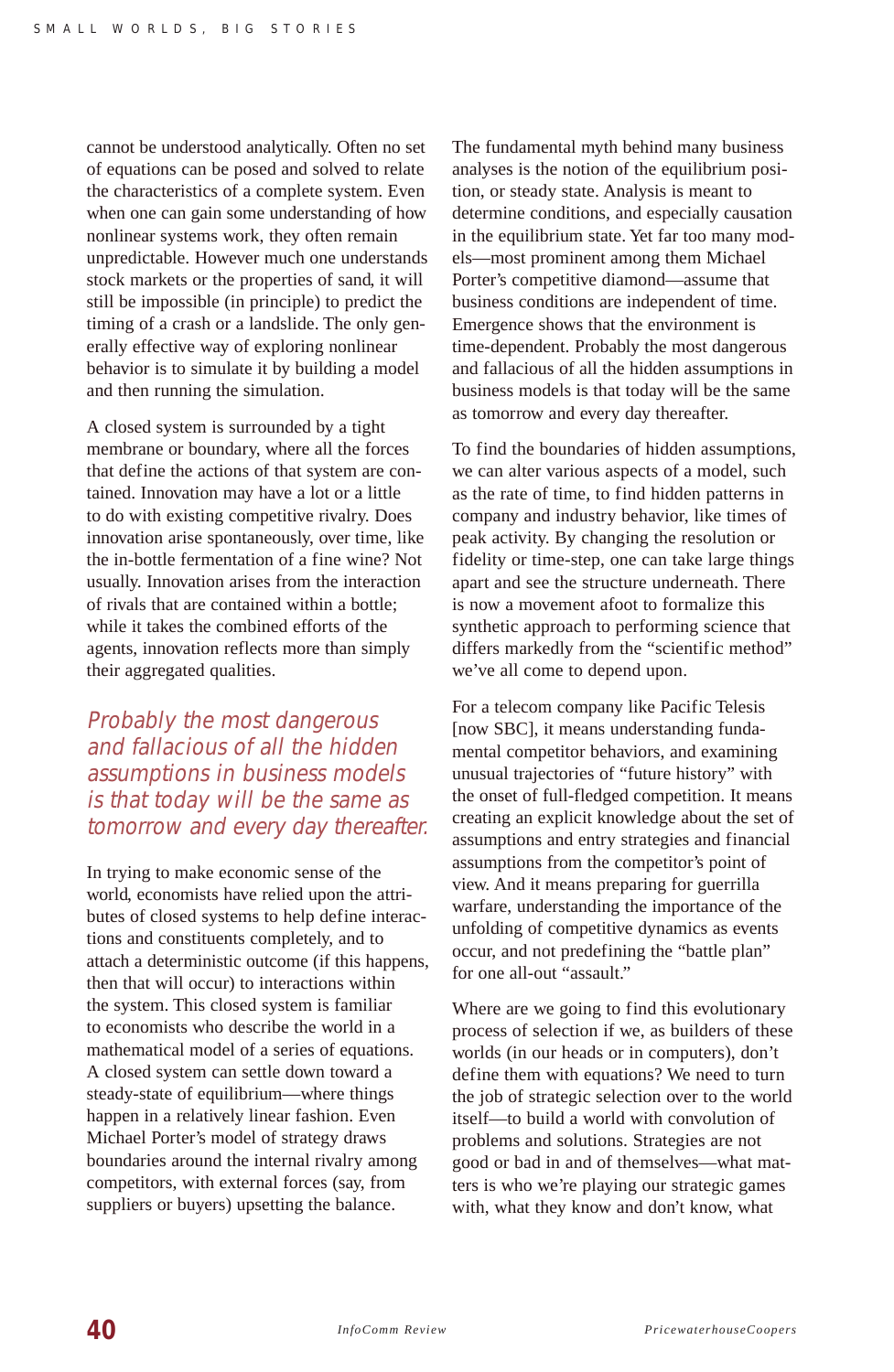they think of themselves that may be true or myth, how good they think their strategy is, and how likely they are to change it.

Overall, these artificial worlds, and maybe the real worlds they are trying to emulate, set their own boundary conditions—they self-organize, maintain homeostasis, and build structures that can adapt, like companies. Maybe Chris Langton is correct when he surmises that we may be evolving toward an ecological mixing of humans and machines in organizations.

In our work, we have sought to build models of these artificial worlds that explore these problems. We have tried to avoid using equations that define systems thinking as proposed by Professor Jay Forrester and his followers from MIT [the Massachusetts Institute of Technology]. We set out to let the equations write themselves, and for the dynamics of the market itself to determine the outcome. What we did not want was some external boundary condition developed by a human programmer to taint the experiment.

The alternative, digital world would probably feel more familiar than the world inhabited by rational thinkers and optimizers who live in equilibrium. These worlds would distinguish individual actions from macro-based impersonal markets. Agents that have different styles of thinking and different histories of experience, and act in a social structure where independence is coupled with social convention and cultural rules, would inhabit the artificial world.

*\*\* \**

### **Ground truth**

Years ago, I was a geologist who interpreted satellite images of rocks and vegetation, a field called remote sensing. Part of the challenge in this field was accurately interpreting images taken hundreds of miles from the objects themselves, which were much smaller than the field of view. The resolution was poor, and individual objects like houses, cars,

driveways, and people were mashed together in a blurry continuum that had to then be pulled apart and classified as suburban neighborhood, golf course, mall, and the like. In a way, it's not too different from the classifications and interpretations we as humans make of the world around us. At a glance, I can distinguish a '57 Chevy from a '56 or '58. I can tell an authentic Googie-style coffee shop like Norm's on La Cienega in Los Angeles at 50 miles an hour. I can also link these two objects into a period landscape representative of an era long ago. When the resolution begins to blur, classification becomes difficult categorization becomes harder and harder. What makes the Chevy and coffee-shop signatures recognizable is the ability to take a selective ground truth sample—to occasionally dip down and know for sure what is there, to examine a small example in order to make a wider, more sweeping interpretation.

By providing time flexibility, artificial worlds enable us to recognize patterns in myriad business metabolisms—enabling one to back time up, slow it down, and turn it around.

In our attempt to build a lifelike population of virtual customers, we view primary research as a mechanism of remote sensing that is accompanied by confirmation of ground truth. This quality can be built in through the use of incredibly specific and robust data. Our approach differs from traditional research techniques. We have developed a powerful computer simulation program that is designed to capture and make sense of ground truth. Our program contains a population databank of over 150,000 synthetic individuals—silicon-based "people" who represent real people and their purchasing preferences in a variety of extremely detailed categories. Cognitive scientist Andy Carr of Washington University in St. Louis calls people "fast pattern completers." We are really wonderful as humans at completing patterns. We get a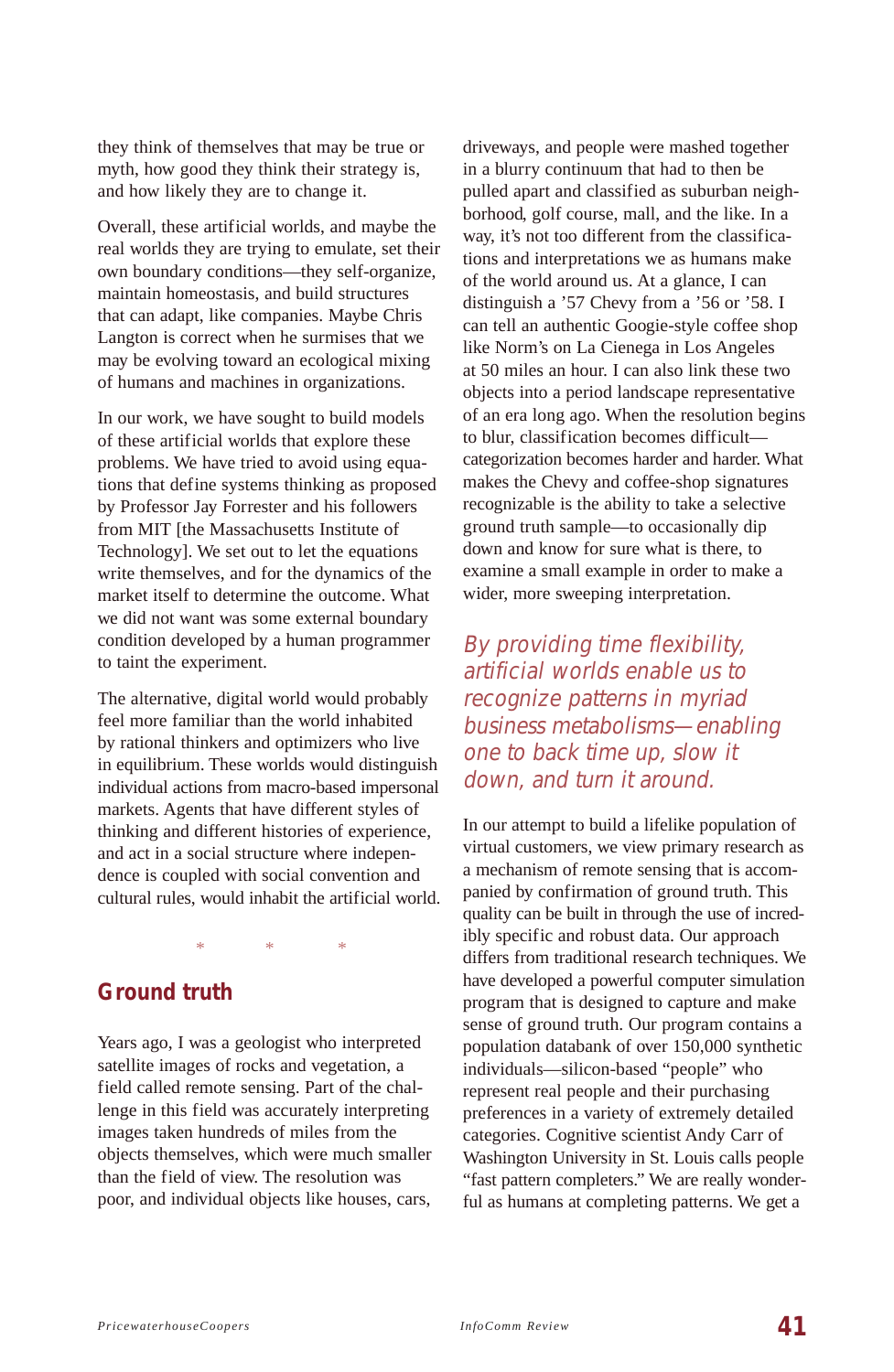hint and then fill in the rest. We see a black tail swishing around a corner and we assume it is a cat. We get a whiff of water upwind and we assume there is a spring nearby. Our very survival depends on this way of thinking.

We have endowed our artificial humans with the same fast pattern-completion capability. These artificial agents don't know everything, but they can smell something in the wind. Of course, they don't have the full cognition of human beings. They can't multiply two numbers. But that's not cognition. In addition to these capabilities, these agents have primitive emotion states, and they have small but important demographic differences. In aggregate, these differences add up to the enormous variety of reactions to product introductions in other words, to the buzz that can produce a hit or a flop.

The profile of each silicon-based individual starts as a real person who answered questions about what type of clothes, dishwashers, or beer they preferred, why they bought certain items, and when. We thus create a set of purchasing patterns tied to demographics. So, before we add any cognitive capabilities to these individuals, we capture an accurate pattern of behavior that is both statistically valid and is demographically representative of a sample population of the United States. We build an artificial world that contains these digital buying signatures, each one imbued with the characteristics that reflect what real people said to interviewers at a point in time about particular buying habits. We stuff each response into the memory of individual digital consumers. Each agent then represents the exact beliefs and attitudes from the time when that interview was conducted. We don't mash the individual answers into categories, market segments, and cross-tabs. We keep the resolution at the ground level. This enables us to combine the respondent's demography with the primary research response. We can match beliefs, attitudes, and demography on an individual basis, and create a population, a society of individuals who reflect what real people said they had done and were going to do, and why.

Starting with this vast artificial society, we then use a digital version of the claw from the movie *Toy Story* to pluck out samples from this population. Often we gather a group of buyers from a particular locale—say, from Albany, New York—to see how what they had bought differs from another sample—say, in Abilene, Texas. Each of these interviewees is part of the ground truth. We know what interviewees said they had done and would do. We then can clone these individuals, change their gender or age, mate them with one another to create families, groups, and couples. We can then create disembodied memory banks that we can attach to cognitive engines that can drive future decisions and create emergent markets.

We can match beliefs, attitudes, and demography on an individual basis, and create a population, a society of individuals who reflect what real people said they had done and were going to do, and why.

In one case, we sampled the ground truth about consumer buying habits and listening history of a number of retail stores and radio stations across the country. We wanted to reexamine whether we could create an accurate historical pattern before we endeavored to project the future based on our population-growing technique. We used this primary survey information to form the kernels from which we grew a population of synthetic individuals that embodied these buying and listening habits. We then compared these samples with remotely sensed actions from the real world through scanner tapes and airplay records. In comparing the remotely sensed actions of our artificial buyers with the remote sensing signature that classified the actual buying public in the real world, we were able to ask whether real humans did in the artificial world what they said they would do in the real world. We were also able to determine whether the artificial world was indeed a reflection of the real world, and in either case, we were able to find out why, down to the individual level.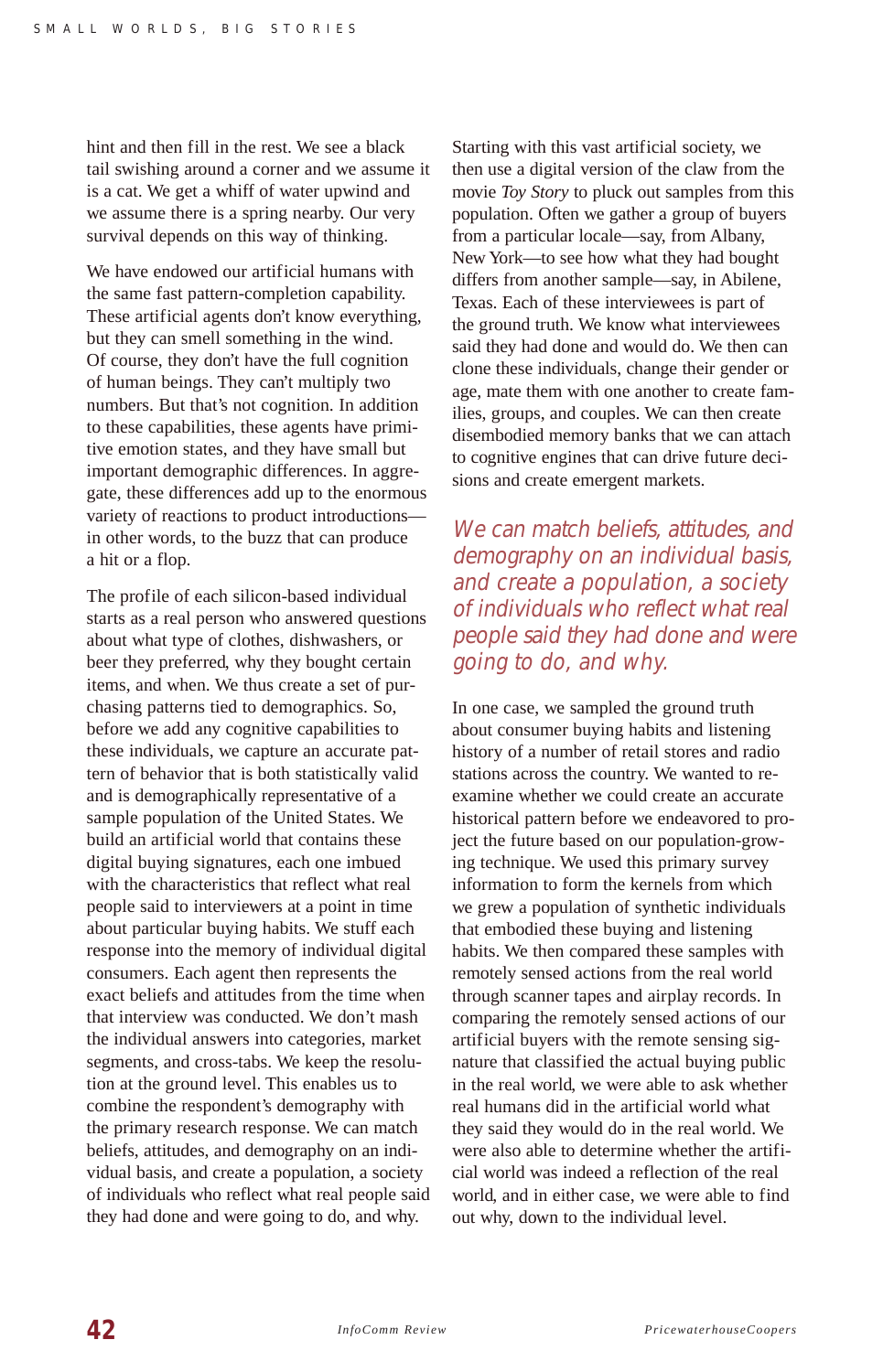In the real world, we have only the tools of remote sensing and ground truth available to us to sense phenomena as they occur. Look in the wrong place, at the wrong time, with the incorrect resolution, and you can miss the formative stages of patterns. With our actual senses of sight and hearing, we can sense broad vistas and listen to remote calls, and with our ground truth senses of taste and touch, we can sample tidbits and remnants of data. We can broadly gauge market-share changes and sample the shift with mall research and exit polls. Yet we can make sense of these different sensorial methods only through the inference that ties ground truth to remotely sensed images of the whole.

So too in the artificial world, we can remotely sense the emergent phenomena of markets as they arise and decline. We can perform ground truth tests against individual synthetic buyers that cause markets to take off or fall flat. In this sense, we can study models of causation of emergent phenomena that are rarely possible in the real world, where longitudinal studies of consumer behavior may be impractical. In artificial worlds, the notions of remote sensing and ground truth are extended to the visualization of emergent phenomena that arise from coordinated actions of groups of artificial individuals. And, because these buyers reside in a computer, we can conduct experiments on them, take advantage of our ability to alter our resolution and focus, and so more directly manipulate time and space.

> *From How Hits Happen: Forecasting* Predictability in a Chaotic Marketplace*, by Winslow Farrell, HarperBusiness, 1998. Reprinted with permission from the publisher.*

*Winslow Farrell is the leader of PricewaterhouseCoopers' Emergent Solutions Group.*

*For more information on PwC's work with complex models, contact Winslow Farrell by phone at +1-212-259-3280 or by e-mail at winslow.k.farrell@us.pwcglobal.com.*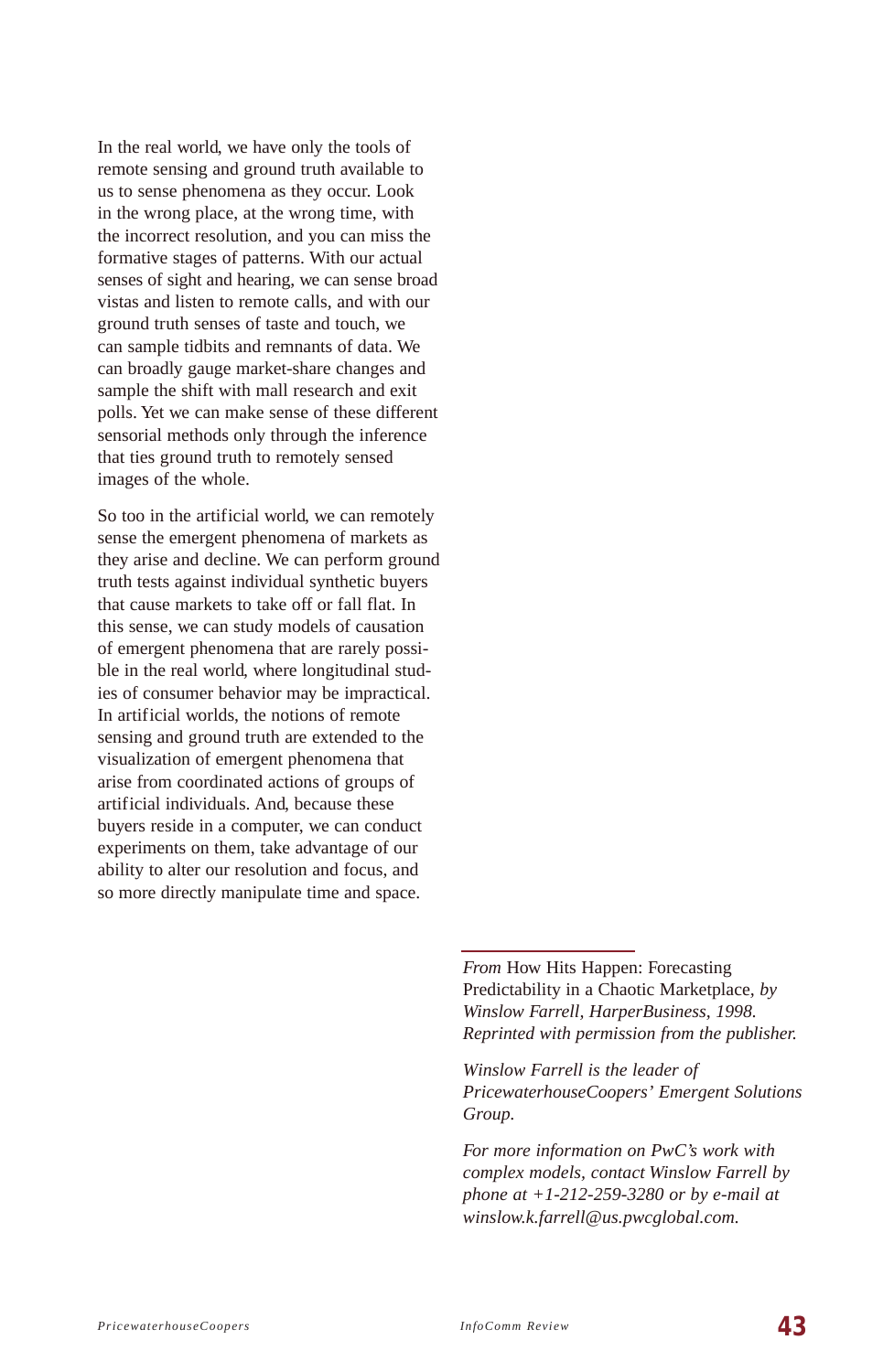# News

### **The 1998 Global Telecoms Tax Profiles**

PricewaterhouseCoopers recently released the *1998 Global Telecoms Tax Profiles—A Resource for Business, Tax, and Market Strategies*. This second edition contains 43 country profiles, written by PwC telecom tax and consulting professionals. Each chapter follows a standard format, offering an overview of the telecommunications marketplace and profiling the tax considerations for conducting business or for assessing foreign investment opportunities within that country. New sections cover the status of liberalization and the competitive environment for telecommunications.

Copies may be ordered through John Wiley & Sons (www.wiley.com) at +1-800-225-5945 (U.S. or Canada); +44-1243-779-777 (UK); +61-7-3859-9755 (Australia). The retail price is US\$150. Please refer to the title or ISBN code 0471-31841-8.

**For more information, contact Maggie Burke by phone at +1-215-963-8605 or by e-mail at margaret.a.burke@us.pwcglobal.com.**

### **Consumer Communications Preferences Survey**

A majority of consumers prefer to purchase multiple or bundled communications services from a single company on a single bill, according to a recent independent survey conducted by PricewaterhouseCoopers and Kenan® Systems Corporation, a leading provider of billing, customer care, and customer analysis software. The survey polled 1,005 consumers on a variety of issues related to their long distance, local, wireless, satellite, Internet, and cable communications needs including purchasing decisions, customer service, pricing, and usage patterns.

Of the consumers polled in the *PricewaterhouseCoopers/Kenan Systems Communications Preferences Survey*, 55% said they would prefer to purchase local, longdistance, and wireless telephone; cable and satellite television; and Internet and other communications services from a single company, as opposed to 30% who would prefer multiple companies. Seventy-two percent of respondents said they would prefer to receive a single bill for multiple communications services, as opposed to 25% who would prefer separate bills for separate services.

The telephone survey was conducted by Opinion Research Corporation between August 14 and August 18 among a national probability sample of 1,005 adults 18 years of age and older, living in private households in the continental United States. The information presented here is unweighted. The final survey results will be available in October from PricewaterhouseCoopers.

**For more information on the survey, contact Peter Winkler by phone at +44-171-939-5194 or by e-mail at peter.m.winkler@uk.pwcgobal.com.**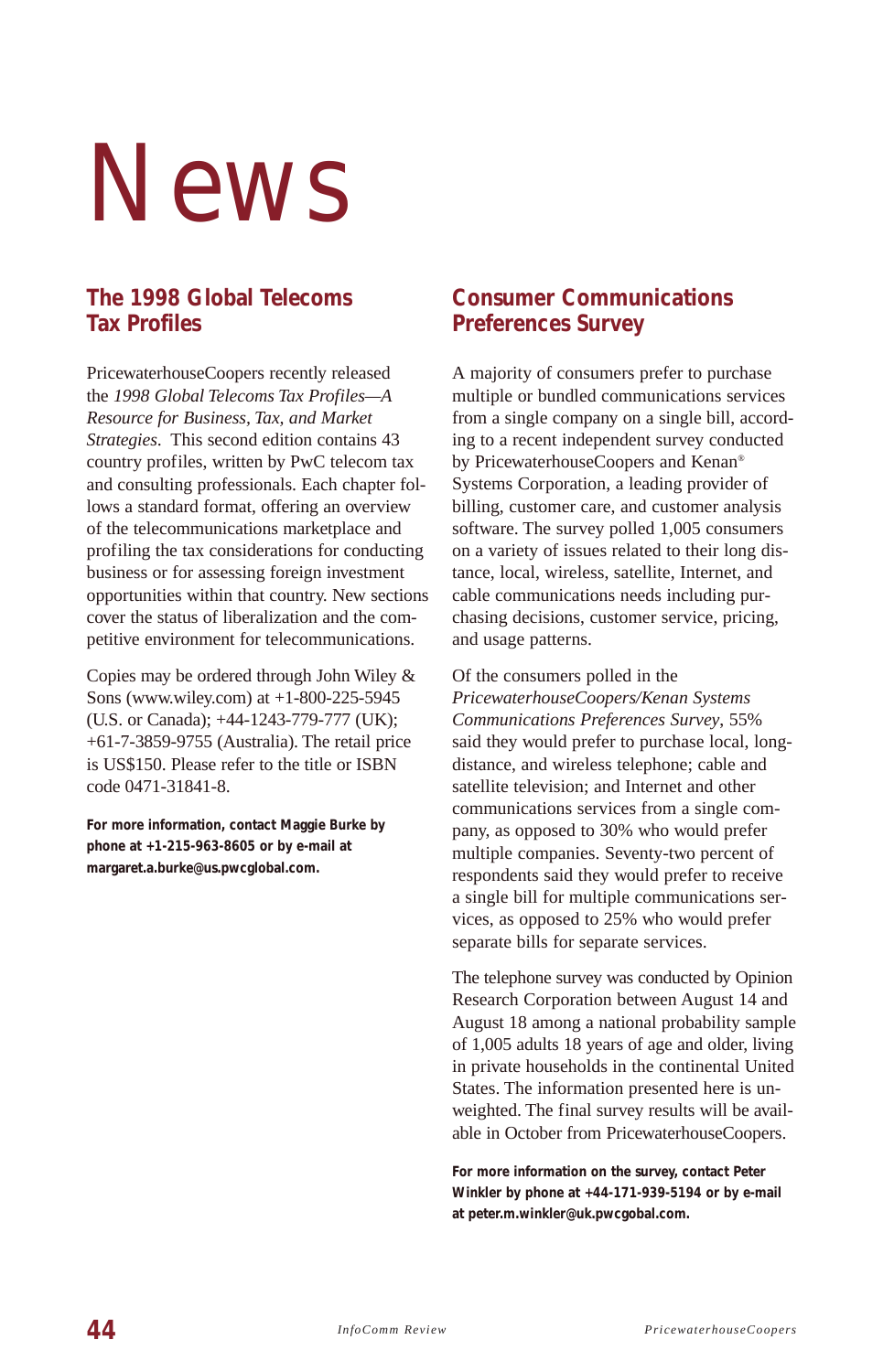### **PwC, Oracle, and Sun Microsystems offer complete enterprise solution**

PricewaterhouseCoopers has formed an alliance with Oracle Corp. and Sun Microsystems, Inc., to provide Compas, a complete enterprise solution for communications businesses and operators in competitive markets around the globe. Compas, which can be implemented in as little as six months, provides operators with a fully integrated suite of applications in such areas as customer care, billing, data warehousing, financial, procurement, and human resource management.

The Compas solution has been developed specifically to address the critically interrelated issues facing new and emerging communications businesses:

- Minimizing time to market while maximizing service quality
- Minimizing cost of ownership while maintaining technological advantage
- Managing rapid growth while maximizing profit per customer

Since many prime candidates for Compas are on the verge of achieving rapid subscriber growth in their new operations, PwC, Oracle, and Sun have built flexibility into the solutions integration and application license fee structure. As the new communications business customer base grows, the system can grow with it and be increased in scale in minimal amounts of time. Similarly, license fees will grow in tandem with the customer base.

**For more information, contact Lauren Kronthal by phone at +1-410-412-7621 or by e-mail at lauren.kronthal@us.pwcglobal.com.** 

### **Greater Washington New Economy Study**

The information and communications sector (infocomm) has emerged as one of the most significant industries in the Greater Washington Region (GWR) economy, with total employment almost that of the federal government, according to a study conducted by PricewaterhouseCoopers LLP. The Potomac KnowledgeWay sponsored the study, along with Hale & Dorr LLP, Virginia's Center for Innovative Technology, and the Greater Washington Initiative/Board of Trade.

The study, which was undertaken in order to produce a baseline report on the New Economy in the GWR, is part of a long-term initiative to promote the region's economy and attract new businesses.

Among the findings highlighted in the study:

- Infocomm companies employ one out of seven workers. The infocomm industry generates US\$90 billion in annual sales.
- The GWR, birthplace of the Internet, leads the nation in Internet services and is the site of many new Internet-related companies.
- There is an exciting and vibrant culture of entrepreneurship in the GWR. It is being sustained by a developing support services infrastructure and an increasingly active venture capital community.

**For more information, contact Maria Brindlmayer by phone at +1-202-822-5848 or by e-mail at maria.brindlmayer@us.pwcglobal.com.**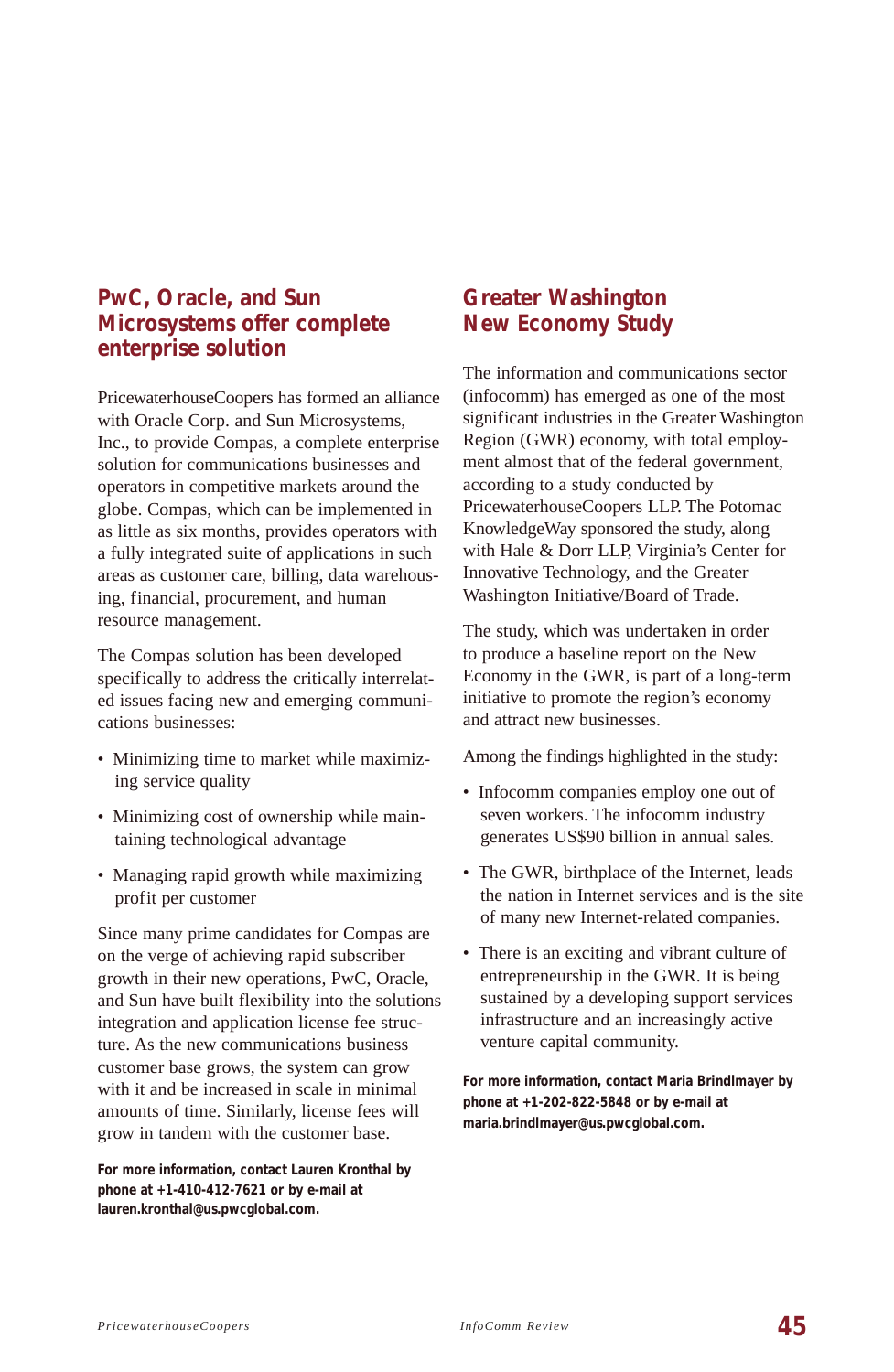### **Technology Forecast: 1999**

PricewaterhouseCoopers' Technology Centre in Menlo Park, California, recently published *Technology Forecast: 1999*. The edition is the largest to appear in the 10-year history of the publication. Available November 5th, the *Technology Forecast* covers everything from microprocessors to ERP packages, with special emphasis on bandwidth, which is covered in five chapters: Internet and intranets, e-commerce, wireline technologies, wireless, and networks.

The *Technology Forecast* is the basis of an ongoing PwC program of public forums and private client briefings on technology futures presented by Technology Centre staff throughout the year.

The *Technology Forecast*: *1999* is available for US\$450 by calling +1-800-654-3387 (U.S.) or +1-314-997-2540 (outside the U.S.).

**For more information on the publication, contact Gayle Rocklage by phone at +1-650-688-6611 or by e-mail at gayle.rocklage@us.pwcglobal.com.**

### **PwC teams with Banta**

PricewaterhouseCoopers recently announced a strategic marketing and systems integration relationship with Banta Corporation, a US\$1.2 billion leader in printing and digital imaging. Together the partners will serve *Fortune* 1,000 customers, building and integrating large-scale information management solutions for marketers and publishers.

This relationship addresses the need among marketers and publishers for shorter product life cycles, increased market segmentation, and a better set of collaborative tools to customize or version marketing materials or editorial products to a targeted customer base. It brings together the publishing and technology expertise of Banta and its Centrus Enterprise Content Management System with the largescale system integration, business process analysis, and change-management resources of PricewaterhouseCoopers.

**For more information, contact Lauren Kronthal by phone at +1-410-412-7621 or by e-mail at lauren.kronthal@us.pwcglobal.com.**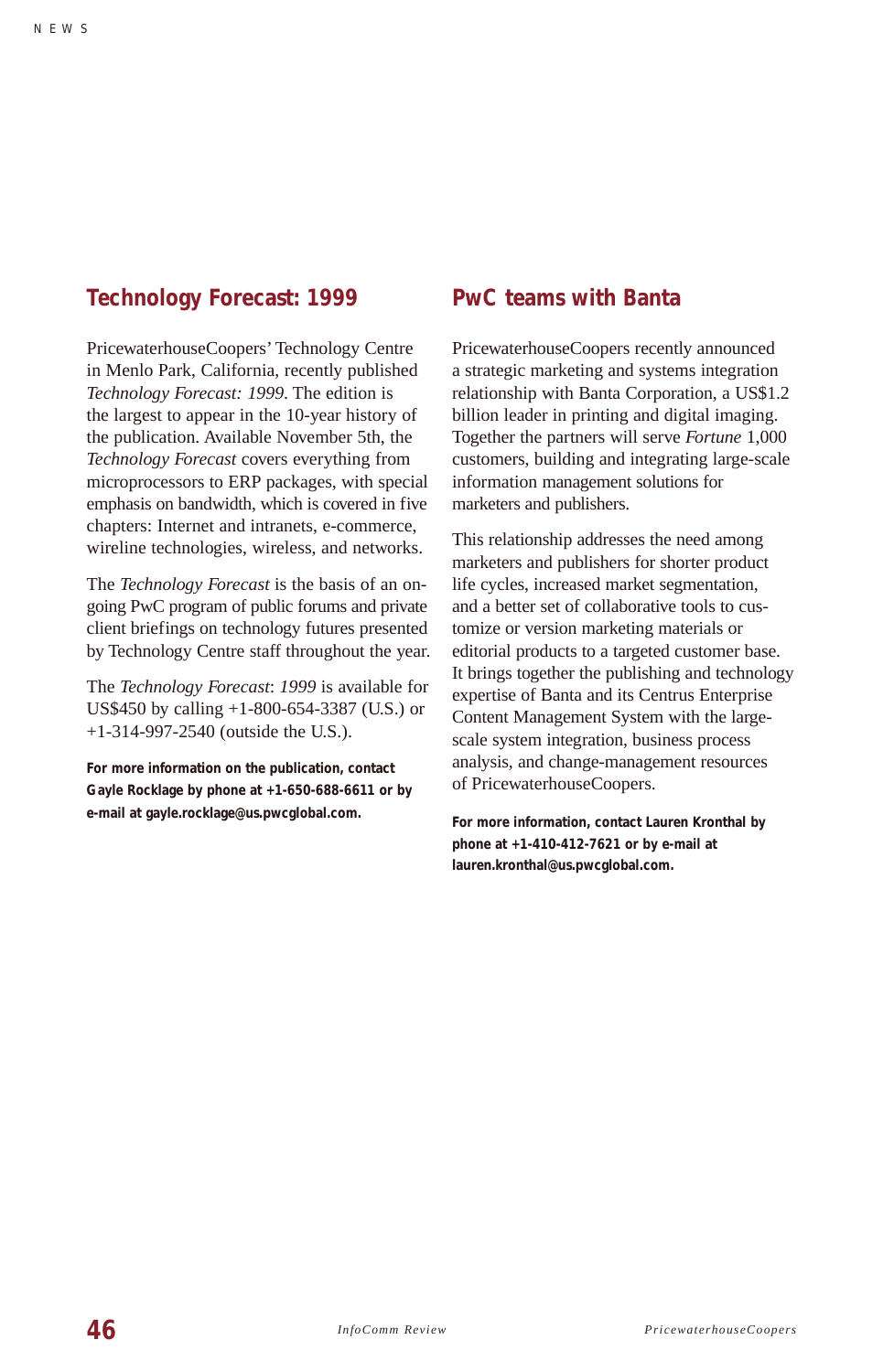### **Investor's Guide to Central & Eastern Europe**

The telecom industry in countries throughout Central and Eastern Europe is undergoing a rapid transformation. Governments are seeking to attract investment capital to expand networks across fixed, mobile, cable TV, and data markets. To help investors and potential investors understand the dynamics driving this transformation, PricewaterhouseCoopers has published the *Telecom Sector Investor's Guide: Central & Eastern Europe*.

In this guide, the PwC network of offices across the region has summarized the status of each market. Each country chapter includes an overview of investment opportunities, political structure, the economy, the business environment, and telecom markets. The guide is intended to bring perspective regarding the array of investment opportunities available.

**For copies of the guide, or for more information, contact Martin Woodford by phone at +44-171-939-5443 or by e-mail at martin.woodford@uk.pwcglobal.com.**

### **Global Convergence Summit**

*Business Week* and PricewaterhouseCoopers are cosponsoring the fourth annual Roundtable for executives in the entertainment, media, and communications industries. The 1998 Global Convergence Summit: The New Era of Content and Communications will take place October 28 at the Waldorf Astoria in New York City.

The Roundtable will feature well-known industry leaders, including Eric Benhamou of 3Com, Leo Hindery of Tele-Communications, Joseph Nacchio of Qwest, Steve Perlman of Web TV, Sumner Redstone of Viacom, and Solomon Trujillo of U S WEST.

Panel sessions will cover such topics as content and communications convergence, industry consolidation, and competition. In addition, a panel of industry analysts will share their perspectives on the financial viability of convergence strategies.

**For more information, contact Lynnette McCarthy by phone at +1-212-596-5109 or by e-mail at lynnette.mccarthy@us.pwcglobal.com.**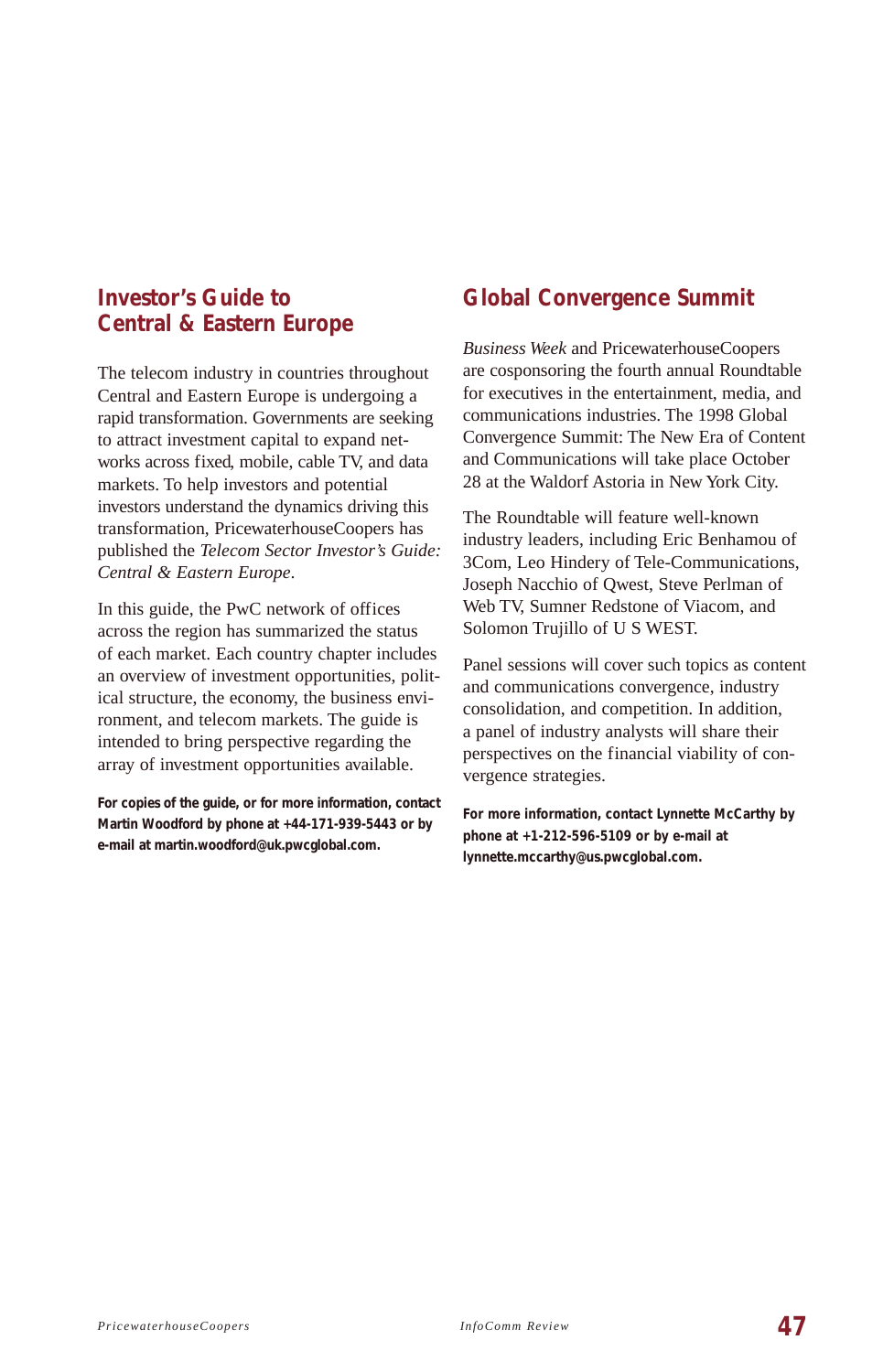### **Telecom Insider reaches 50K viewers**

PricewaterhouseCoopers' Telecommunications Insider on PointCast, launched in January 1998, has already reached the 50,000-user mark. Executives of telecom companies across the globe are among those using the Insider, which delivers telecom industry news and information via the Internet to viewers' desktops. More than 25 content providers participate in the service, which is updated throughout the day, giving users access to industry events as they happen.

**The Telecommunications Insider is free and available for download from www.knowledgedirect.net/telco.html. For more information, contact Marla Sawasky by phone at +1-212-259-3226 or by e-mail at marla.sawasky@us.pwcglobal.com.**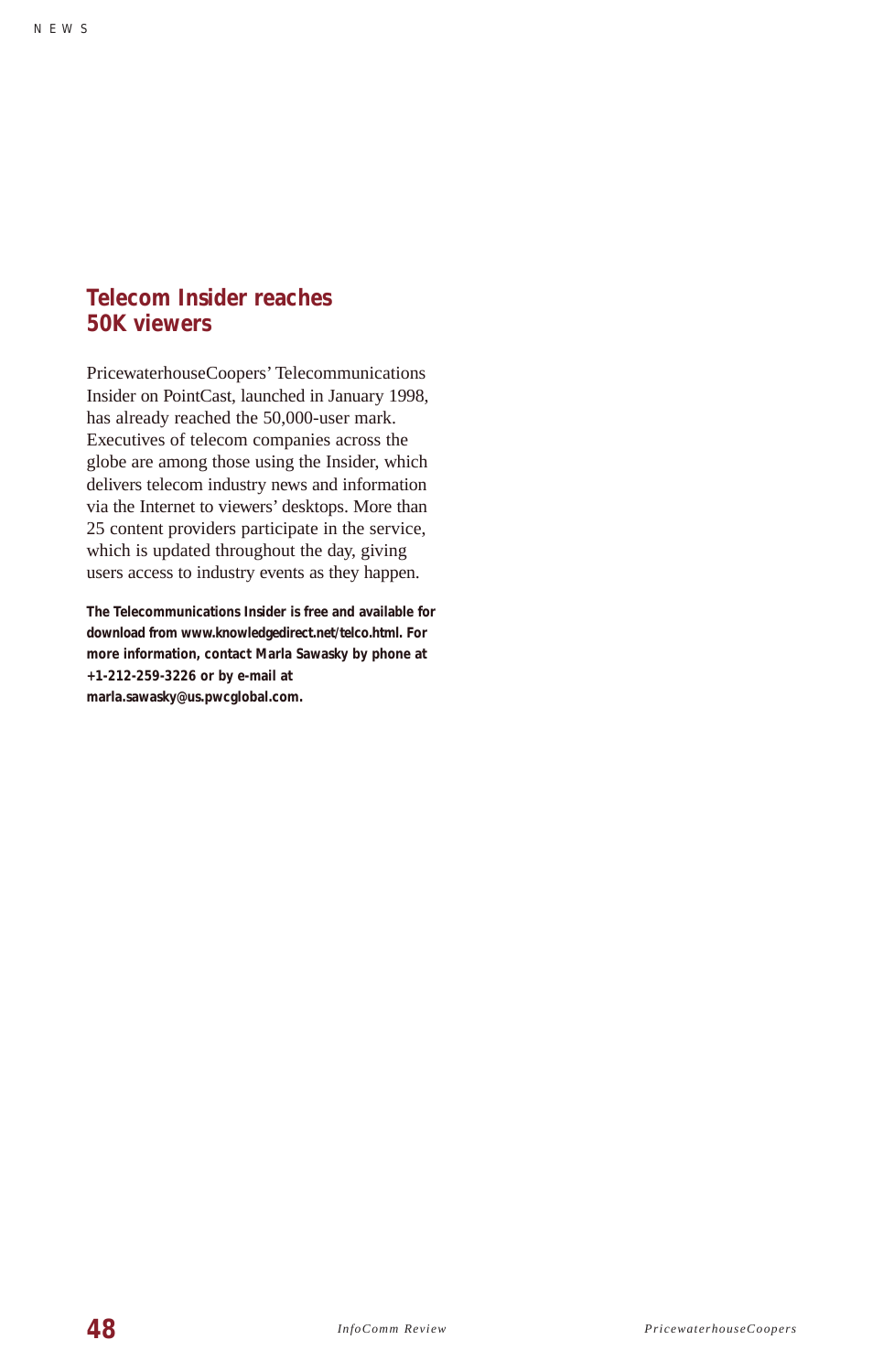The following books, authored by partners in PricewaterhouseCoopers' InfoComm Group, provide thought-provoking and informative discussions for various segments of the industry and on issues of interest to the industry. If you would like to order copies, please contact the appropriate publisher. Books may also be ordered through various booksellers on the Internet.

### **1998 Global Telecoms Tax Profiles—A Resource for Business, Tax, and Market Strategies**

by PricewaterhouseCoopers Global Telecoms Tax Network (John Wiley & Sons, Inc., 1998)

Contains 43 country profiles, offering an overview of the telecommunications marketplace and tax considerations for conducting business or for assessing foreign investment opportunities within each country.

Copies may be ordered through John Wiley & Sons (www.wiley.com) at +1-800-225-5945 (U.S. or Canada); +44-1243-779 777 (UK); +61-7-3859 9755 (Australia).

### **How Hits Happen: Forecasting Predictability in a Chaotic Marketplace**

by Winslow K. Farrell (HarperBusiness, 1998)

Authored by the leader of PwC's Emergent Solutions Group, this book explores the world of complexity theory and its applications to modern-day competitive situations.

### **Reinventing the CFO: Moving From Financial Management to Strategic Management**

by Thomas Walther et al. (McGraw-Hill,1997)

Presents a framework for finance professionals to reevaluate how they can move beyond internally focused analyses to truly add value to their business by providing insights that deliver competitive value and direction.

#### **SAP: An Executive's Comprehensive Guide** by Grant Norris et al.

(John Wiley & Sons, Inc., 1998)

With examples of real-life case studies, the authors provide an assessment of the advantages and disadvantages of SAP R/3 software. They supply top management with the information they need to make informed decisions about implementing SAP R/3 in their organizations.

Copies may be ordered through John Wiley & Sons (www.wiley.com) at +1-800-225-5945 (U.S. or Canada); +44-1243-779 777 (UK); +61-7-3859 9755 (Australia).

For more industry news, information, and thought-provoking articles by PricewaterhouseCoopers and leading industry resources, download the Telecommunications Insider from www.knowledgedirect.net.